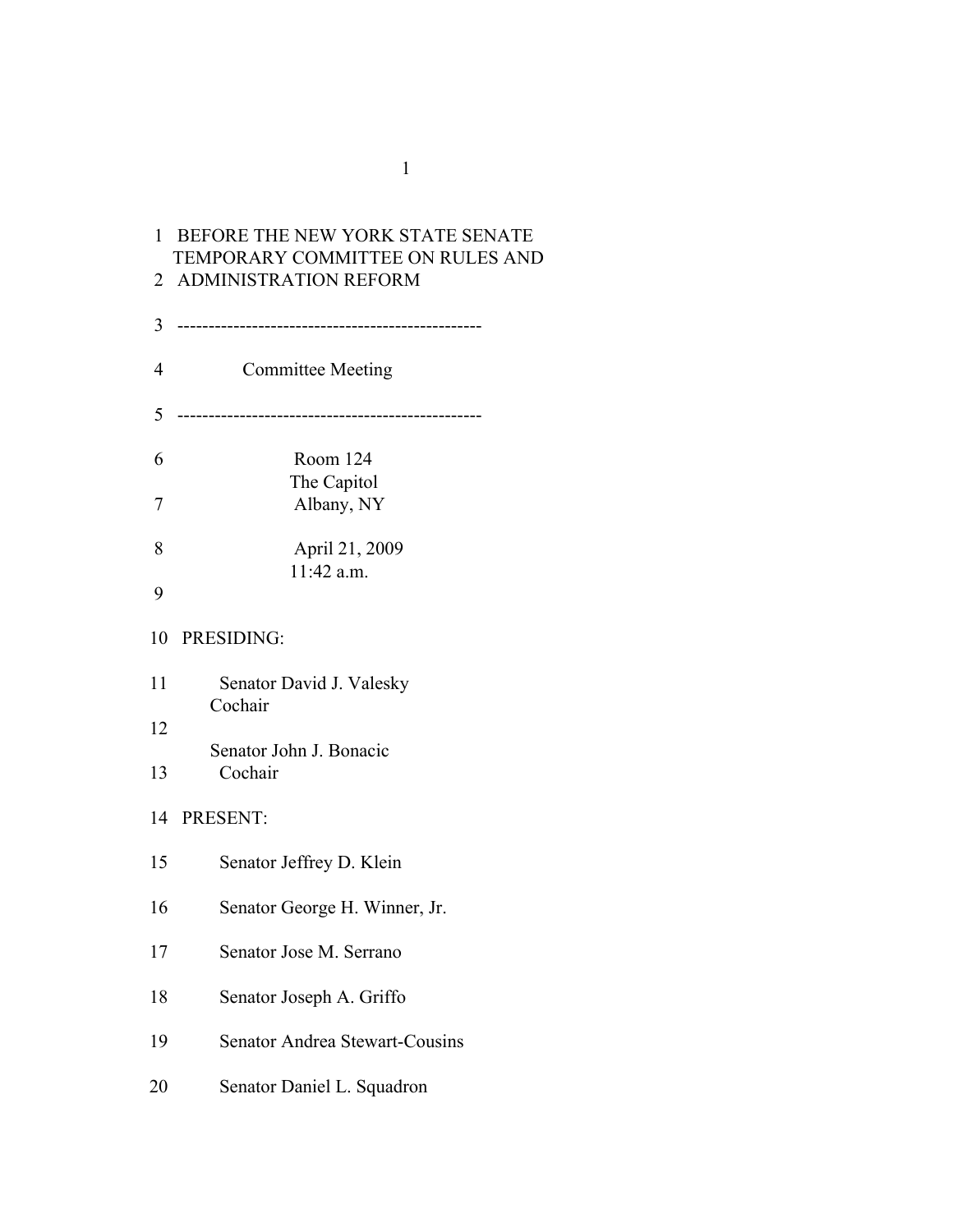- Senator Kevin Parker
- Senator Liz Krueger
- 
- 

| ٦ |  |
|---|--|

| $\mathbf{1}$   | COCHAIR VALESKY: I'm going to call           |
|----------------|----------------------------------------------|
| 2              | the meeting to order, please. If everyone    |
| 3              | can take their seats, and we'll begin.       |
| $\overline{4}$ | First of all, let me just briefly            |
| 5              | introduce the members of this committee, and |
| 6              | then we'll review briefly the proceedings    |
| 7              | that have taken place over the last 90 days  |
| 8              | or so. And then I'd like to ask Senator      |
| 9              | Bonacic, who's my cochair on this committee, |
| 10             | to make some comments. And I'll walk         |
| 11             | through the specific recommendations that    |
| 12             | are included in the report.                  |
| 13             | Before doing that, I want to welcome --      |
| 14             | we have some special guests who are here     |
| 15             | today. The young people who are joining us   |
| 16             | are from the League of Women Voters, and     |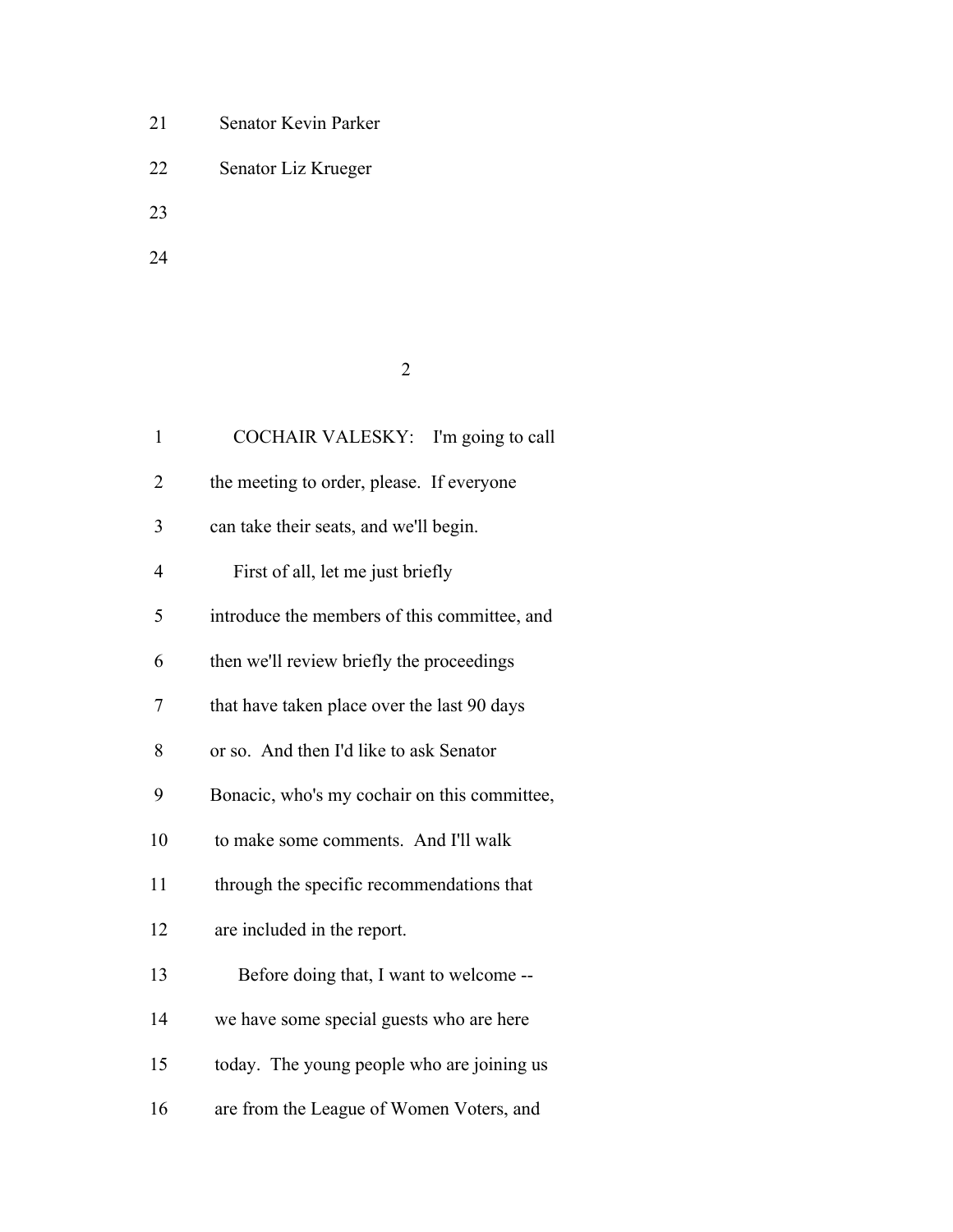- 17 their statewide program, I believe they call
- it Student Inside Albany Day; is that
- correct?
- BARBARA BARTOLETTI: That's correct.
- 21 COCHAIR VALESKY: So we welcome I
- believe 29 young people from across the
- State of New York who are learning more
- about how their government works. And I

| 1  | know many members of the Legislature will   |
|----|---------------------------------------------|
| 2  | have these fine young men and women as      |
| 3  | shadows throughout the day. So we look      |
| 4  | forward to spending time with them.         |
| 5  | I'm joined on the majority side of the      |
| 6  | aisle by Senator Klein, Senator Parker,     |
| 7  | Senator Serrano, Senator Stewart-Cousins,   |
| 8  | and Senator Squadron.                       |
| 9  | John?                                       |
| 10 | <b>COCHAIR BONACIC:</b><br>Sure. I'm joined |
| 11 | by my colleagues Senator Joseph Griffo and  |
|    |                                             |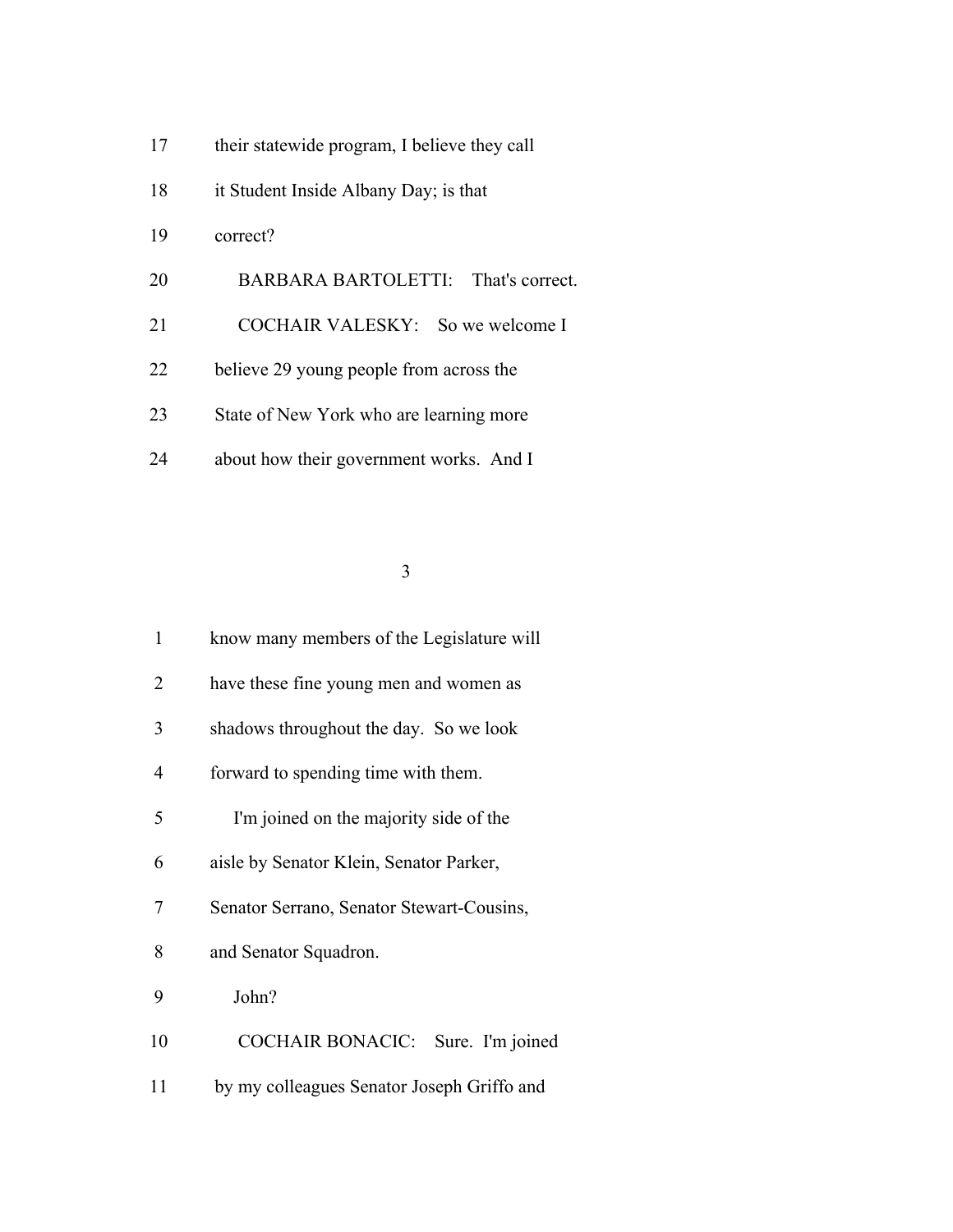| 12 | Senator George Winner. |  |
|----|------------------------|--|
|----|------------------------|--|

| 13 | COCHAIR VALESKY: And we've also been         |
|----|----------------------------------------------|
| 14 | joined by Senator Krueger, who certainly has |
| 15 | an interest in the issue but is not a member |
| 16 | of the Temporary Committee on Rules and      |
| 17 | Administration Reform.                       |
| 18 | To review where we have come since           |
| 19 | January 7th, as many of you know, the Senate |
| 20 | approved a new series of rules that are in   |
| 21 | effect only through 2009, made some changes  |
| 22 | that many have described as a good first     |
| 23 | start, including open bill sponsorship,      |
| 24 | including repeal of the canvass of agreement |
|    |                                              |

|   | that had been in effect in the Senate for  |
|---|--------------------------------------------|
| 2 | the last seven or eight years or so, and   |
|   | some other issues in terms of openness and |
|   | transparency in government.                |
| 5 | As part of those rules reforms, this       |
| 6 | temporary committee was established by the |
|   | Senate Majority Leader with cochairs, John |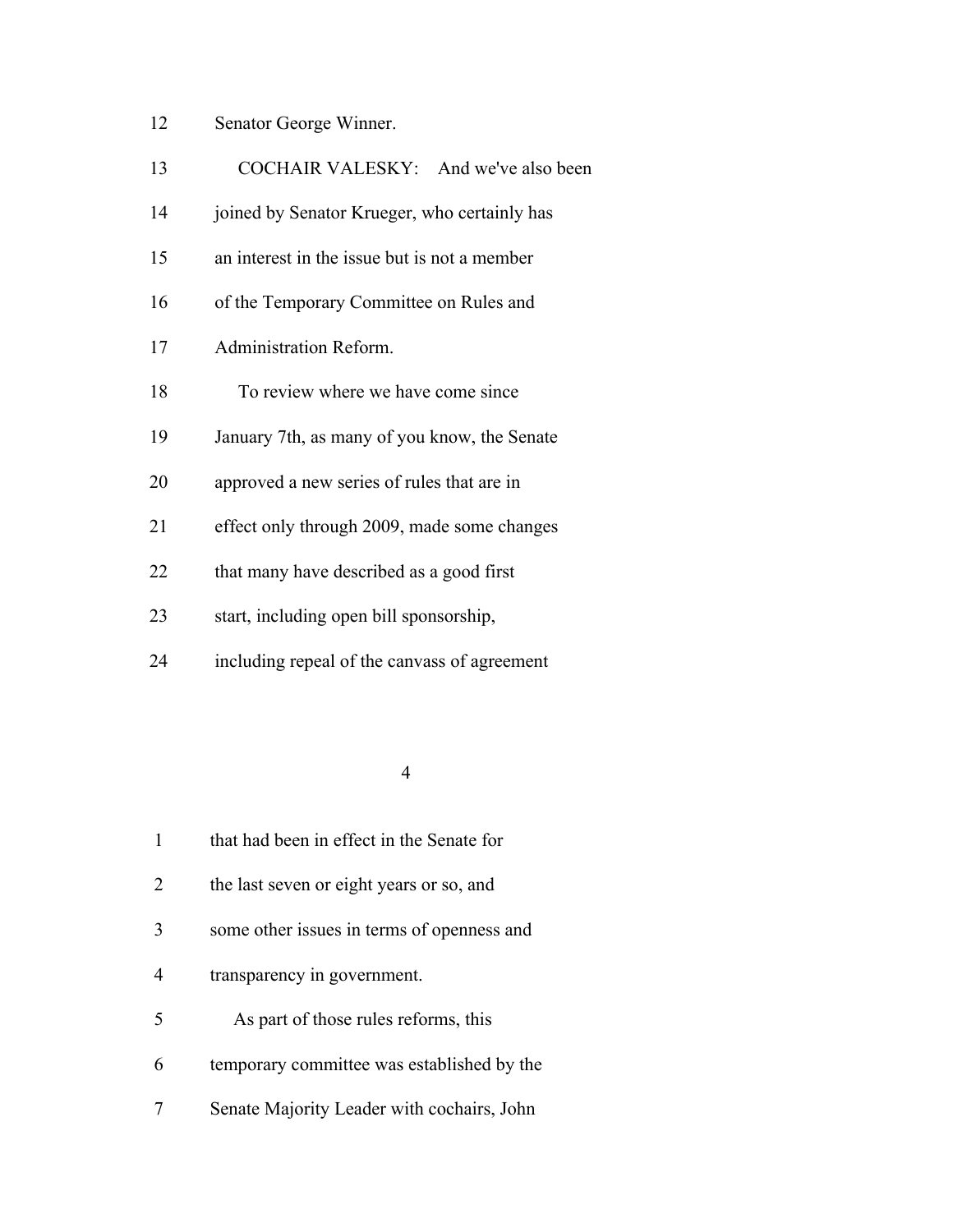| 8  | and me. And our charge was to look at the    |
|----|----------------------------------------------|
| 9  | rules of the Senate and to recommend         |
| 10 | additional ways that we could reform the     |
| 11 | Senate as a legislative body to provide for  |
| 12 | greater accountability, transparency,        |
| 13 | openness in the legislative process          |
| 14 | specifically as it relates to the Senate.    |
| 15 | And we took as a part of that mission        |
| 16 | to conduct public hearings, four public      |
| 17 | hearings -- in Syracuse, Albany, New York    |
| 18 | City, and Rochester -- and meet as a         |
| 19 | committee three times prior to this session, |
| 20 | which is the last scheduled session of this  |
| 21 | committee.                                   |
| 22 | We have throughout the course of the         |
| 23 | entire process, public hearings and          |
| 24 | committees, I believe had an unprecedented   |
|    |                                              |

committee -- through webcasting, as we're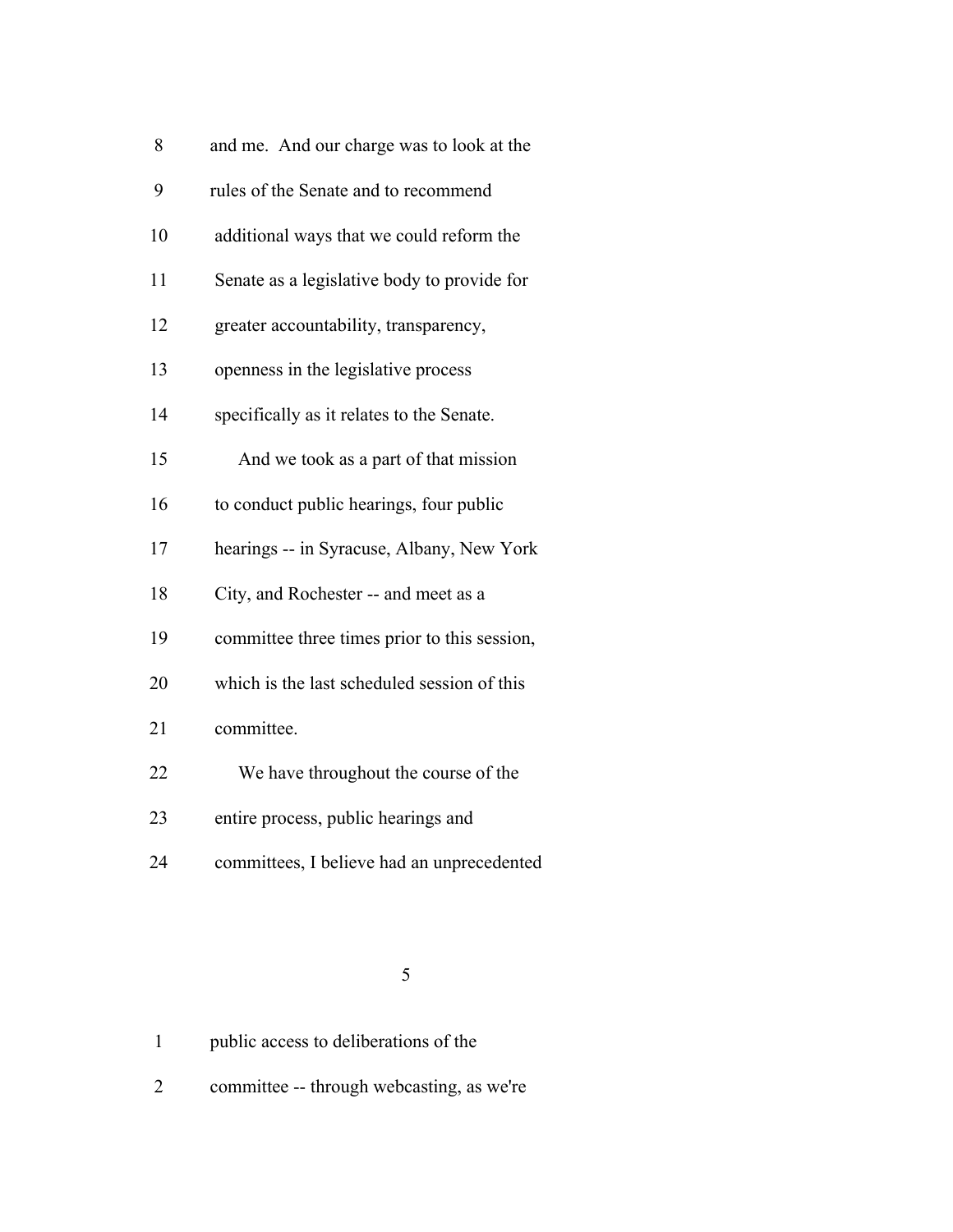| 3              | doing here today, through the posting on the |
|----------------|----------------------------------------------|
| $\overline{4}$ | Internet of testimony that we gathered at    |
| 5              | public hearings, and of comments and         |
| 6              | deliberations and discussions by this        |
| 7              | committee.                                   |
| 8              | I certainly no of no other committee         |
| 9              | that has had the commitment to that openness |
| 10             | and transparency or as much open and good    |
| 11             | and productive, I think, debate of the many  |
| 12             | issues that have been placed before us.      |
| 13             | Today we are -- actually, I should           |
| 14             | mention that as a result of the budget       |
| 15             | process, which took a bit longer than was    |
| 16             | originally expected, the committee was       |
| 17             | initially charged with reporting to the      |
| 18             | Senate majority and minority leaders by      |
| 19             | April 13th as to our findings. And again,    |
| 20             | because of the budget adoption process,      |
| 21             | Senator Bonacic and I agreed to ask for an   |
| 22             | extension through this week.                 |
| 23             | So my intent at this meeting, I'll           |
| 24             | certainly have Senator Bonacic make some     |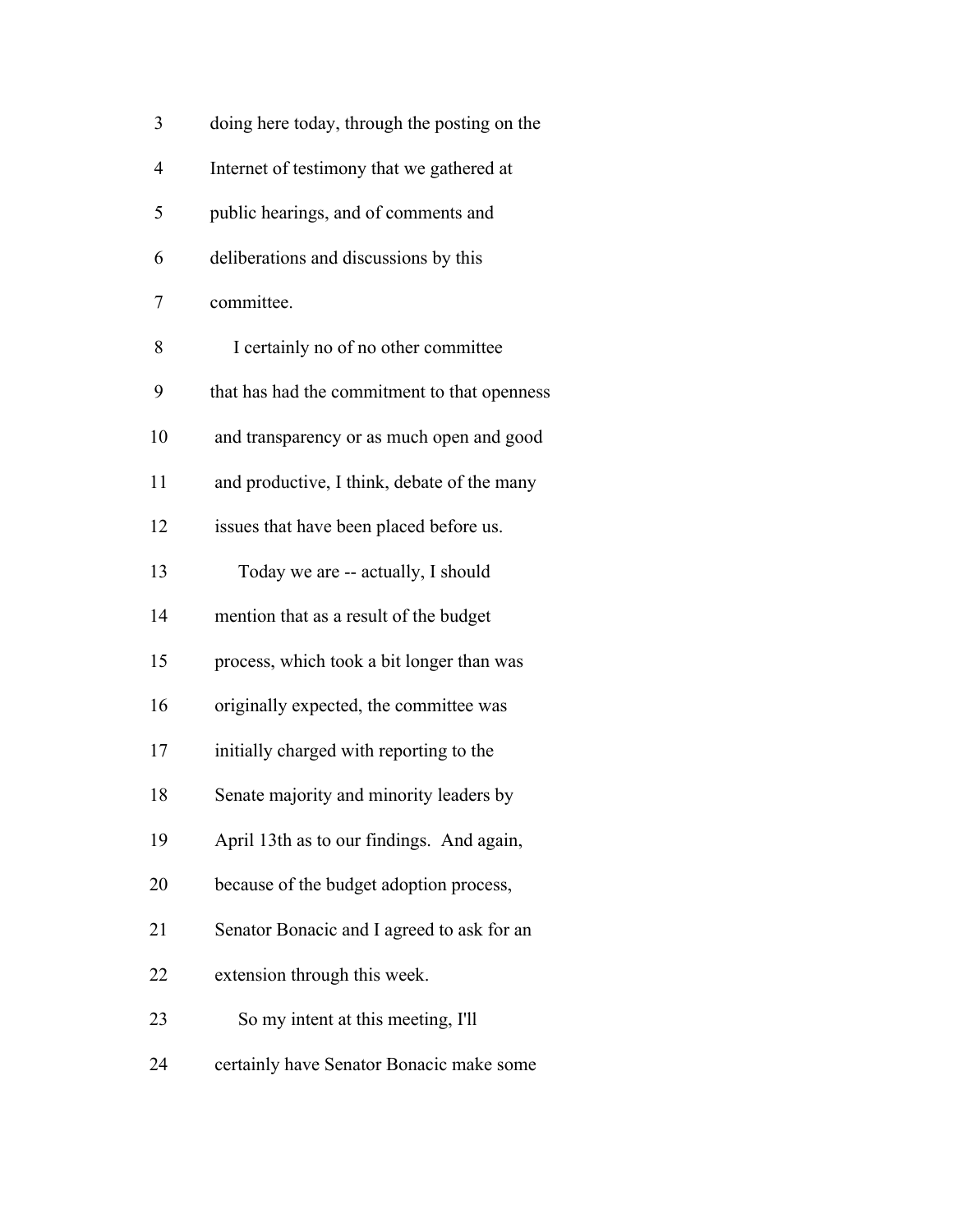| $\mathbf{1}$ | comments. I'd like to then walk through the  |
|--------------|----------------------------------------------|
| 2            | recommendations that the committee is        |
| 3            | making, and at that point would ask the      |
| 4            | committee to consider adopting this report   |
| 5            | and put the report to a vote to hopefully    |
| 6            | recommend to Senator Smith and Senator       |
| 7            | Skelos, as the original rule resolution had  |
| 8            | called for in establishing the committee in  |
| 9            | the first place.                             |
| 10           | So I will in a moment certainly ask          |
| 11           | John to make some opening comments, and then |
| 12           | I thought I would walk us through the five   |
| 13           | general areas that we as a committee would   |
| 14           | like to move forward on at this particular   |
| 15           | point in time.                               |
| 16           | <b>COCHAIR BONACIC:</b><br>Thank you, David. |
| 17           | First of all, again, I want to thank         |
| 18           | all of those people who participated and all |
| 19           | the good government groups that came and     |
| 20           | gave their expertise and recommendations     |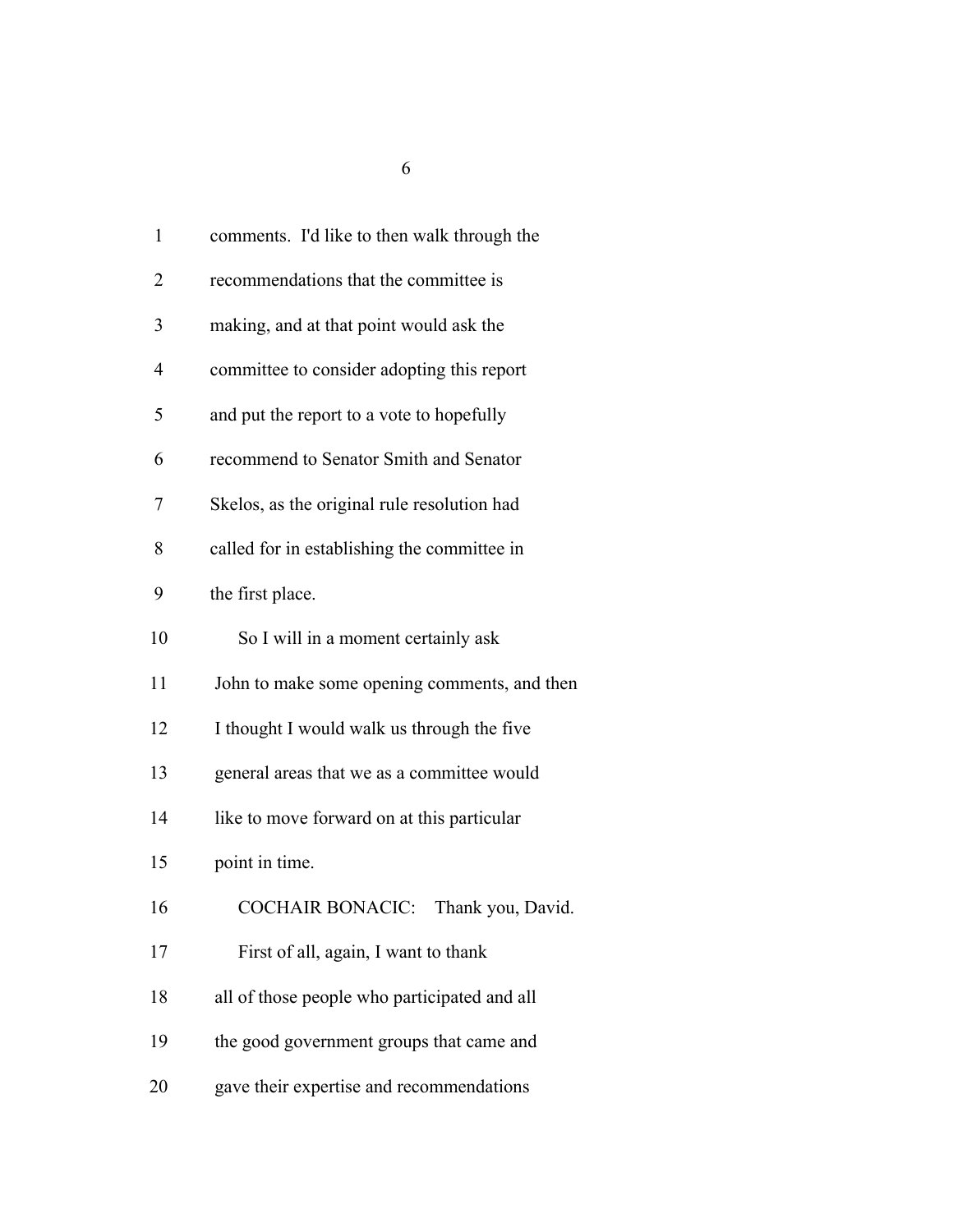- during the four public hearings.
- 22 I want to thank my colleagues on this
- committee that started out with a good-faith
- effort to try to change the Albany culture

| $\mathbf{1}$   | and do some reform.                          |
|----------------|----------------------------------------------|
| $\overline{2}$ | And what I said in the beginning is          |
| 3              | that what we expected to achieve -- and I    |
| $\overline{4}$ | spoke, I guess I was directing it to Senator |
| 5              | Squadron at the time, because he's new       |
| 6              | here -- was that a young Senator gets        |
| 7              | elected and that young Senator expects his   |
| 8              | voice to be heard.                           |
| 9              | If he puts a bill in, that bill should       |
| 10             | be able to have an airing at a committee on  |
| 11             | its merits, up or down.                      |
| 12             | He should have the resources to do his       |
| 13             | job for his constituents. That goes that he  |
| 14             | should have enough money to run his office,  |
| 15             | for staffing, to communicate with his        |
| 16             | constituents as like a Senator who's been    |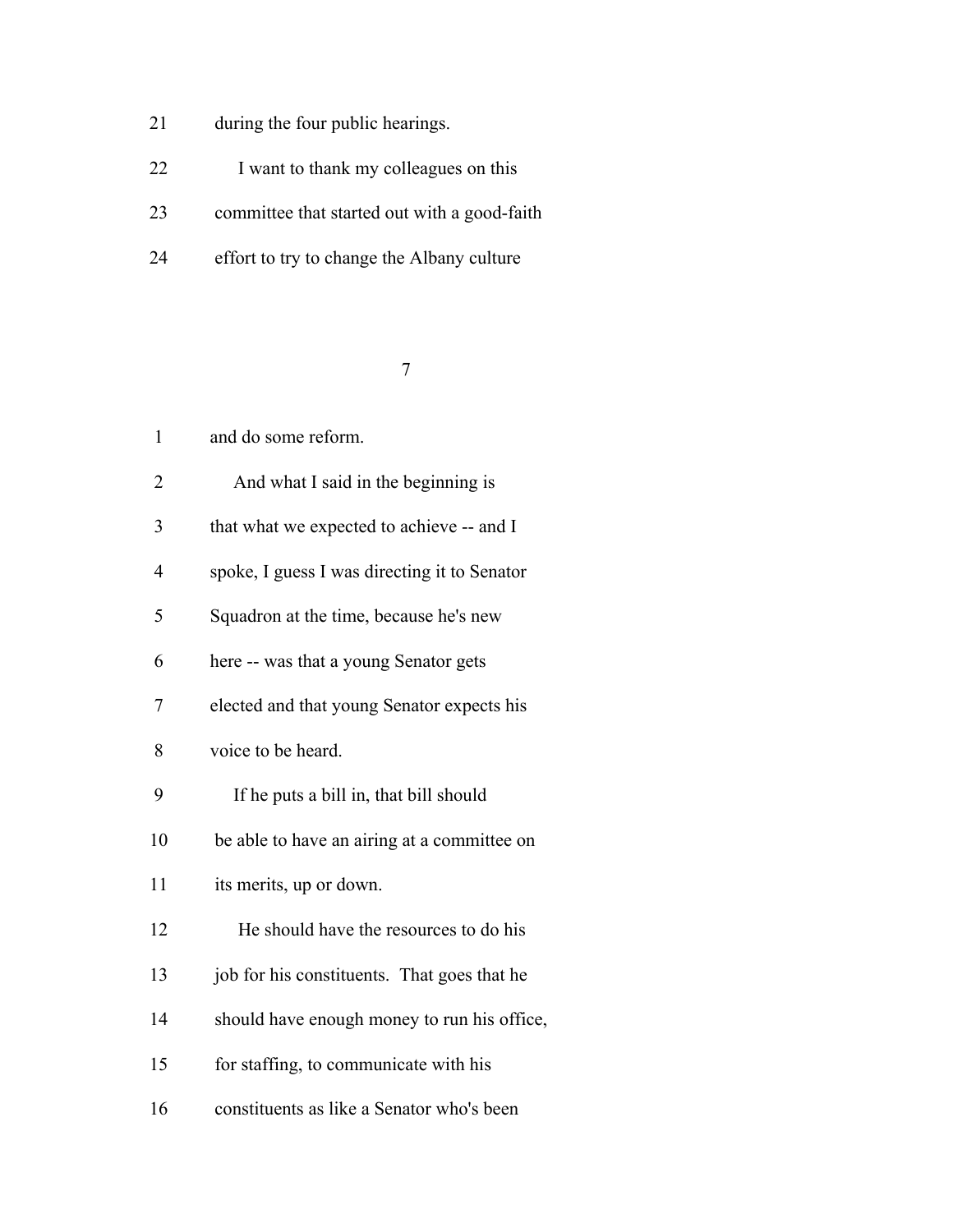- here 30 years, no different. The
- constituent needs are the same.
- He should have the opportunity that if
- his bill gets voted out of committee
- favorably, with or without amendments, that
- his bill should be heard on the floor.
- And finally, that his constituents,
- when it comes to member items, monies that

| 1  | he brings back to those groups,              |
|----|----------------------------------------------|
| 2  | not-for-profit groups that he feels are      |
| 3  | worthy, just like the Senator who's been     |
| 4  | here 30 years, he has equal resources to do  |
| 5  | that.                                        |
| 6  | That was the goal. And the goal was to       |
| 7  | diminish the power of the leader and their   |
| 8  | staff and empower members to do the people's |
| 9  | work and to better serve their constituency  |
| 10 | and better serve democracy in a transparent  |
| 11 | way. That was the goal when we started.      |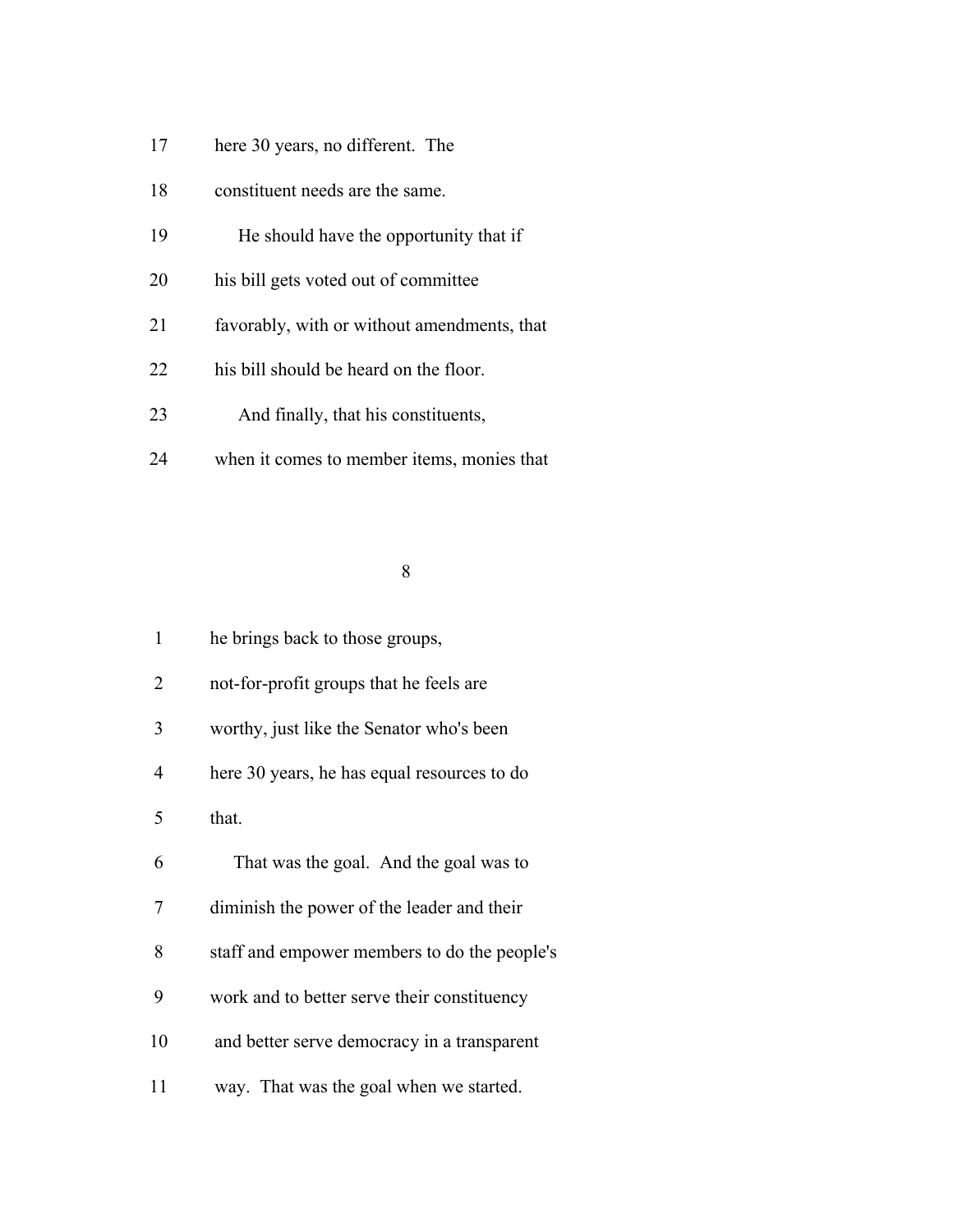| 12 | And when we formed this committee, I         |
|----|----------------------------------------------|
| 13 | congratulated Malcolm Smith for allowing     |
| 14 | this process to even begin, to even talk     |
| 15 | about this. He deserved credit for allowing  |
| 16 | this to be aired publicly, to be recorded    |
| 17 | for anyone to see.                           |
| 18 | And this is what happened. I have            |
| 19 | equal authority, as cochairman, with Senator |
| 20 | Valesky. My counsel got this report at 7:30  |
| 21 | last night. This was the first time we had,  |
| 22 | this morning, our three members, to look at  |
| 23 | this. Okay? We have other committee          |
| 24 | meetings.                                    |

|   | So this was thrust upon us without the     |
|---|--------------------------------------------|
| 2 | opportunity of thorough review or          |
| 3 | amendments. And I understand now that this |
| 4 | draft report has been given out to the     |
| 5 | press.                                     |
| 6 | And I will speak generically as to this    |
|   | report. It scratches the surface in making |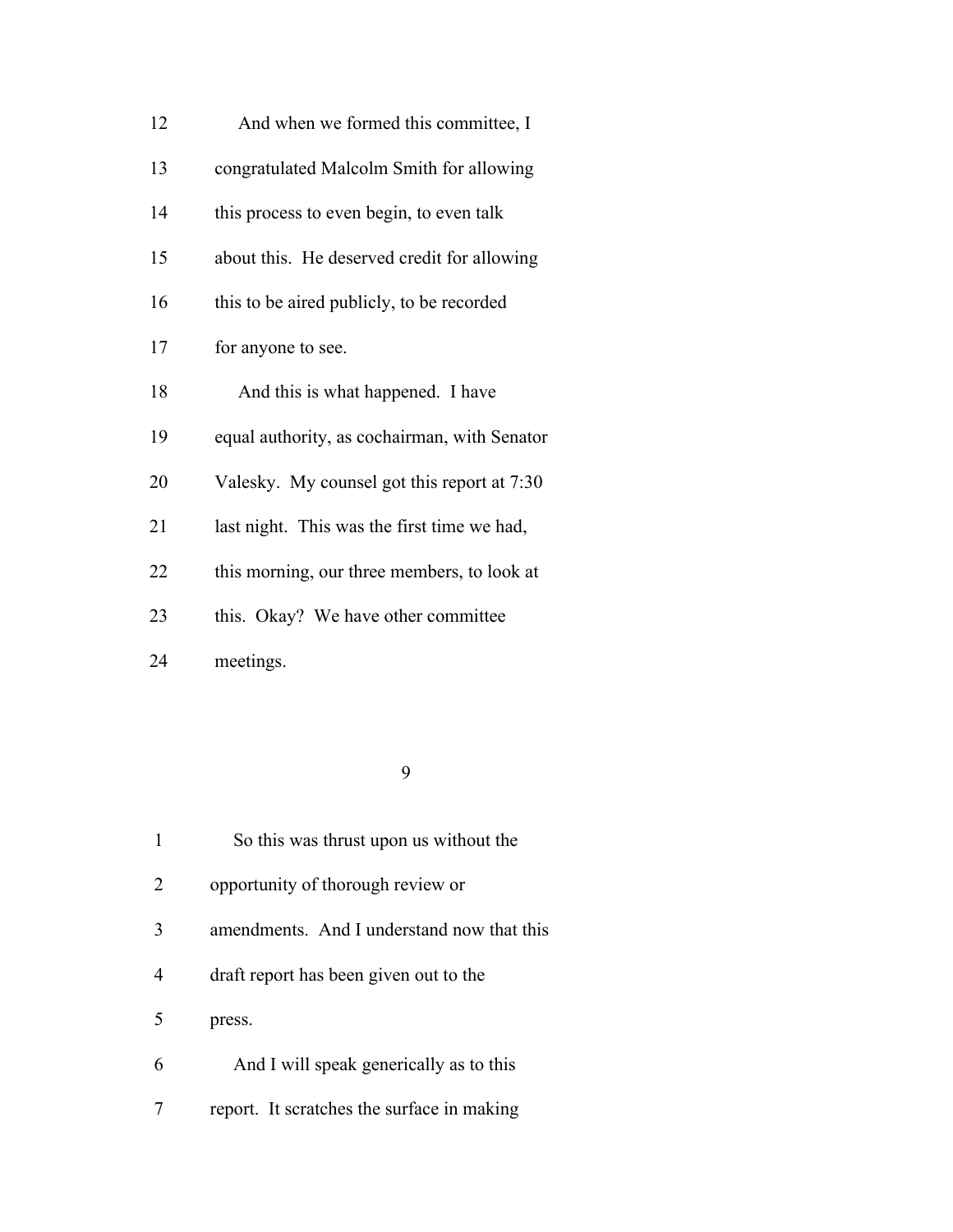- turtle steps on issues of transparency, on
- issues of what we call a 99 process that
- allows a bill to go out of committee and
- hopefully to get to the floor. It is
- incomplete. And whether that bill ever gets
- voted on the floor, that's an item that's
- still vague and open.
- And of course it talks about a
- supermajority of a petition process; I don't
- exactly know what that means.
- 18 But we never got to the core of
- changing the culture. By that I mean a
- guarantee that that young Senator, when he
- puts a bill forward, he can get a full
- airing in committee. If it gets voted down,
- he's finished. If it gets past the
- committee, then he would be guaranteed a

- vote on the floor. We have not solved that
- with this report.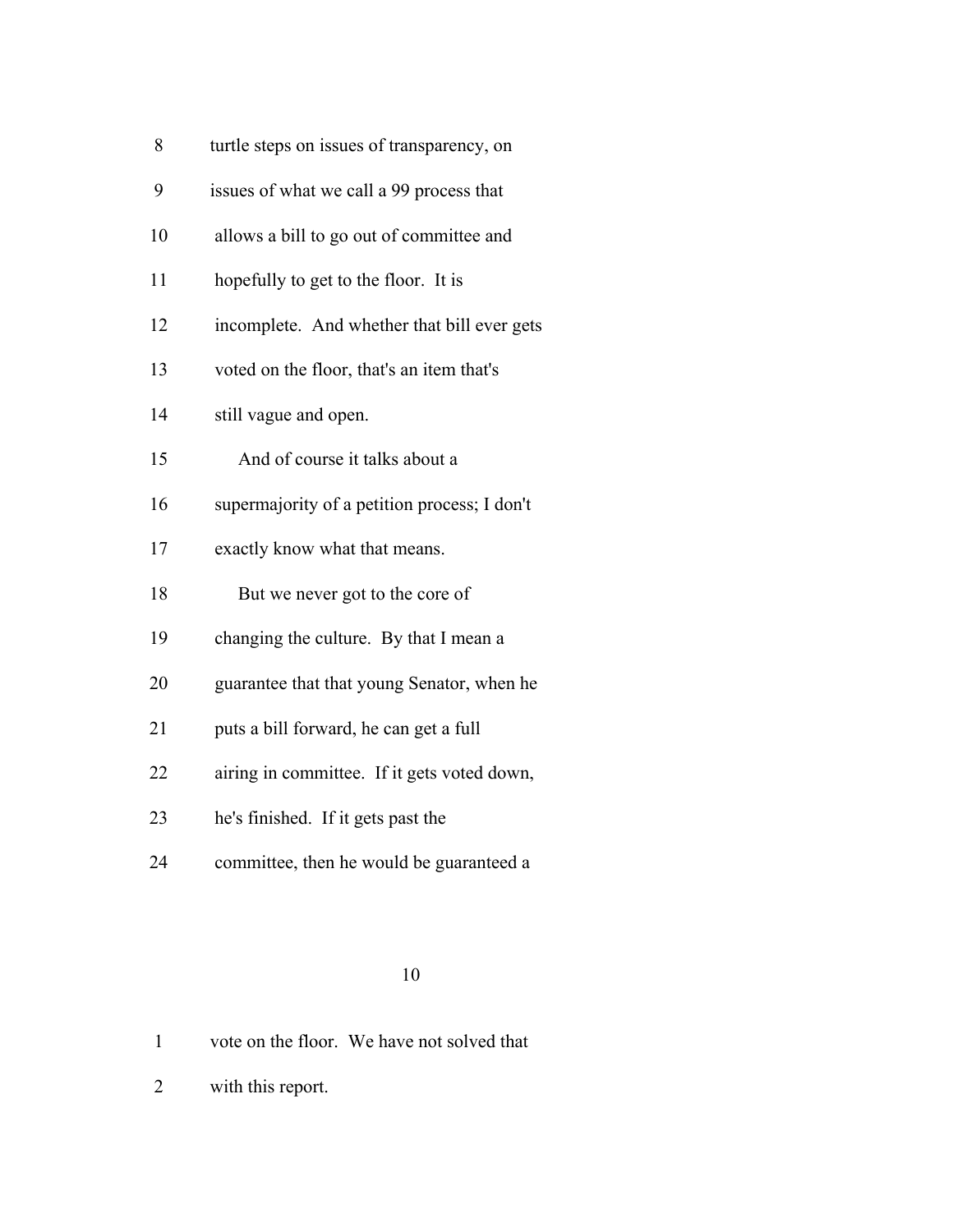| 3              | We have not solved equal resources for       |
|----------------|----------------------------------------------|
| $\overline{4}$ | Senators. We have not solved equal staffing  |
| 5              | at committees to debate a bill on the        |
| 6              | merits, like the Brennan Center and many of  |
| 7              | these good groups have talked about. We      |
| 8              | didn't accomplish that. Okay? And we         |
| 9              | certainly didn't accomplish member items.    |
| 10             | And other members will talk specifically to  |
| 11             | those issues.                                |
| 12             | And I'm disappointed, to tell you the        |
| 13             | truth. We've made turtle steps, and we can   |
| 14             | go brag about it in the perception and the   |
| 15             | pandering game. But to truly change the      |
| 16             | culture of Albany, we're not there yet. And  |
| 17             | this was the best opportunity.               |
| 18             | So the first question I'm going to ask       |
| 19             | the committee members, would you consider    |
| 20             | adjourning or continuing this? And don't do  |
| 21             | a final report yet, because we will not sign |
| 22             | onto this draft that is being handed out to  |
| 23             | the press. We will give a minority report    |
| 24             | of what we think has been accomplished and   |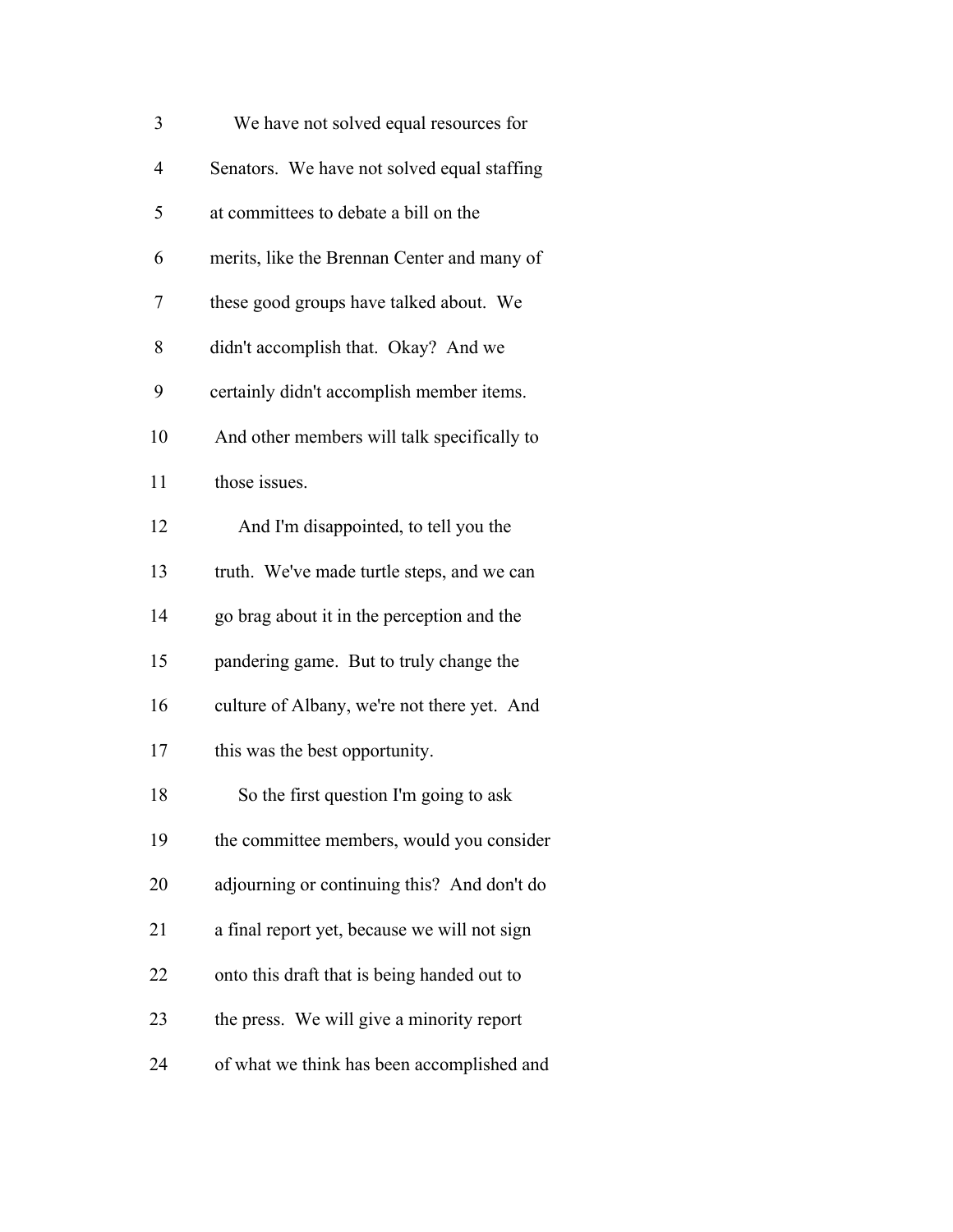| 1              | hasn't been accomplished.                    |
|----------------|----------------------------------------------|
| $\overline{2}$ | But I'd rather we be together. I'd           |
| 3              | rather we not have this polarization.        |
| 4              | Because I honestly believe the members       |
| 5              | around this table, in their hearts, do not   |
| 6              | want polarization or partisanship. I         |
| 7              | believe that to be true, or I wouldn't be    |
| 8              | speaking this way.                           |
| 9              | So the question I ask, if this report        |
| 10             | were adopted today and approved by the 24th, |
| 11             | what reforms are time-sensitive that happen  |
| 12             | in the next week or two weeks or three       |
| 13             | weeks? Because the report doesn't            |
| 14             | mention -- nothing about a time schedule.    |
| 15             | So why wouldn't we continue to try to        |
| 16             | work out some of these goals and to work on  |
| 17             | better language? Why must we close it down   |
| 18             | by April 24th? That's my question.           |
| 19             | And if you say it's compelling, you          |
| 20             | want closure, we say fine. But we will not   |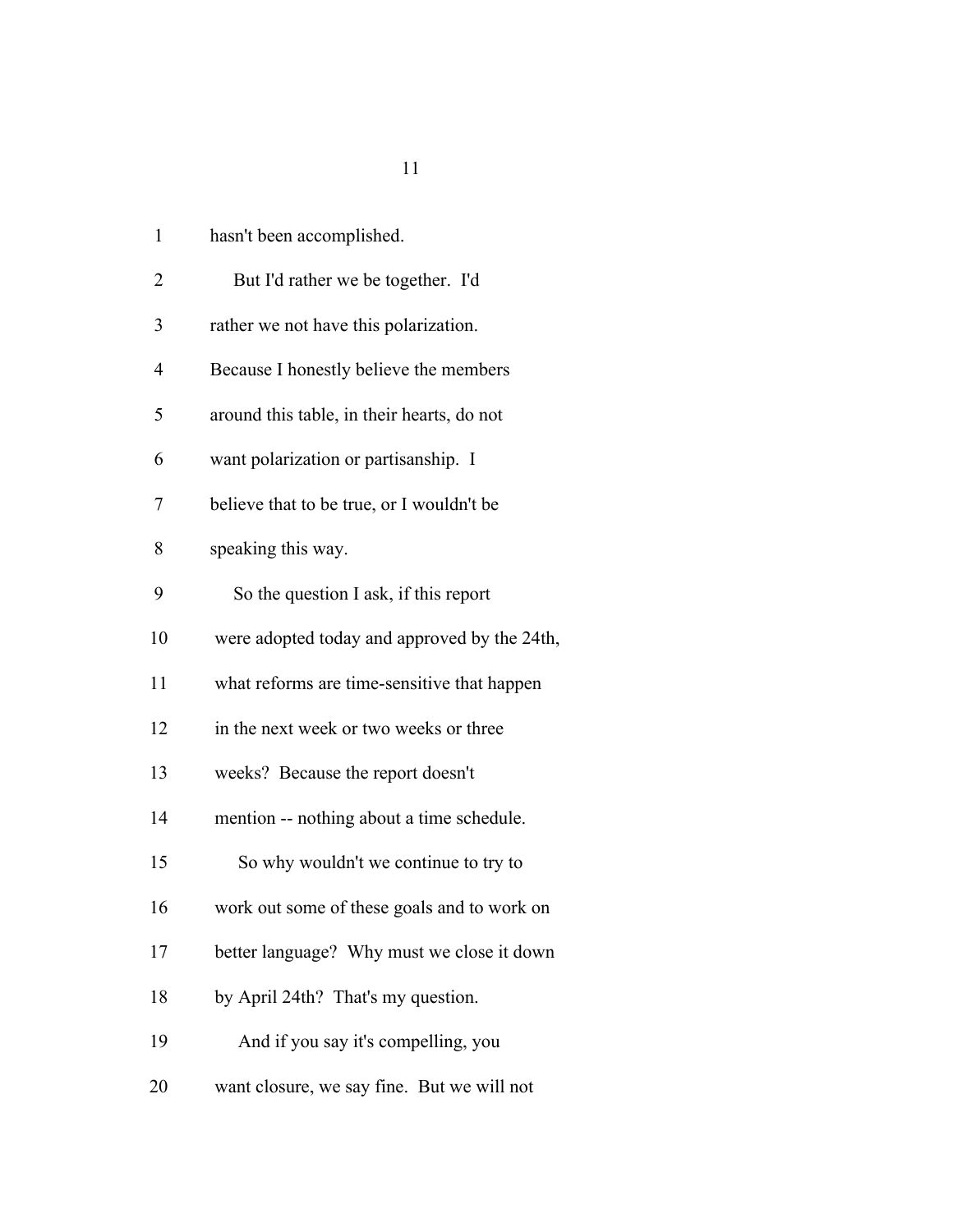- sign onto this report. And --
- COCHAIR VALESKY: So let me -- thank
- you, John, for your comments.
- Let me walk through the significant

| $\mathbf{1}$   | recommendations that have been made by this  |  |
|----------------|----------------------------------------------|--|
| $\overline{2}$ | committee, because I think it's very         |  |
| 3              | significant and very important.              |  |
| 4              | SENATOR GRIFFO: Senator Valesky,             |  |
| 5              | before you begin that, though, I think you   |  |
| 6              | need to legitimately address how we're       |  |
| 7              | supposed to evaluate a report when you       |  |
| 8              | receive it at 9 o'clock in the morning. I'm  |  |
| 9              | appalled at that.                            |  |
| 10             | After everything that you've discussed       |  |
| 11             | and advocated, we've all talked about this,  |  |
| 12             | we had an open debate, an encouraging,       |  |
| 13             | positive debate here, and we don't have an   |  |
| 14             | opportunity to review a report, particularly |  |
| 15             | with everything that's ongoing in the course |  |
| 16             | of the day here?                             |  |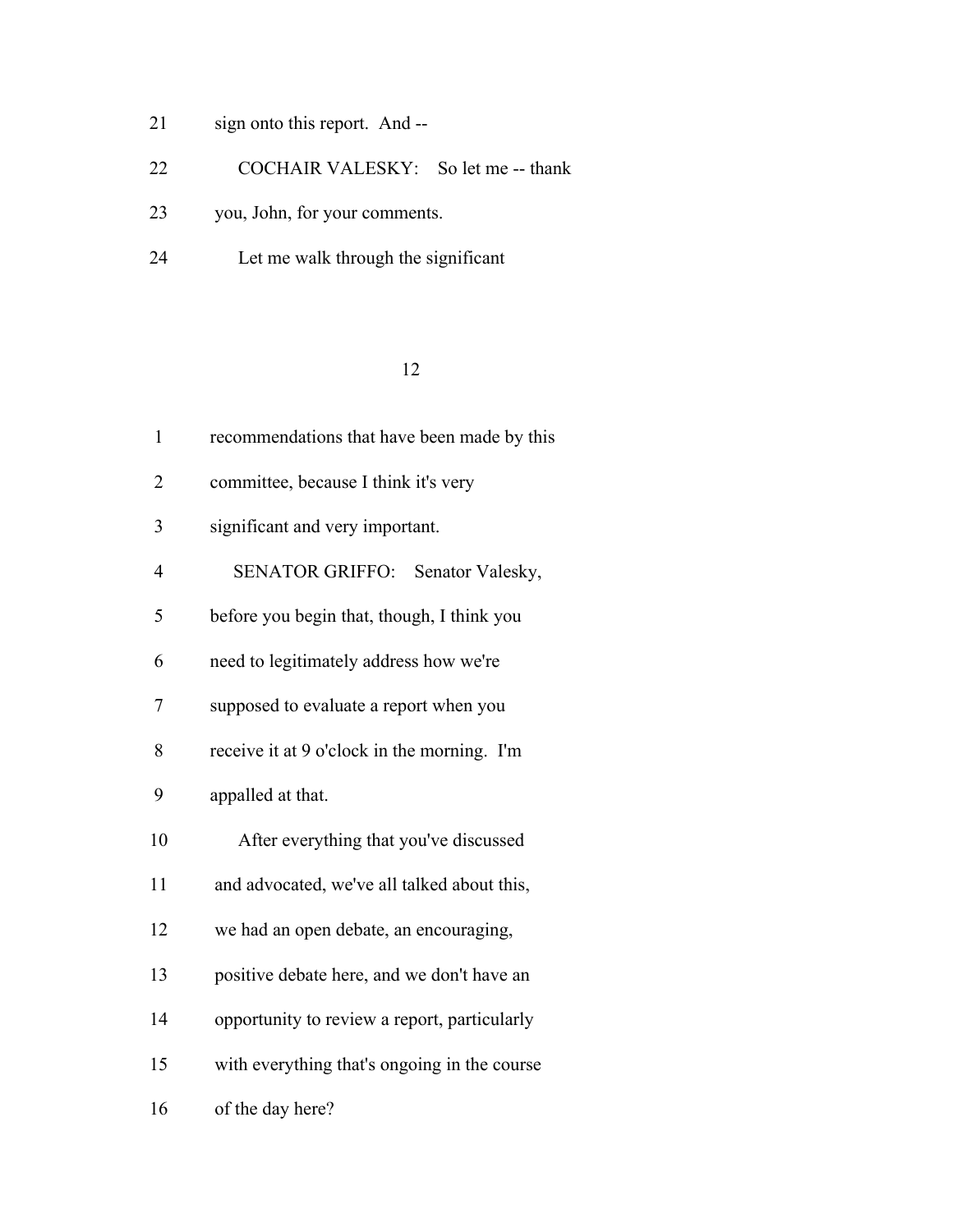- 17 I mean, we gave the benefit of the
- doubt to the staff and allowed them to have
- the time to go back and rewrite this report,
- because we knew there was a lot of time
- constraints on them, so we wanted to give
- them that opportunity.
- 23 I think we should have had at least the
- opportunity as members to review -- and I

| 1  | don't know, if you got the report the same    |
|----|-----------------------------------------------|
| 2  | time, I think you would feel the same way.    |
| 3  | Wouldn't you want to read the thing, even if  |
| 4  | we're going over it, so that we can get our   |
| 5  | thoughts together and discuss these things    |
| 6  | as we did before?                             |
| 7  | <b>COCHAIR VALESKY:</b><br>Senator, I'm going |
| 8  | to explain what's in the report. There's      |
| 9  | nothing in the report, by the way, that       |
| 10 | wasn't discussed, in some cases at length,    |
| 11 | at the open meetings that we have had that    |
|    |                                               |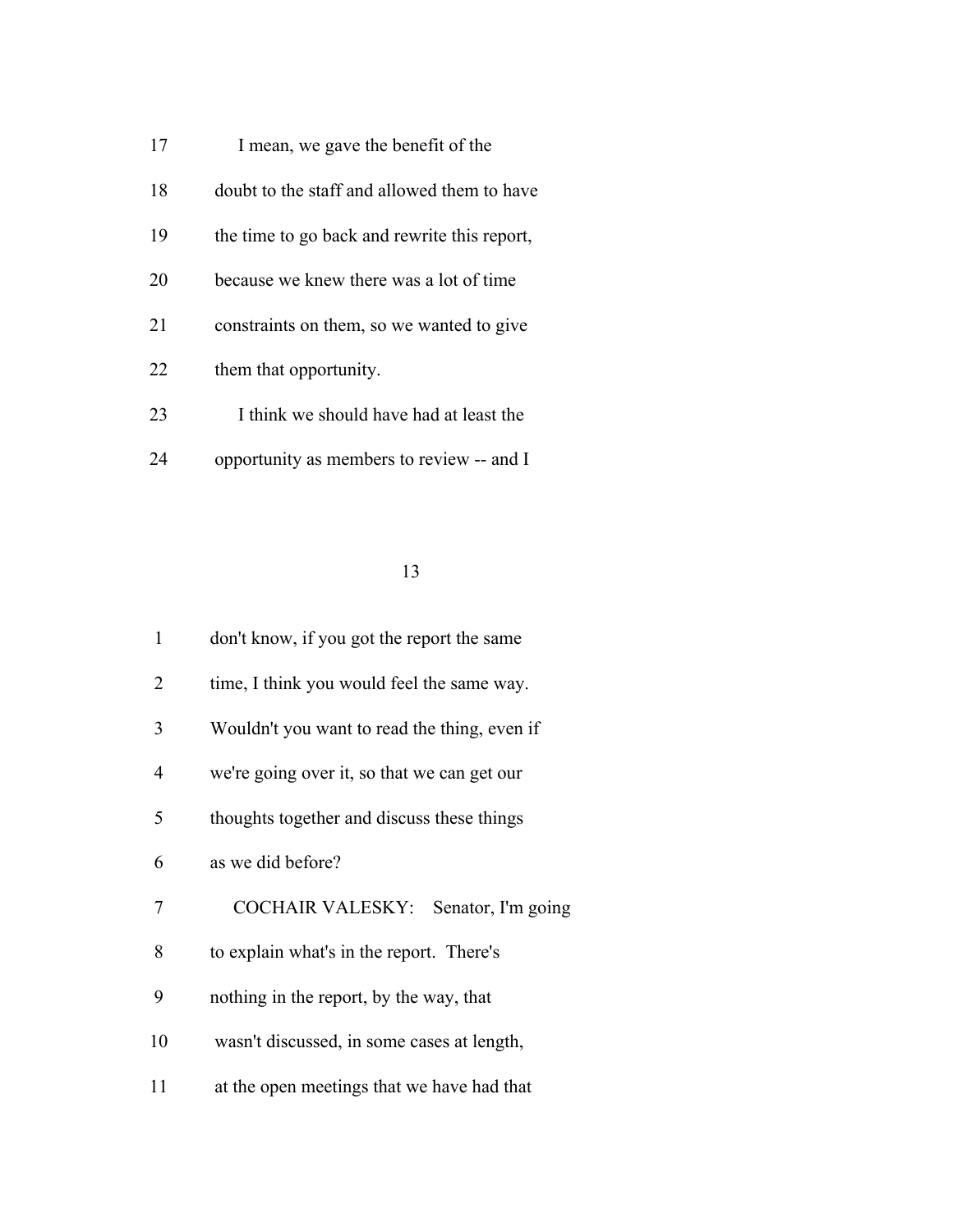| 12 | have led us to this position. So let me      |
|----|----------------------------------------------|
| 13 | walk through what we're recommending.        |
| 14 | We're certainly -- John, to your point,      |
| 15 | I think everyone agrees that the work of the |
| 16 | committee should continue. The work of the   |
| 17 | committee can't continue, however, unless    |
| 18 | the full Senate authorizes the temporary     |
| 19 | committee to continue.                       |
| 20 | So our first recommendation is to            |
| 21 | continue the temporary committee at least    |
| 22 | through the end of 2010, to implement the    |
| 23 | recommendations that are included in the     |
| 24 | report, to research additional reform areas  |

|                             | that may be of interest to the committee or |
|-----------------------------|---------------------------------------------|
| $\mathcal{D}_{\mathcal{L}}$ | anyone testifying before the committee, and |
| 3                           | to assess the operation and measure the     |
| 4                           | success of any new rules that are           |
| 5                           | implemented in the weeks and months ahead.  |
| 6                           | We would also, because of the interest      |
|                             | that has been articulated in regard to the  |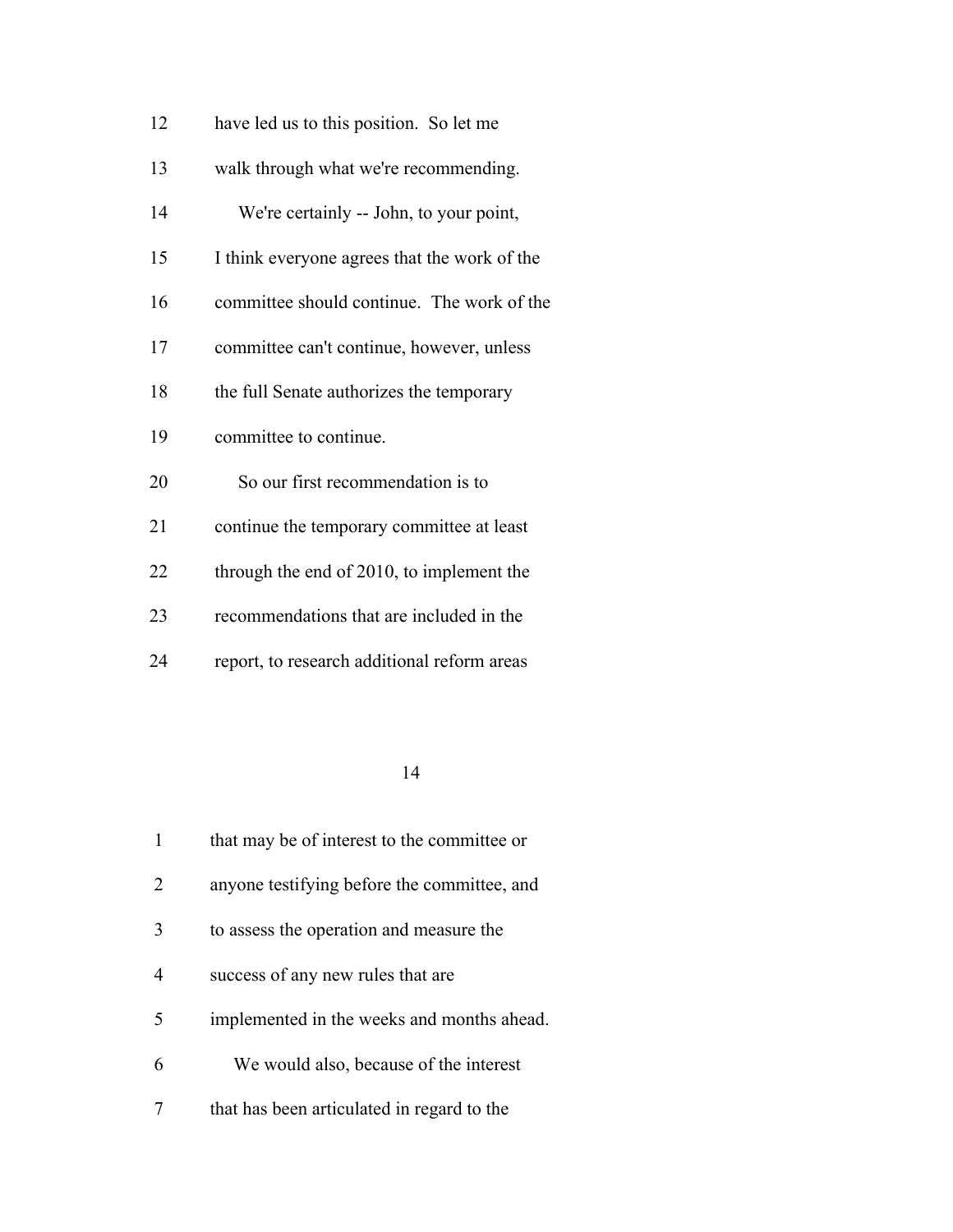| 8 | member item distribution system -- which has |  |  |  |  |
|---|----------------------------------------------|--|--|--|--|
|---|----------------------------------------------|--|--|--|--|

- traditionally not been a matter of Senate
- rules, that has been a budgetary matter, but
- clearly there has been an interest in
- discussing that. So we believe and have
- made it clear in this report that in
- continuing the temporary committee, we
- provide that committee with a specific
- 16 charge to look at the issue of discretionary
- fund allocation.
- The issue of standing committees, which
- is probably the largest -- or one of the
- largest areas of reform that we address
- here. That is directly related to, by the
- way, the feedback from testimony that we've
- heard from good government groups,
- interested individuals, and so forth over

- the last several weeks.
- We are recommending for the first time,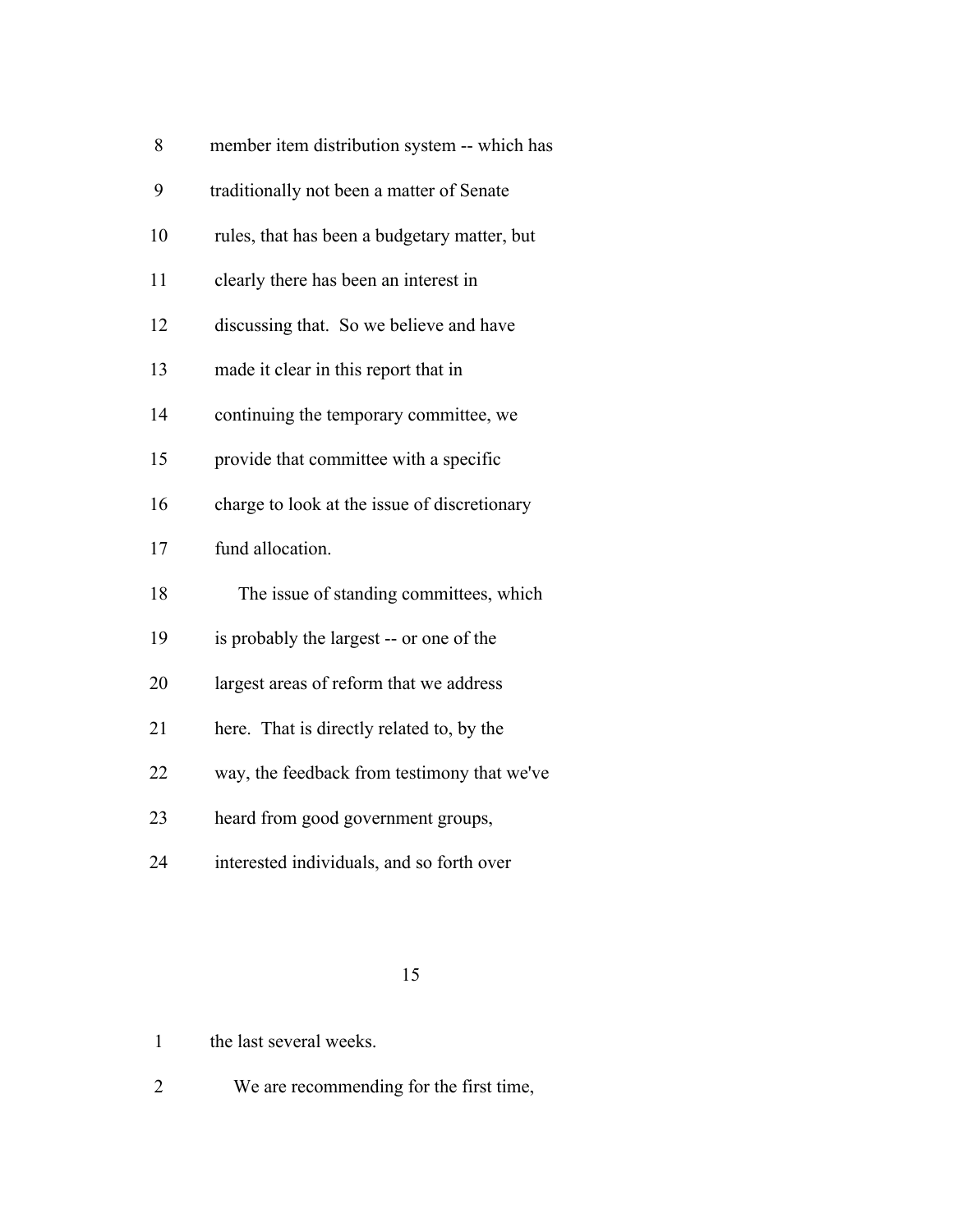| 3  | to my knowledge, that the Senate would       |
|----|----------------------------------------------|
| 4  | actually reduce the number of standing       |
| 5  | committees that we have by as much as a      |
| 6  | third, by creating subcommittees, by         |
| 7  | reducing the number of committees that       |
| 8  | Senators serve on. Right now each of us      |
| 9  | serves on anywhere from seven to nine        |
| 10 | committees, and that does not, in many of    |
| 11 | our opinion, allow for the most efficient    |
| 12 | operation of the Senate. So we would         |
| 13 | propose a maximum of four standing           |
| 14 | committees.                                  |
| 15 | We would take the extraordinary step of      |
| 16 | recommending term limits on committee chairs |
| 17 | and rankers. A proportionate representation  |
| 18 | between majority and minority members on     |
| 19 | committees. To allow for an abstaining due   |
| 20 | to conflict of interest vote, which we       |
| 21 | currently don't have an opportunity to do at |
| 22 | the committee level. And then some other     |
| 23 | issues with regard to structure and process. |
| 24 | The issue of absentee voting. We would       |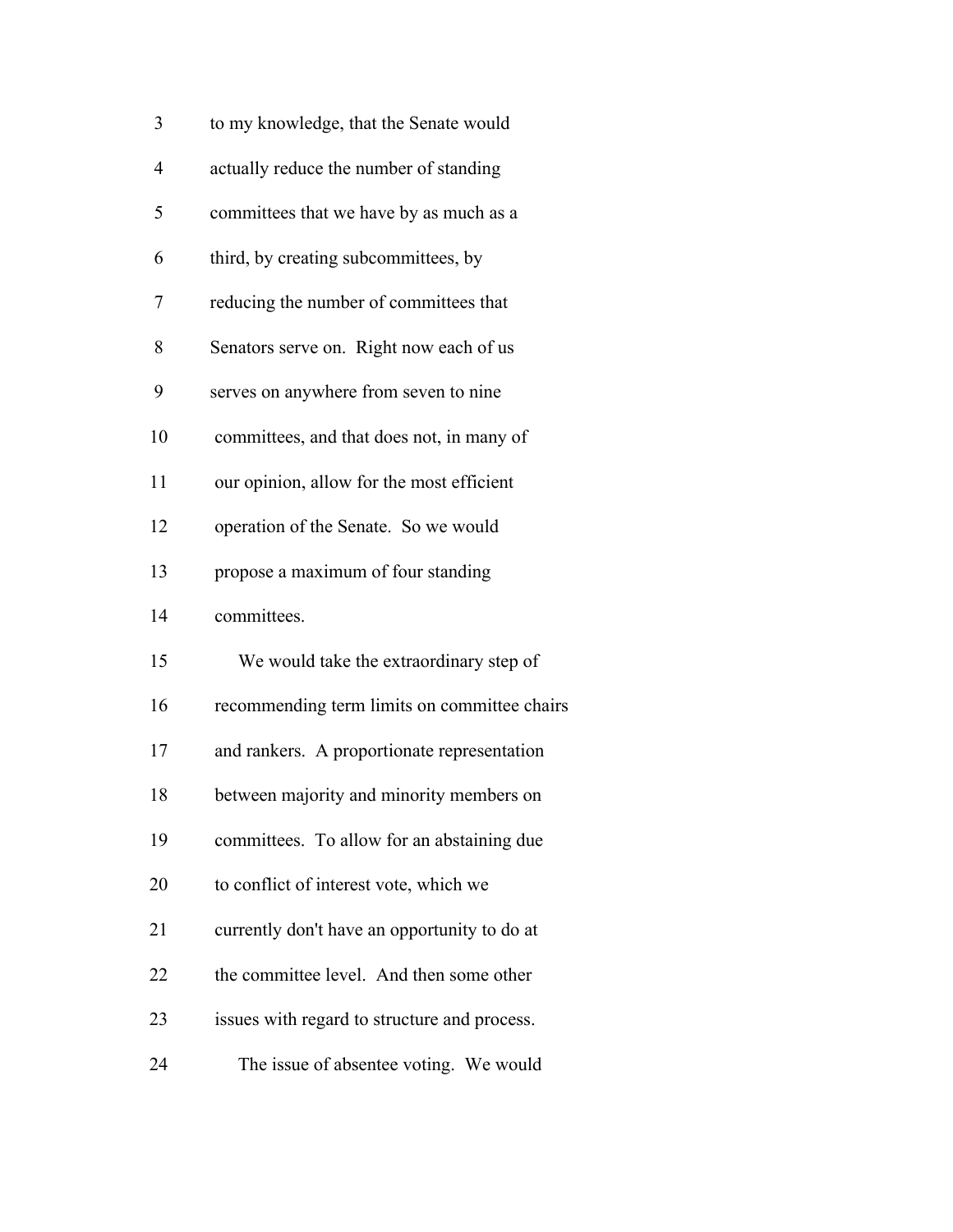| $\mathbf{1}$ | require members to be physically present to  |
|--------------|----------------------------------------------|
| 2            | vote in committees and record standing       |
| 3            | committee meeting attendance on a single     |
| 4            | voting sheet.                                |
| 5            | The issue of committee reports, which        |
| 6            | actually the Senate rules currently speak    |
| 7            | to, although they have not been rules that   |
| 8            | have been followed through on to really any  |
| 9            | degree of depth in recent history. We        |
| 10           | would, if the full Senate moves in our       |
| 11           | direction to allow us to continue our work,  |
| 12           | develop specific guidelines for detailed     |
| 13           | committee reports for legislation.           |
| 14           | Again, many of us believe and the            |
| 15           | research in many cases shows that those      |
| 16           | legislatures in states and the U.S. Congress |
| 17           | where significant and real work is done at   |
| 18           | the committee level, we believe that those   |
| 19           | are often described as the most functional   |
| 20           | of legislatures in the U.S. So we are        |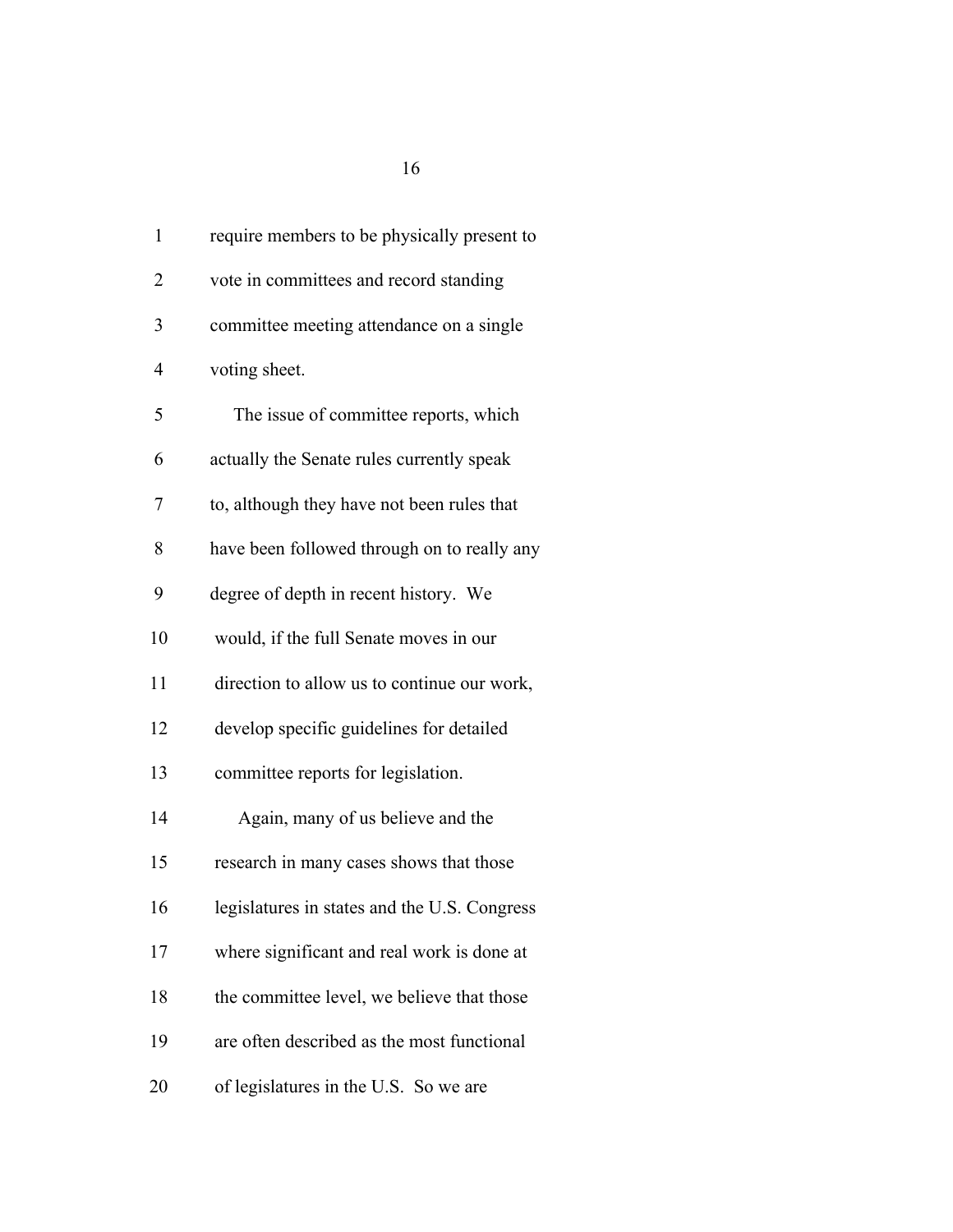- anxious to move in that direction.
- In regard to hearings, we are
- encouraging chairs in the strongest possible
- language to hold public hearings on

| $\mathbf{1}$   | legislation they believe is of important   |
|----------------|--------------------------------------------|
| $\overline{2}$ | interest. And we've already seen that take |
| 3              | place in this legislative session.         |
| 4              | We're allowing, at the discretion of       |
| 5              | the chair, anyone who is interested in     |
| 6              | legislation that is before a committee to  |
| 7              | speak to that committee and make a         |
| 8              | presentation, with an equal amount of time |
| 9              | and number of speakers afforded to the     |
| 10             | ranking member of that committee.          |
| 11             | To allow a petition of a third of          |
| 12             | members of a standing committee to hold a  |
| 13             | hearing on a specific topic within the     |
| 14             | jurisdiction of that committee.            |
| 15             | The issue of amendments in bill            |
| 16             | process, we believe that this committee is |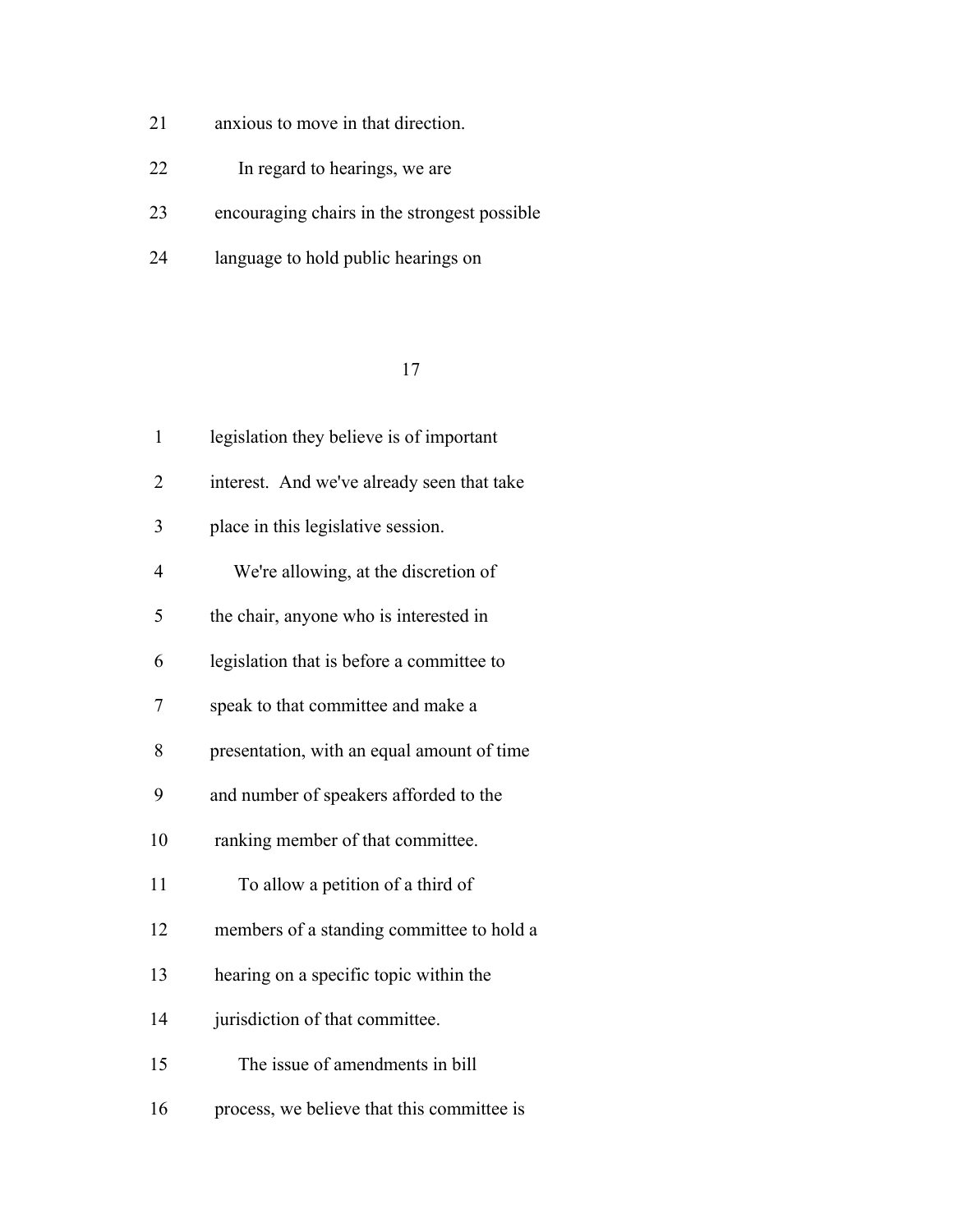- 17 interested in looking at developing a
- 18 process by which we can amend bills in
- committee in which the sponsor of the bill
- retains control. Again, something that
- other legislatures do that we do not do
- here.
- We address the issue of consideration
- of bills at the committee level, and

| $\mathbf{1}$   | ultimately on the floor of the Senate,       |
|----------------|----------------------------------------------|
| 2              | through a new petition before a standing     |
| 3              | committee of original jurisdiction, no       |
| $\overline{4}$ | earlier than 30 days following the           |
| 5              | introduction of the bill, to schedule a vote |
| 6              | before that committee within 60 days.        |
| 7              | We also are anxious to explore a             |
| 8              | mechanism which would be unprecedented in    |
| 9              | this Legislature to create a petition        |
| 10             | whereby members could move a bill, even if   |
| 11             | it had been defeated by the committee of     |
|                |                                              |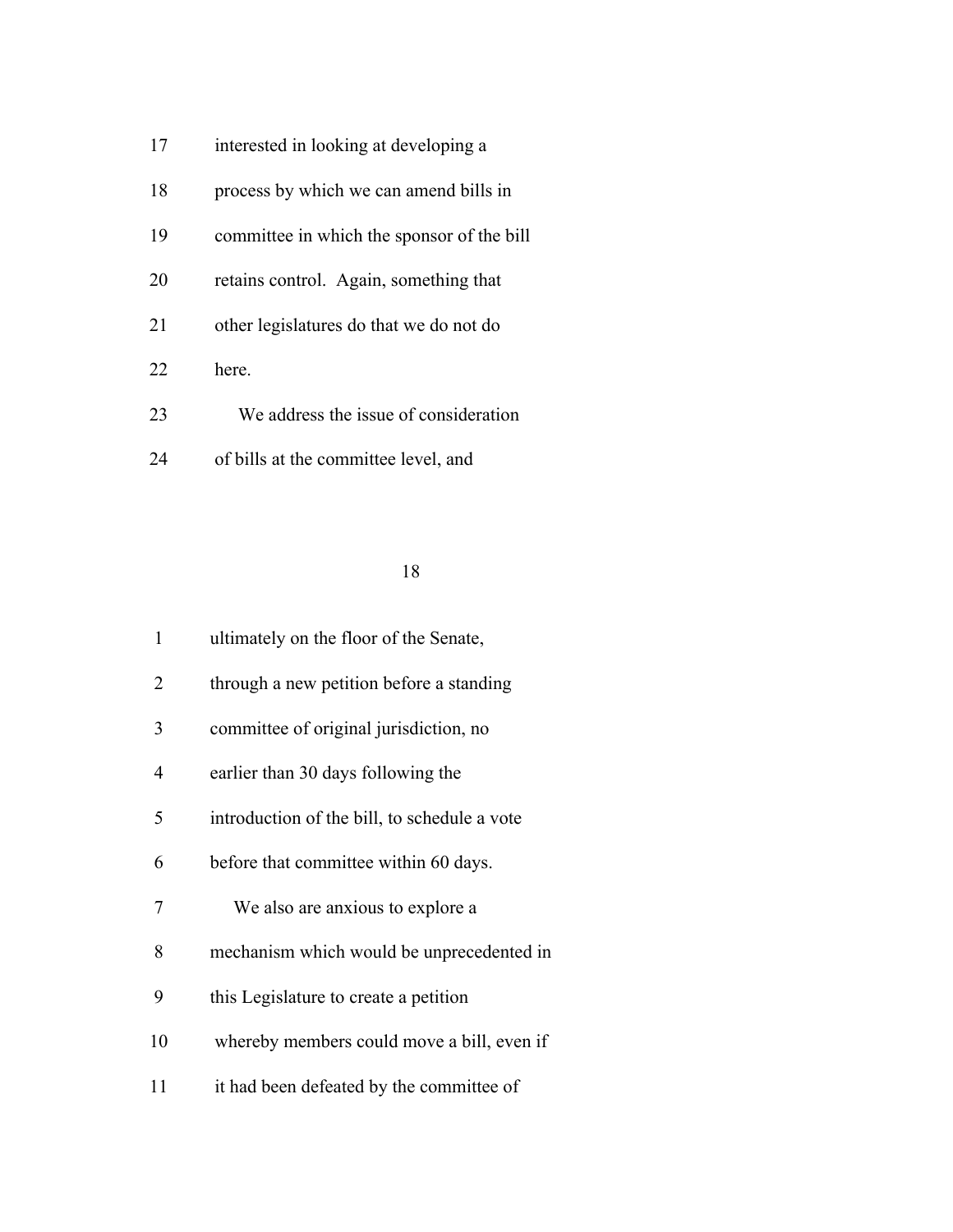| 12 | origin and in fact voted down. We're         |
|----|----------------------------------------------|
| 13 | anxious to explore and create a process      |
| 14 | whereby a supermajority of Senators -- a     |
| 15 | number that will have to be determined in    |
| 16 | further work of the committee -- whereby the |
| 17 | full Senate would not necessarily have its   |
| 18 | will dictated by one committee of the full   |
| 19 | Senate. Again, something that's never        |
| 20 | happened before in this state. Other         |
| 21 | legislatures do, and the U.S. House does as  |
| 22 | well.                                        |
| 23 | In regard to oversight, requiring            |
|    |                                              |

standing committees to file an oversight

|   | plan of the agencies over which its        |
|---|--------------------------------------------|
| 2 | committee has jurisdiction, to have        |
| 3 | oversight hearings, both from a fiscal     |
| 4 | perspective and from the perspective of    |
| 5 | reviewing the implementation of rules and  |
| 6 | regulations and laws that this Legislature |
|   | passes and that agencies are required to   |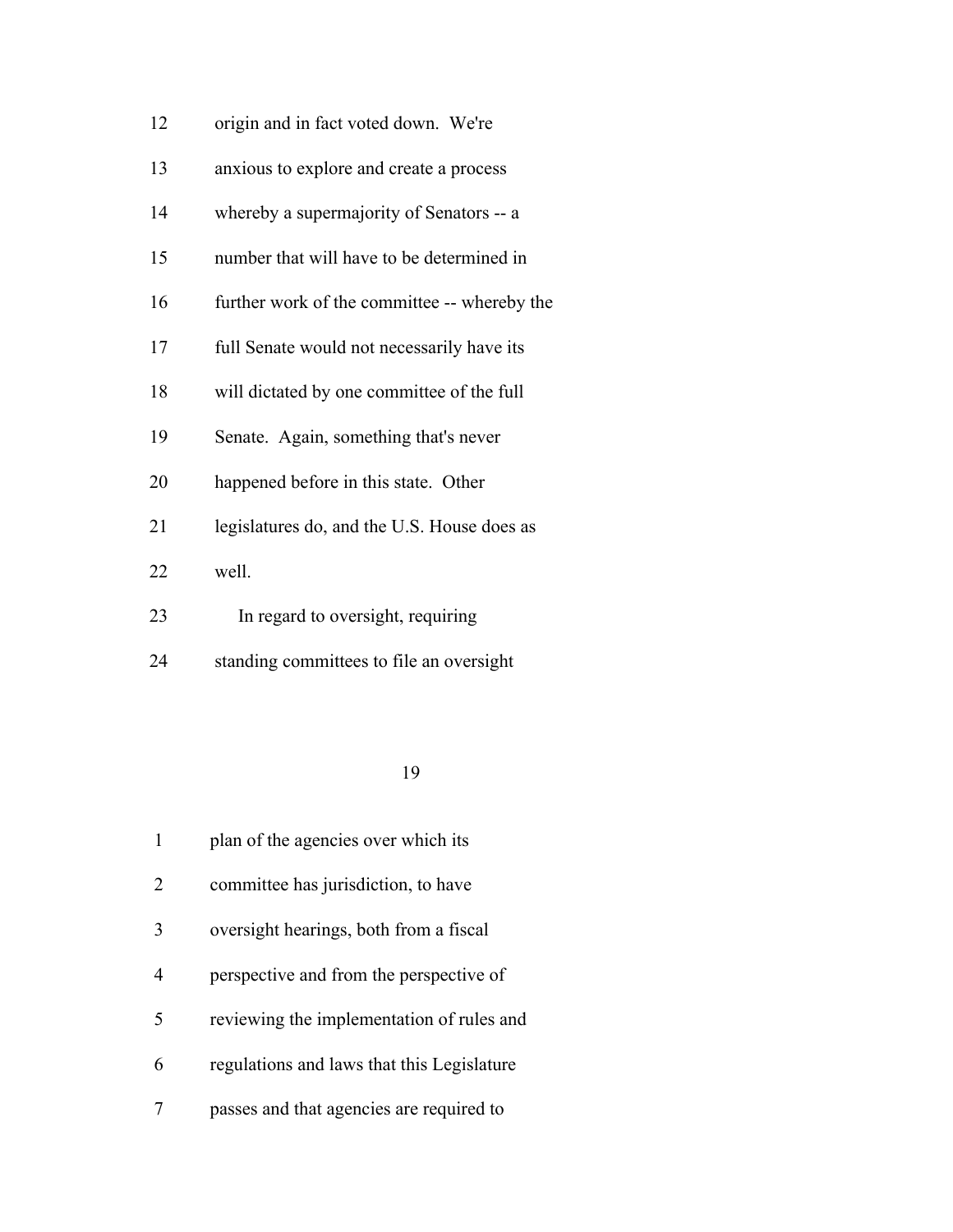carry out.

| 9  | Transparency issues is the third broad      |
|----|---------------------------------------------|
| 10 | area that the committee would like to       |
| 11 | recommend, including posting online all     |
| 12 | records of committees, including votes,     |
| 13 | minutes, agendas, reports and attendance of |
| 14 | the meeting; to assess the capacity of      |
| 15 | webcasting all meetings and archiving the   |
| 16 | video, and the necessary infrastructure and |
| 17 | technology to implement that.               |
| 18 | In regard to floor and chamber              |
| 19 | transparency, posting online all records of |
| 20 | the chamber, including fiscal notes, votes, |
| 21 | transcripts, calendars and expenditure      |
| 22 | reports; creating a user-friendly bill      |
| 23 | search engine with full access by the       |
| 24 | public; and archiving of video floor        |
|    |                                             |

# 

proceedings and posting of such material on

a daily basis.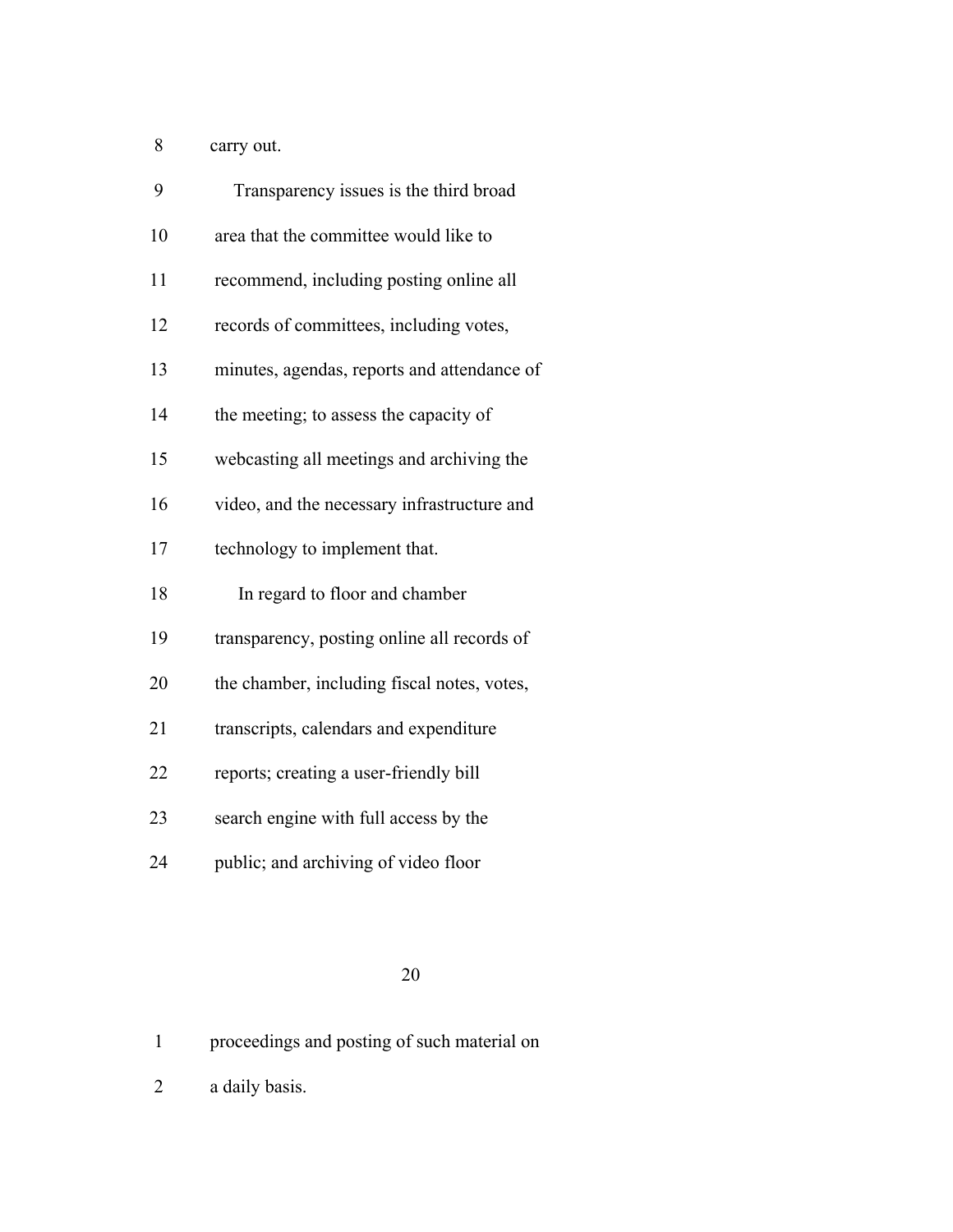| 3              | To work hand in hand with the Assembly       |
|----------------|----------------------------------------------|
| $\overline{4}$ | to research and hopefully implement a        |
| 5              | meaningful state public affairs network, not |
| 6              | one that just broadcasts the proceedings in  |
| 7              | the Senate and the Assembly chambers and     |
| 8              | from time to time televising fiscal          |
| 9              | committee hearings, as we do now, but a      |
| 10             | state public affairs network that uses the   |
| 11             | national C-SPAN as a model.                  |
| 12             | And clearly that's something that we         |
| 13             | need to research with the Assembly to do a   |
| 14             | cost analysis of that. I think this          |
| 15             | committee feels that that's a direction we   |
| 16             | want to move in.                             |
| 17             | The fourth area of recommendation has        |
| 18             | to do with the chamber and administration.   |
| 19             | We know that in regard to resources that are |
| 20             | made available to individual members of the  |
| 21             | Senate -- and, John, you indicated Senator   |
| 22             | Squadron as a new member of the Senate -- we |
| 23             | have now in place, although this is not in   |
| 24             | the rules, but we have in place, as a result |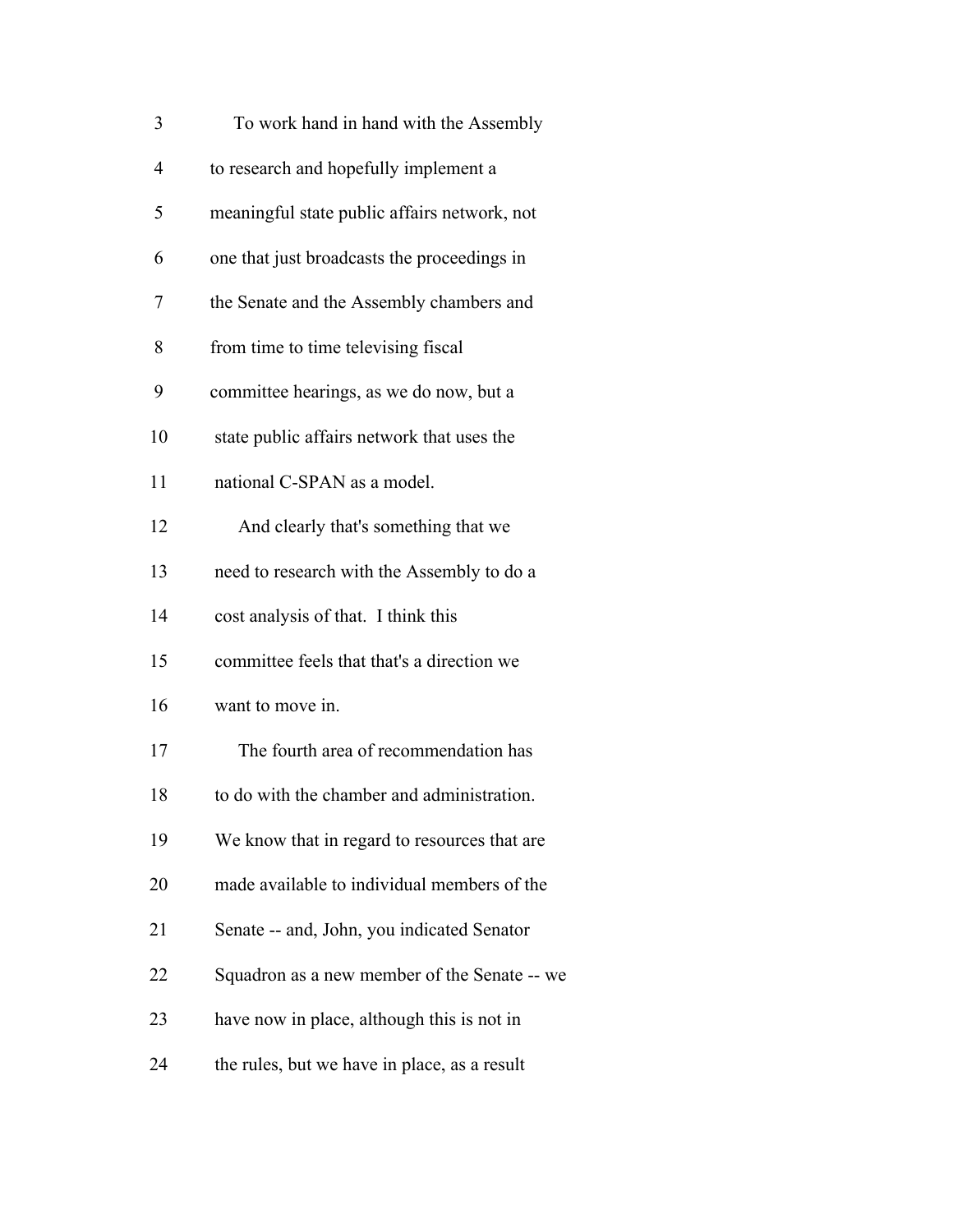| 1              | of the majority leader's directive, a        |
|----------------|----------------------------------------------|
| $\overline{2}$ | \$350,000 minimum staff allowance for all 62 |
| 3              | members of the Senate. We believe that's     |
| 4              | about a 75 percent increase from what the    |
| 5              | average junior Senator in the minority       |
| 6              | received in previous sessions.               |
| 7              | So clearly we've already moved in that       |
| 8              | direction. We believe the Senate rules can   |
| 9              | reflect that with an additional charge to    |
| 10             | move forward.                                |
| 11             | We also -- and certainly members of the      |
| 12             | minority side of the aisle have been vocal   |
| 13             | in an interest in creating a baseline budget |
| 14             | for ranking members to hire committee staff. |
| 15             | I know that, John, you had a bill in the     |
| 16             | Senate in previous years.                    |
| 17             | And we have on the majority side,            |
| 18             | without a rule, in regard to committee       |
| 19             | chairs, they have the ability and have done  |
| 20             | so over the last two and a half months --    |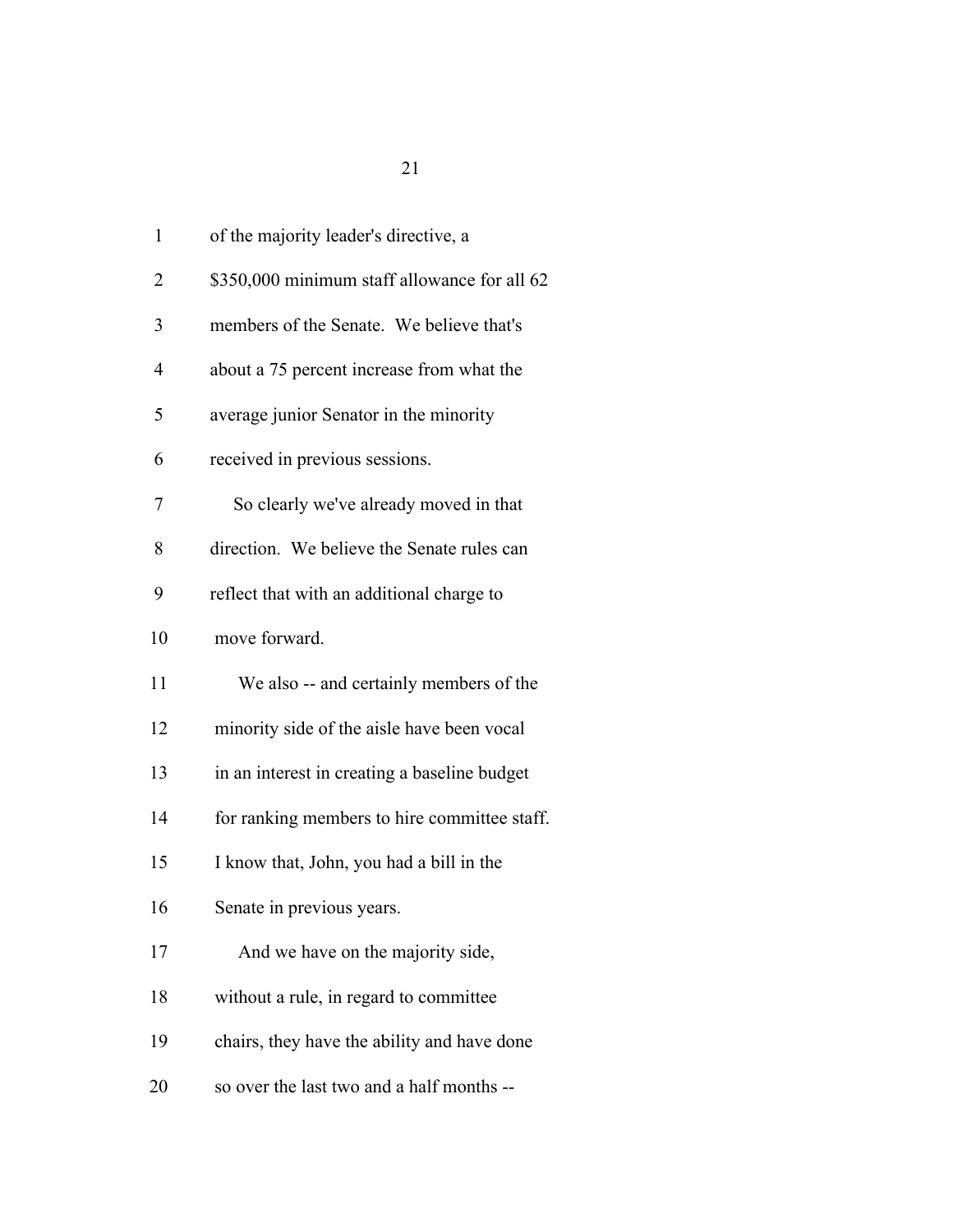| 21 | and maybe even in some cases are still doing |
|----|----------------------------------------------|
| 22 | so -- hired committee staff directly. They   |
| 23 | are not members of central staff; they work  |

for the committee chair. We're very anxious

| 1              | for the minority to be able to do the same   |
|----------------|----------------------------------------------|
| $\overline{2}$ | thing.                                       |
| 3              | We believe there is broad agreement on       |
| $\overline{4}$ | the issue of fair allocation of support      |
| 5              | resources, and our report speaks directly to |
| 6              | the issue of assessing all services that can |
| 7              | be -- and many of them already are -- that   |
| 8              | can be shared in a bipartisan fashion        |
| 9              | between the majority and the minority in     |
| 10             | this house.                                  |
| 11             | We believe we ought to take that one         |
| 12             | step further and have conversations with the |
| 13             | Assembly to assess the feasibility of        |
| 14             | combining services where appropriate,        |
| 15             | whether that be mail, supply, telephones,    |
| 16             | computers, so on and so forth.               |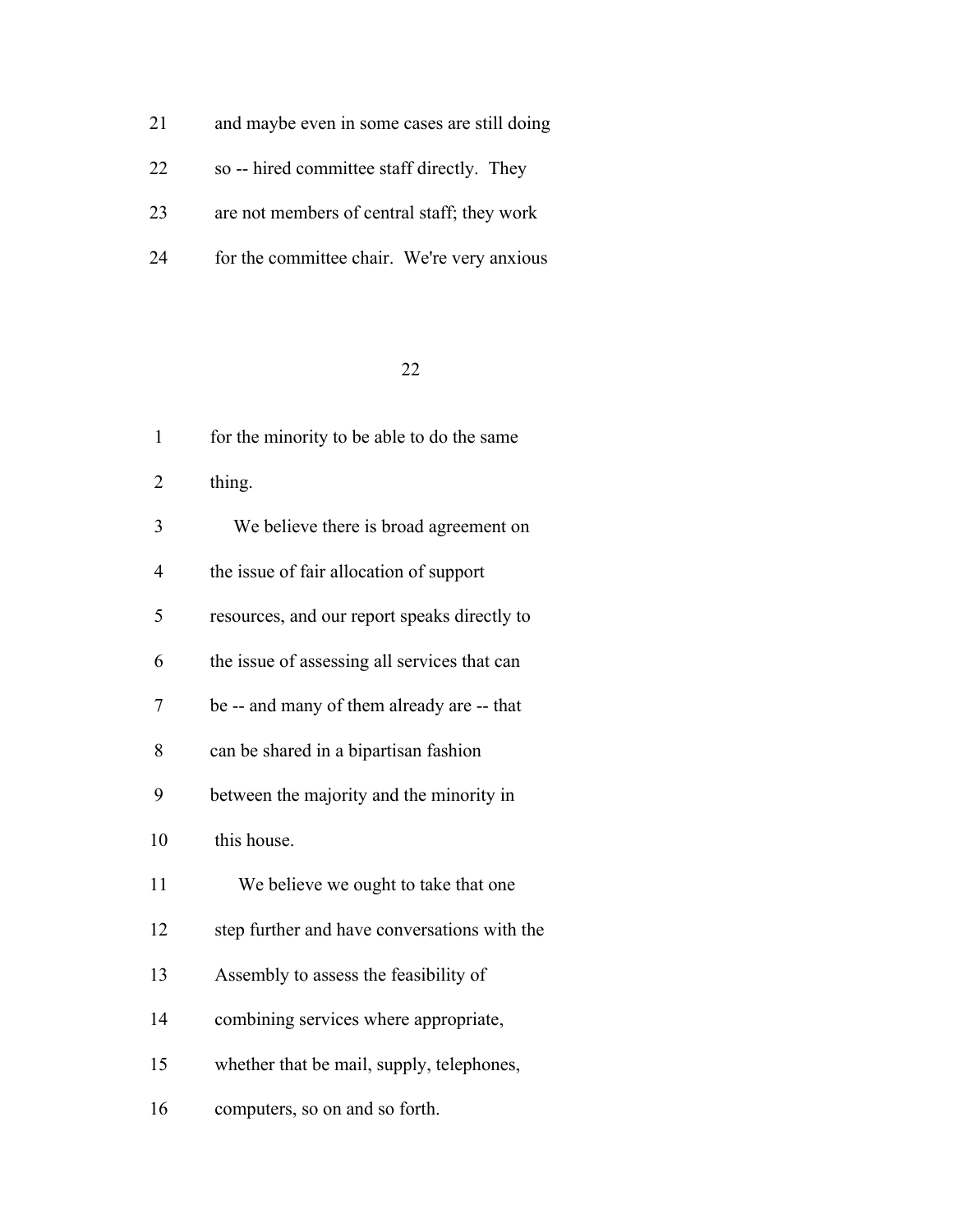- 17 In the area of conference committees,
- we found a great deal of interest in
- addressing that. Obviously much of that is
- dependent upon the other house. But we
- believe we ought to be moving in a direction
- where the sponsor of the bill, or the chair
- of the committee in which the bill was
- originally reported and approved, have the

| $\mathbf{1}$   | ability to call for a conference committee, |
|----------------|---------------------------------------------|
| $\overline{2}$ | with the consent of the Senate majority     |
| 3              | leader, and move that to a process with the |
| 4              | Assembly.                                   |
| 5              | And finally, in regard to openness and      |
| 6              | transparency and greater public input, the  |
| 7              | notion of regional budget hearings would be |
| 8              | something that we are very anxious to       |
| 9              | pursue. Right now, certainly as all of you  |
| 10             | know, the Finance and Ways and Means        |
| 11             | Committees are required to hold budget,     |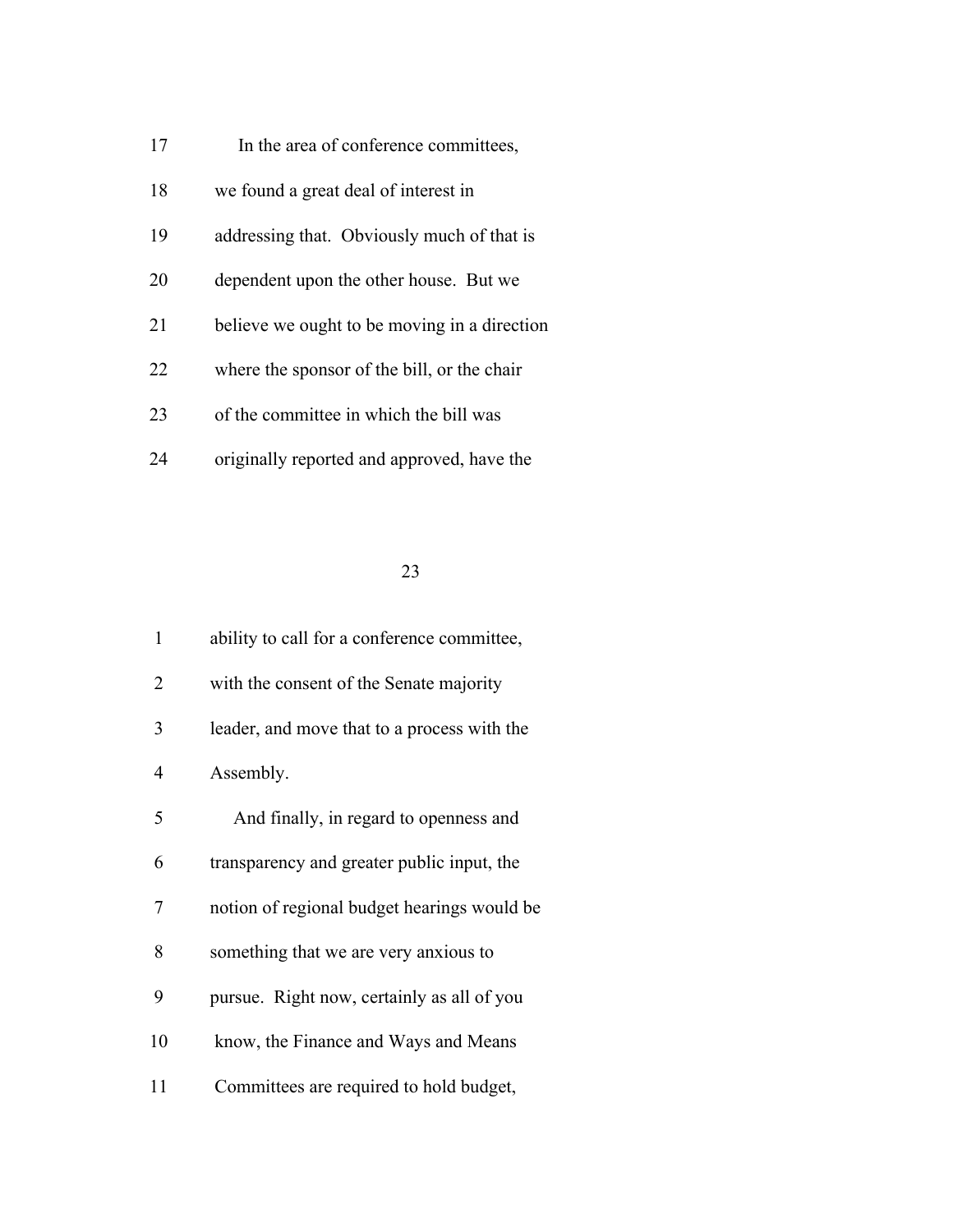| 12<br>fiscal hearings only here in Albany. |  |
|--------------------------------------------|--|
|--------------------------------------------|--|

| 13 |  | So we believe that we ought to be |  |
|----|--|-----------------------------------|--|
|    |  |                                   |  |

- instituting regional budget hearings in what
- we identify as eight regions of the state:
- Western New York, Finger Lakes, Central,
- North Country, Capital District, Hudson
- Valley, New York City, and Long Island.
- So we believe that this committee -- or
- that this report, again, contains nothing
- 21 that wasn't discussed in three open
- committees that were scheduled and held in
- March, and that we are anxious to recommend
- 24 this.

|                             | And again, the intent is to have the        |
|-----------------------------|---------------------------------------------|
| $\mathcal{D}_{\mathcal{L}}$ | committee take this report for a vote, to   |
| 3                           | recommend it to the two leaders of the      |
| 4                           | Senate so that we can immediately begin on  |
| 5                           | assessing -- because, so everyone is clear, |
| 6                           | this is a report of recommendations. None   |
|                             | of the rule changes that are recommended in |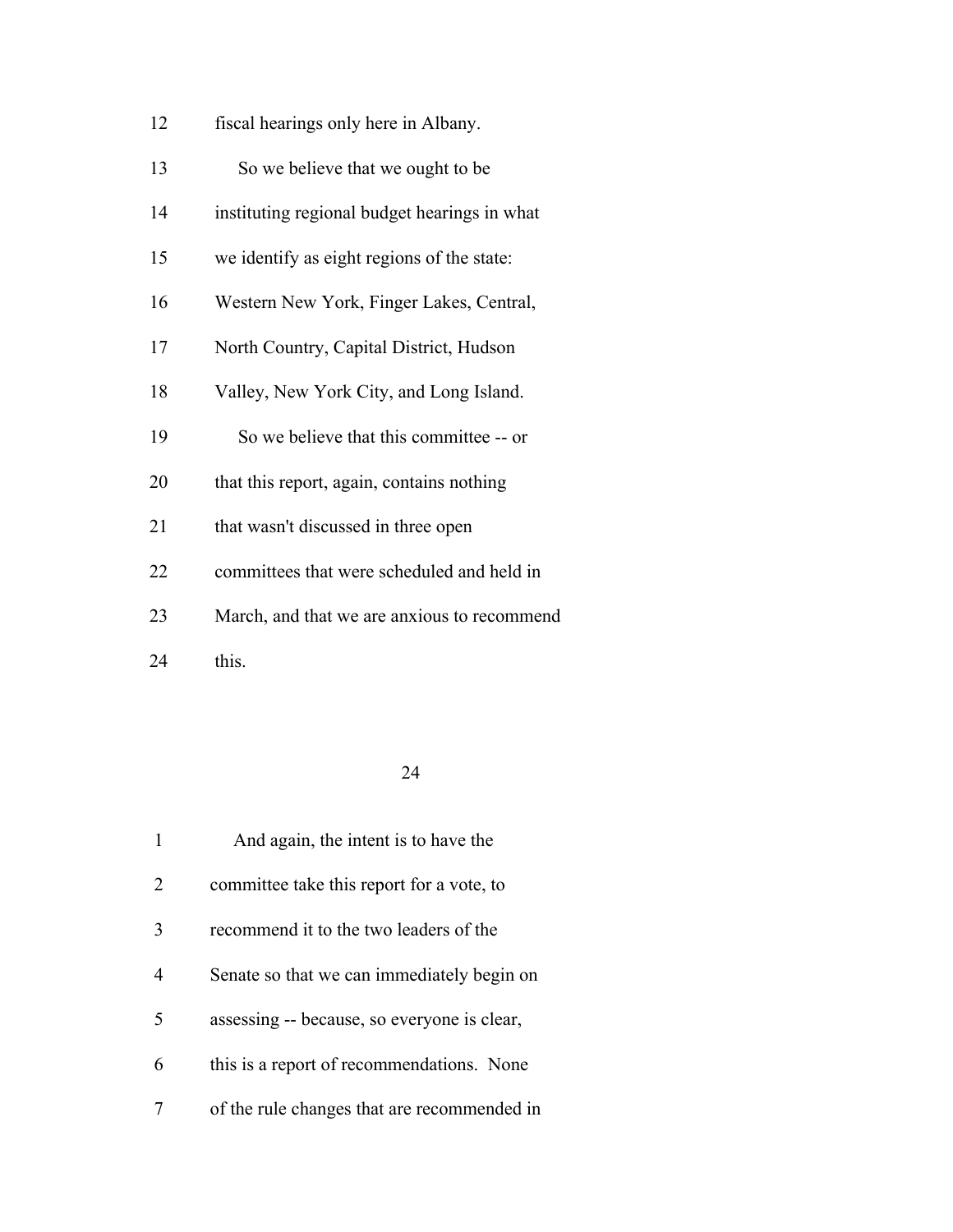| 8  | this report can actually take effect unless |
|----|---------------------------------------------|
| 9  | the full Senate, by virtue of a resolution  |
| 10 | put before the Senate, actually approves    |
| 11 | those.                                      |
| 12 | So I think that there are a number of       |
| 13 | items here that can be accomplished before  |
| 14 | this legislative session adjourns. And      |
| 15 | that's certainly my intent, as the cochair  |
| 16 | of this committee, to identify those rules  |
| 17 | that can be changed this session.           |
| 18 | There are clearly other rules that we       |
| 19 | are recommending that can't happen in this  |
| 20 | session. It would be technically impossible |
| 21 | to collapse committees midsession. So       |
| 22 | there's additional work that needs to be    |
| 23 | done on a number of these reform proposals. |
| 24 | But this work can't continue unless the     |

| Senate authorizes the work to continue. So |  |
|--------------------------------------------|--|
|--------------------------------------------|--|

we believe we have that mandate in place.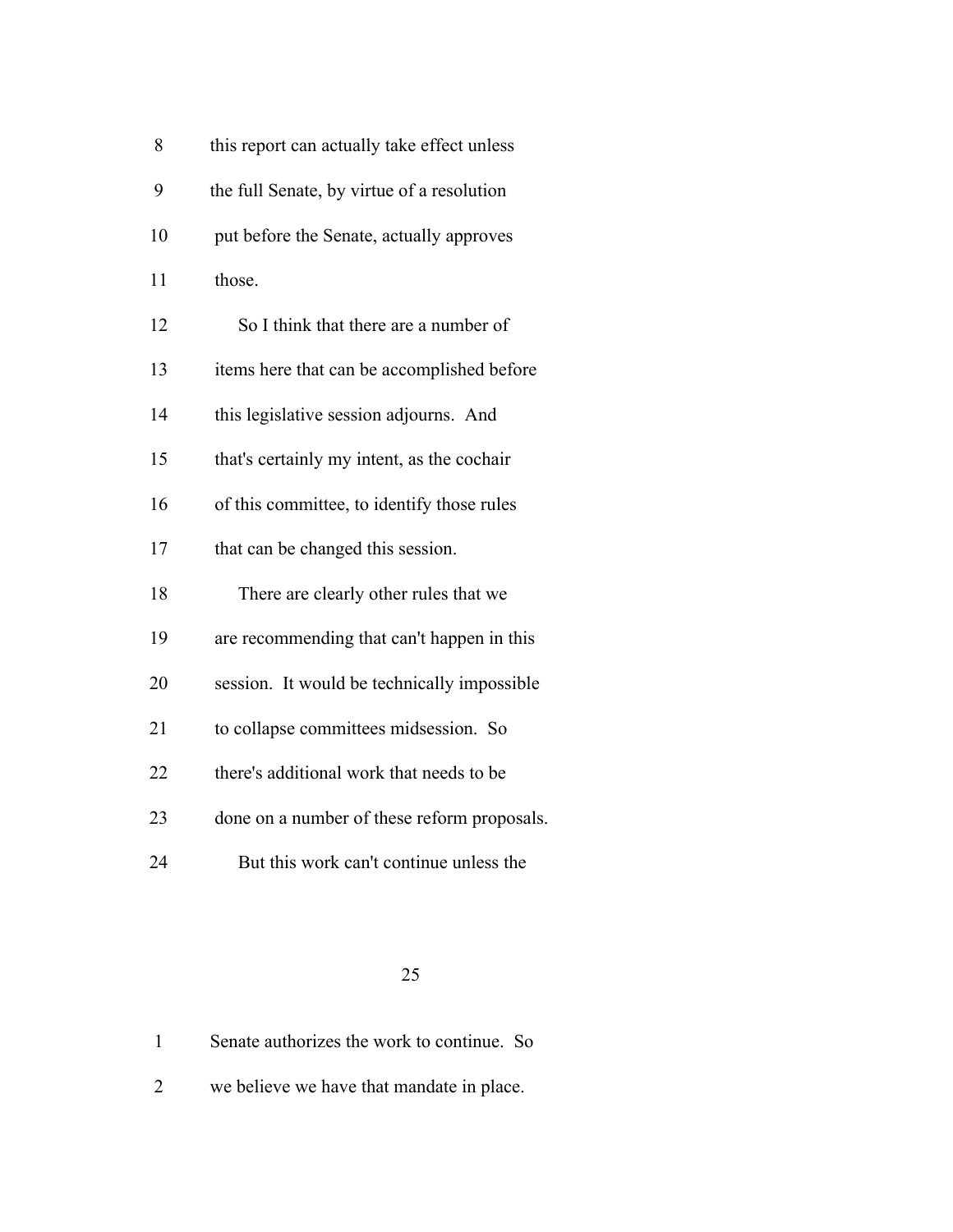| 3              | And again, the first reform recommendation   |
|----------------|----------------------------------------------|
| $\overline{4}$ | is to continue the work of this committee.   |
| 5              | Other members who would like to speak.       |
| 6              | SENATOR WINNER: Well, thank you,             |
| 7              | Senator.                                     |
| 8              | Obviously, I want to reiterate my            |
| 9              | unhappiness with having this report made     |
| 10             | available to me this morning. And I just     |
| 11             | think that that was sort of indicative of    |
| 12             | the fact that while there are some proposals |
| 13             | here that we discussed and agreed upon and   |
| 14             | do make some positive steps forward, there   |
| 15             | are major, major omissions here in areas     |
| 16             | that I believe are probably the most central |
| 17             | to that which we heard in the form of        |
| 18             | testimony and that we have heard from the    |
| 19             | prominent critics of the operation of the    |
| 20             | New York State Senate in the past -- the     |
| 21             | Brennan Center and others.                   |
| 22             | As Senator Bonacic pointed out, the          |
| 23             | whole issue of equal resources or sharing of |
| 24             | resources on a more equitable basis has been |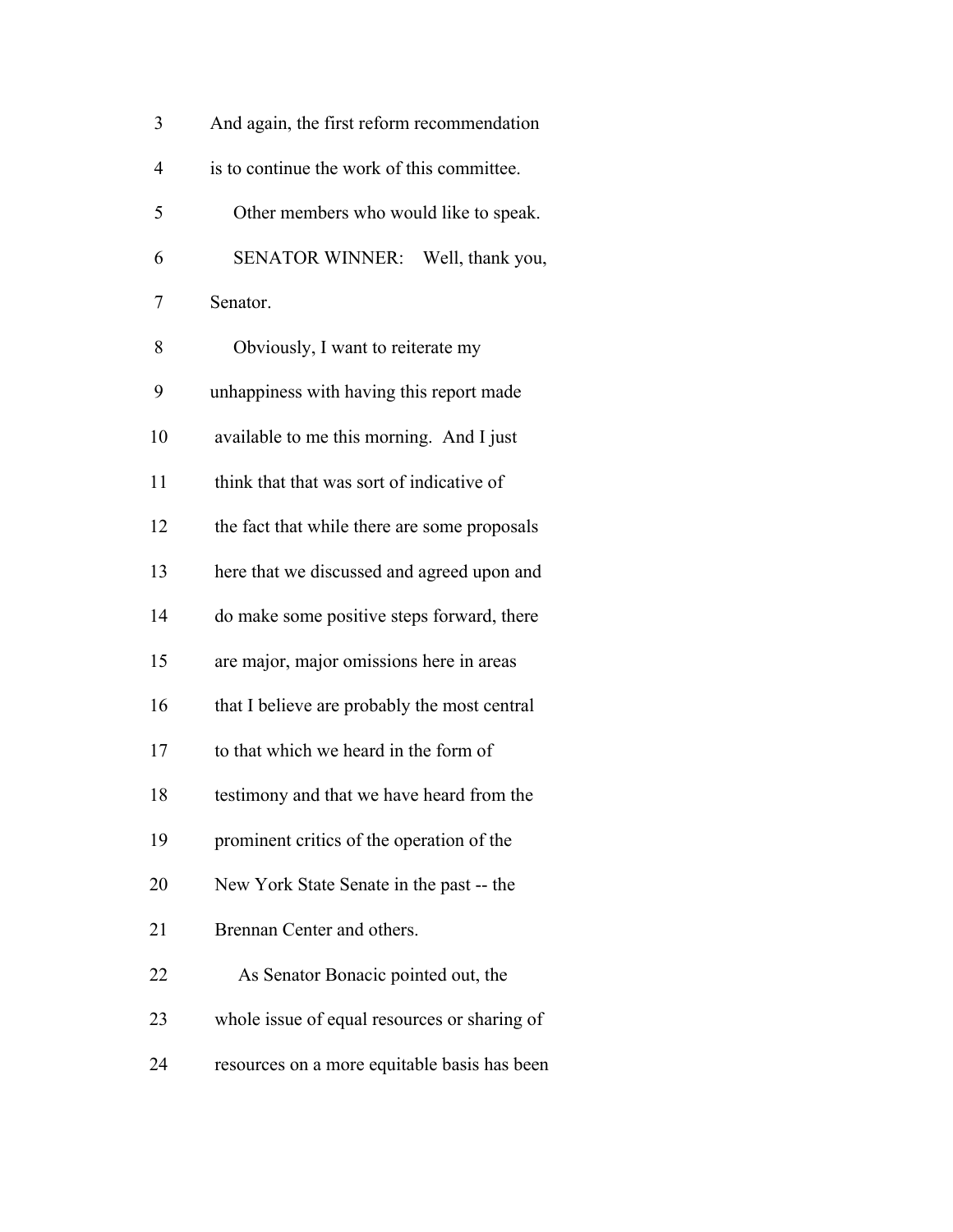| 1              | largely ignored. And while there is a major  |
|----------------|----------------------------------------------|
| $\overline{2}$ | effort put forth on the part of the majority |
| 3              | to indicate that the minimum staffing        |
| $\overline{4}$ | allowance and a recognition that there needs |
| 5              | to be resources made available for ranking   |
| 6              | members on committees is a great statement   |
| 7              | in principle, I think when one analyzes the  |
| 8              | actual allocation of resources that are      |
| 9              | currently undertaken in this Senate, that    |
| 10             | you will find that that is somewhat of a     |
| 11             | disingenuous type of a representation as to  |
| 12             | what the reality is as far as how resources  |
| 13             | are in fact being shared.                    |
| 14             | I know that there is a great deal of         |
| 15             | reluctant to deal with the whole issue of    |
| 16             | allocation of member items, some of which is |
| 17             | based upon past history in this place.       |
| 18             | However, there was the indication before     |
| 19             | that notwithstanding past practices that     |
| 20             | there was going to be a new era and a new    |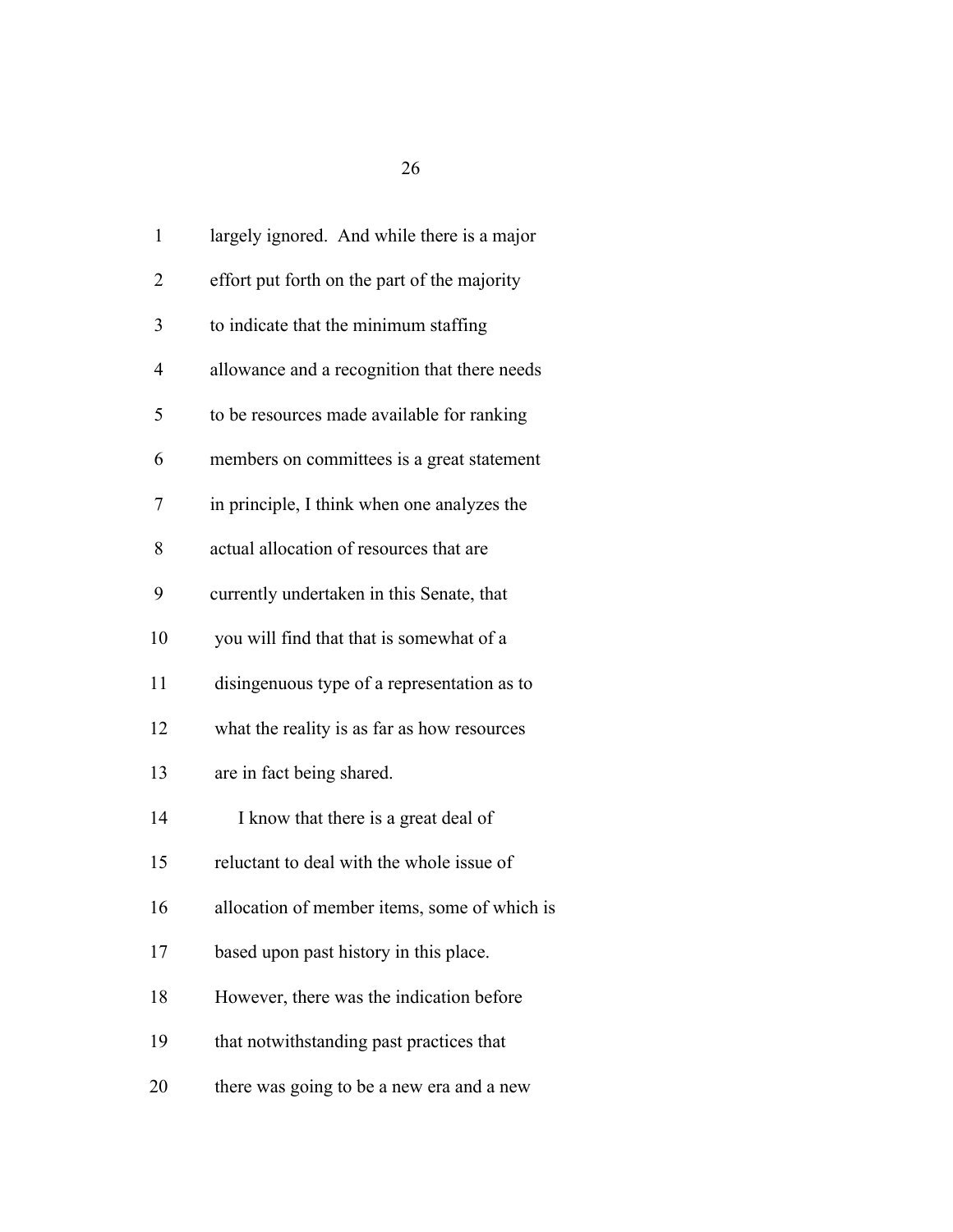- dawn of equality as far as resources in the
- new majority.
- And we now find that, you know,
- astonishingly -- I mean, I don't know if

| 1              | it's accurate, Senator Valesky; maybe you    |
|----------------|----------------------------------------------|
| $\overline{2}$ | can indicate whether it's true or not --     |
| 3              | that press reports indicate that you are     |
| 4              | being allocated \$4.7 million in resources   |
| 5              | for your constituents, all of which breathe  |
| 6              | and eat just like mine, and that I am        |
| 7              | allocated \$250,000. So if that's equality,  |
| 8              | I think we need to have a new math here      |
| 9              | adopted in the New York State Senate.        |
| 10             | So while I think that, you know, it's        |
| 11             | good to talk about equality of resources,    |
| 12             | once again, the facts belie the actual       |
| 13             | reality.                                     |
| 14             | So additionally, some things that I was      |
| 15             | particularly interested in as far as process |
| 16             | are not being, in my judgment, adequately    |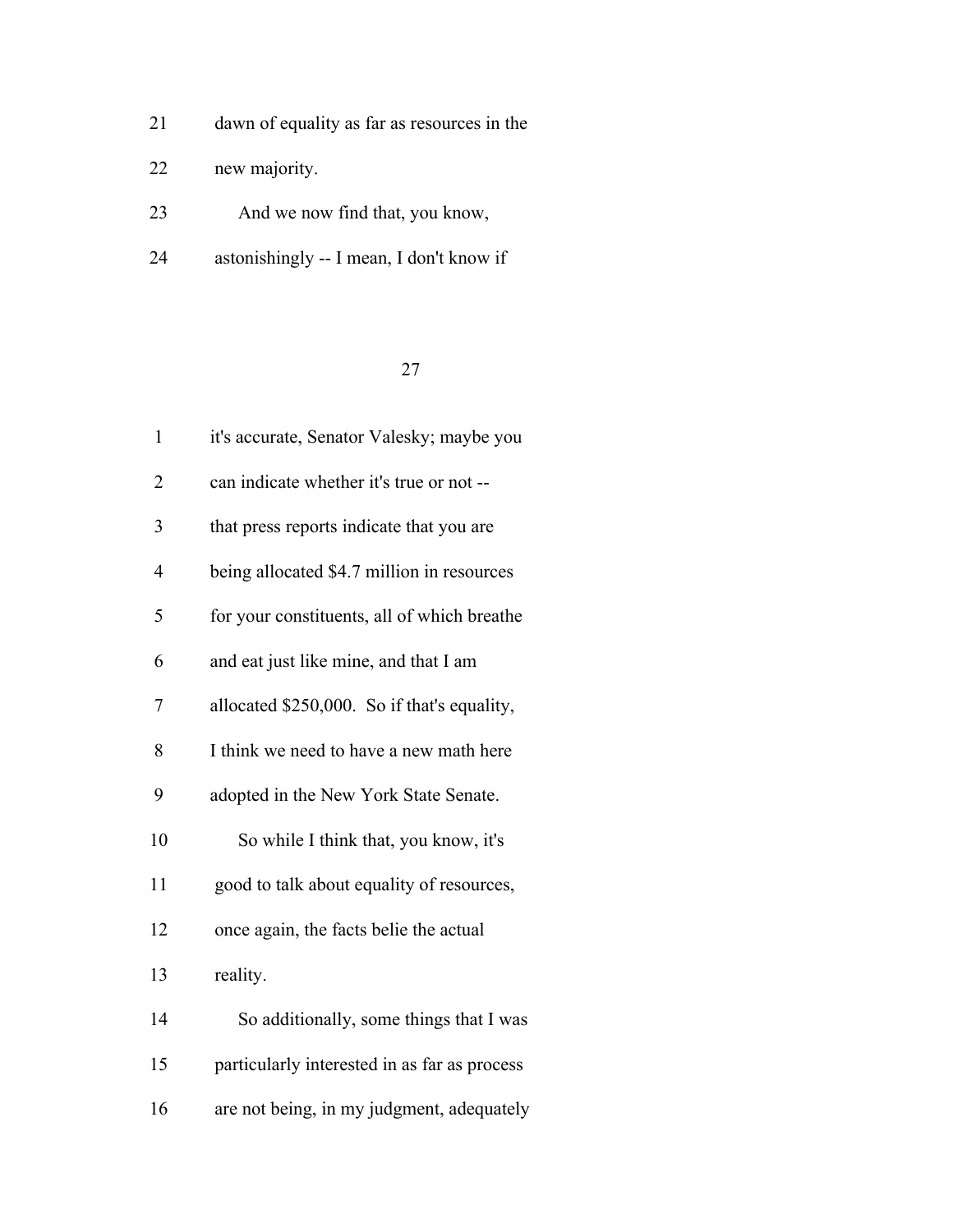- addressed here, notwithstanding the fact
- 18 that we've had the opportunity to do so.
- And that's why again I reiterate my
- disappointment about having to find time
- between 9 o'clock and 11:30 today to be able
- to review this report.
- 23 But as Senator Bonacic pointed out,
- there is an omission as far as the guarantee

| 1  | of the ability to bring a bill to a vote on  |
|----|----------------------------------------------|
| 2  | the floor.                                   |
| 3  | There is I don't believe any                 |
| 4  | discussions with regard to removing the      |
| 5  | ability to vote without recommendation in    |
| 6  | the committee process, at least              |
| 7  | recommendations that were here.              |
| 8  | I did note also that there is a change       |
| 9  | in what we had discussed substantially as it |
| 10 | relates to the motion to discharge process   |
| 11 | vis-a-vis the committee and this new         |
|    |                                              |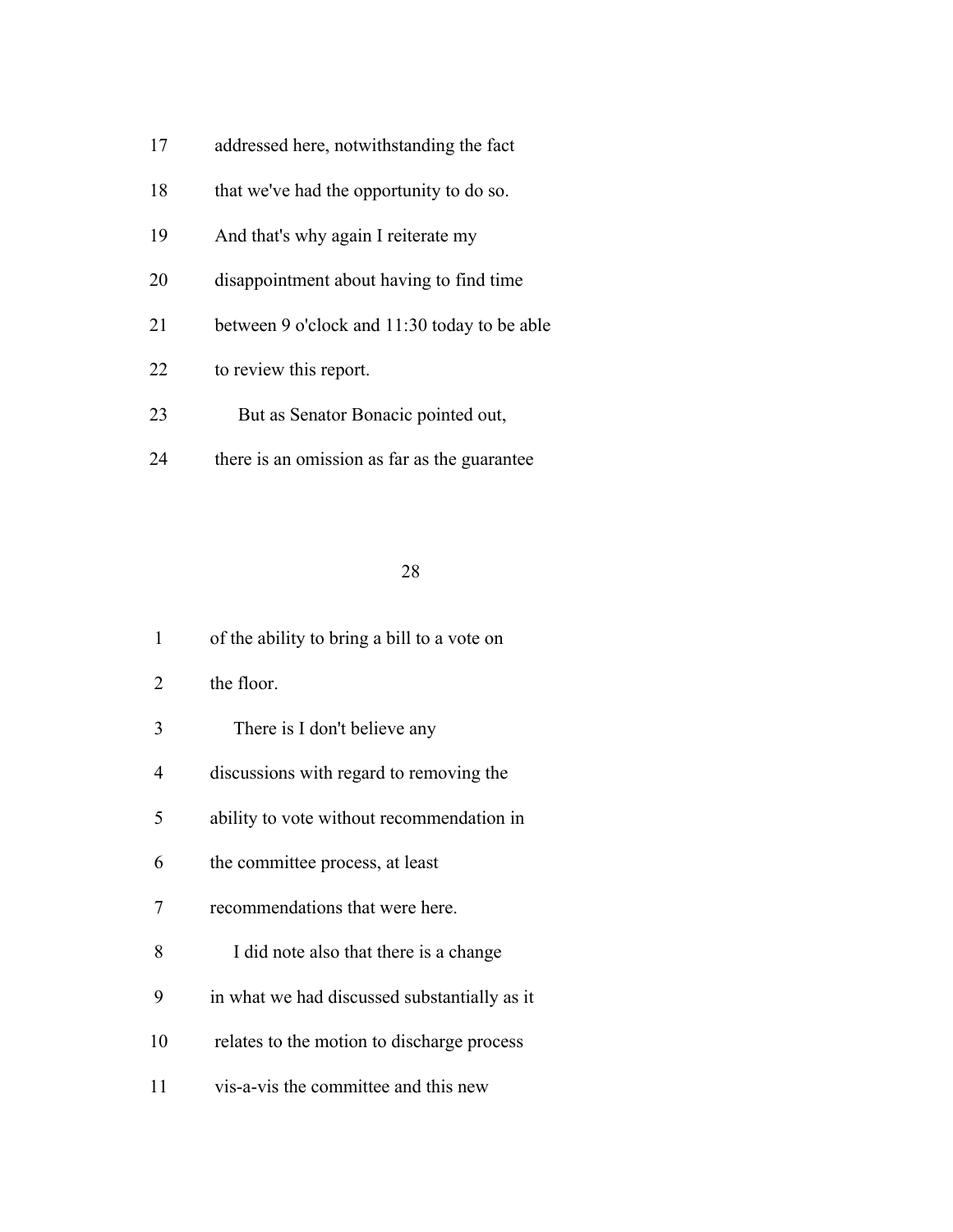| 12 | petition that you discussed, something of  |
|----|--------------------------------------------|
| 13 | which I don't believe was discussed in any |
| 14 | detail before and now is out here for our  |
| 15 | approval.                                  |
| 16 | Those, in my judgment, are major           |
| 17 | discrepancies in what we had talked about  |
| 18 | before and what is in the reality of this  |
| 19 | report which you are asking us to vote on  |
| 20 | this morning.                              |
| 21 | So those are items of my displeasure       |
| 22 | with respect to the final process. And I   |
| 23 | would only point out, you know, that while |
| 24 | in all due respect to my colleague John    |

|   | Bonacic, while he is designated as a        |
|---|---------------------------------------------|
| 2 | cochairman of this committee, I think that  |
| 3 | that is somewhat of a Potemkin village as   |
| 4 | far as whether or not it's a true           |
| 5 | characterization as to the role in which he |
| 6 | and the other members of the minority       |
|   | perform with respect to our duties here.    |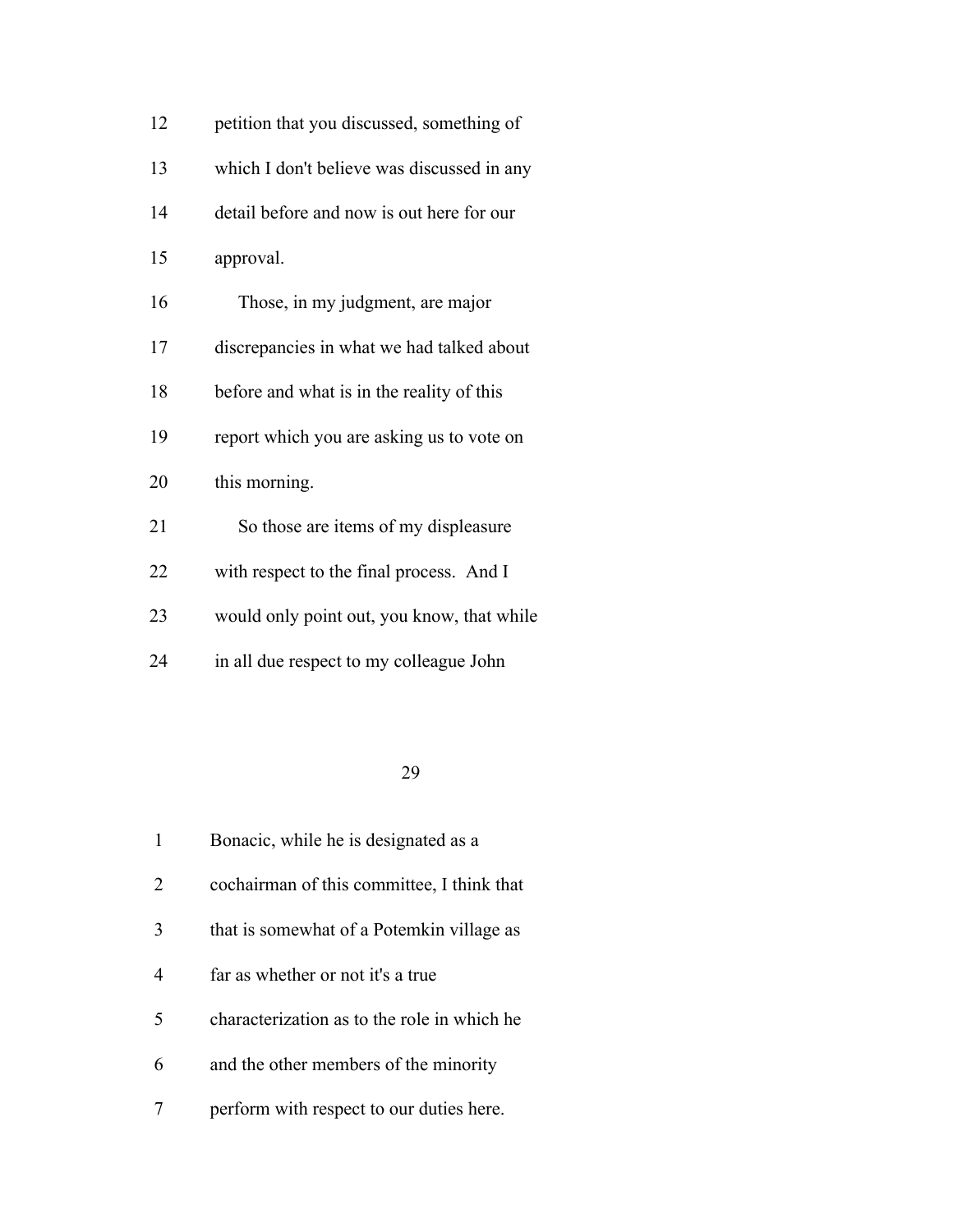| 8  | So in all due respect, Senator Valesky,      |
|----|----------------------------------------------|
| 9  | to you and to your other colleagues that I   |
| 10 | believe have attempted to put this together, |
| 11 | I just think that we have fallen far short   |
| 12 | of that which we could have done. And to     |
| 13 | that extent, I would respectfully demur on   |
| 14 | my acceptance and support.                   |
| 15 | SENATOR PARKER: Thank you, Senator           |
| 16 | Valesky.                                     |
| 17 | Let me just begin by congratulating our      |
| 18 | majority leader, Senator Smith, for having   |
| 19 | the vision and the courage really to put     |
| 20 | together this temporary committee.           |
| 21 | Literally never in the history of            |
| 22 | legislative life in Albany has a committee   |
| 23 | like this existed. This really has never     |
| 24 | existed before. This is historical.          |
|    |                                              |

| And let me congratulate both the |  |
|----------------------------------|--|
|----------------------------------|--|

cochairs, both Senator Bonacic and Senator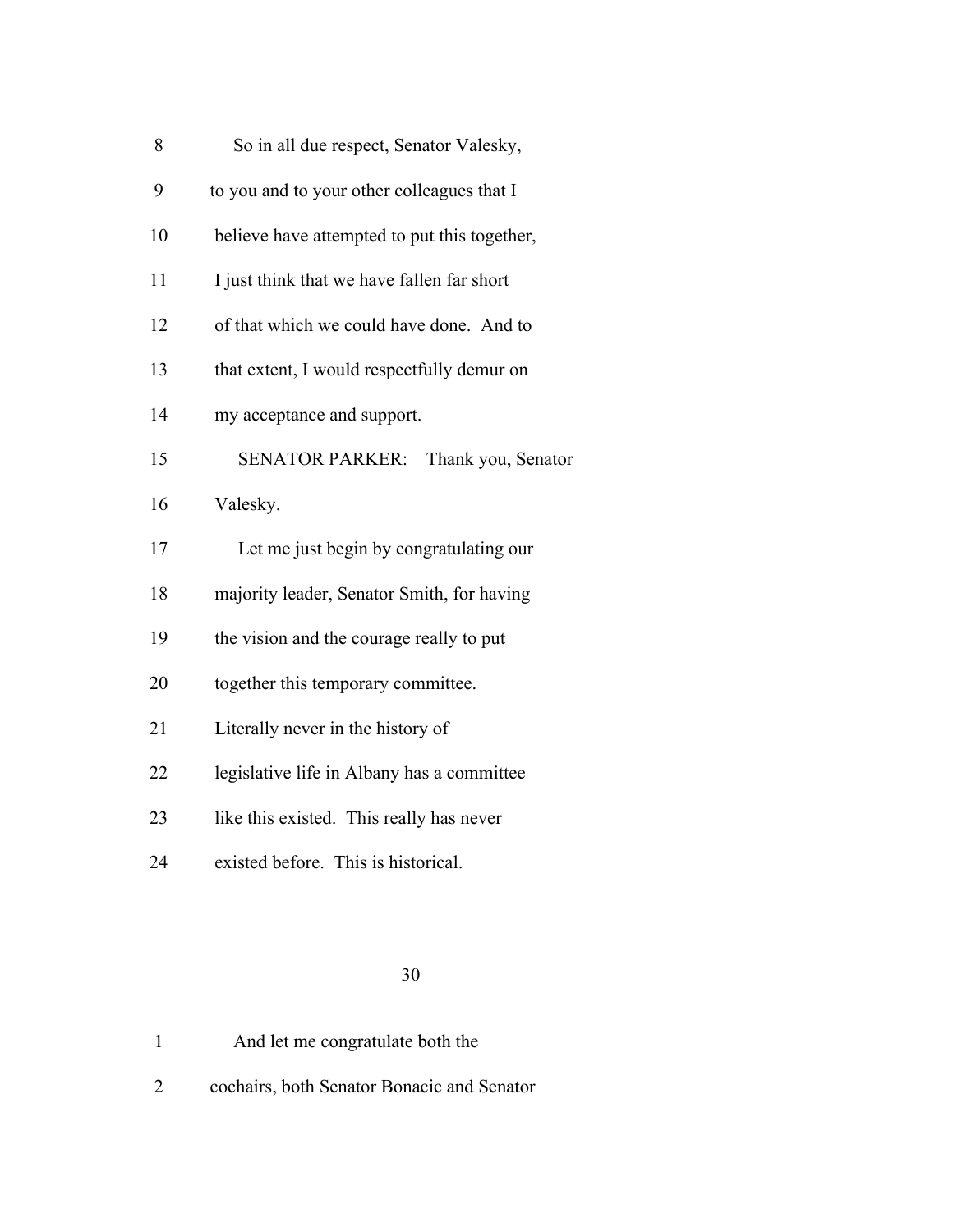| 3              | Valesky, for being involved in this and      |
|----------------|----------------------------------------------|
| $\overline{4}$ | intrepidly taking on this challenge --       |
| 5              | again, you know, really casting a ship into  |
| 6              | the ocean of the unknown. Because again,     |
| 7              | this has never been done before.             |
| 8              | This is historical in many different         |
| 9              | ways, and not just because it's happened and |
| 10             | because it was done in a bipartisan fashion, |
| 11             | but because it actually defies the           |
| 12             | convention of this place.                    |
| 13             | There is a very famous quote by              |
| 14             | Frederick Douglass that says "Power concedes |
| 15             | to nothing but demand." And it was demand    |
| 16             | in this particular case, but that demand     |
| 17             | really came from the people of the State of  |
| 18             | New York.                                    |
| 19             | And what this Temporary Committee on         |
| 20             | Rules and Administrative Reform attempted to |
| 21             | do was to respond to the demand of the       |
| 22             | people of the State of New York that we be   |
| 23             | better, that we operate ourselves in a way   |
| 24             | that was in line with the stations that we   |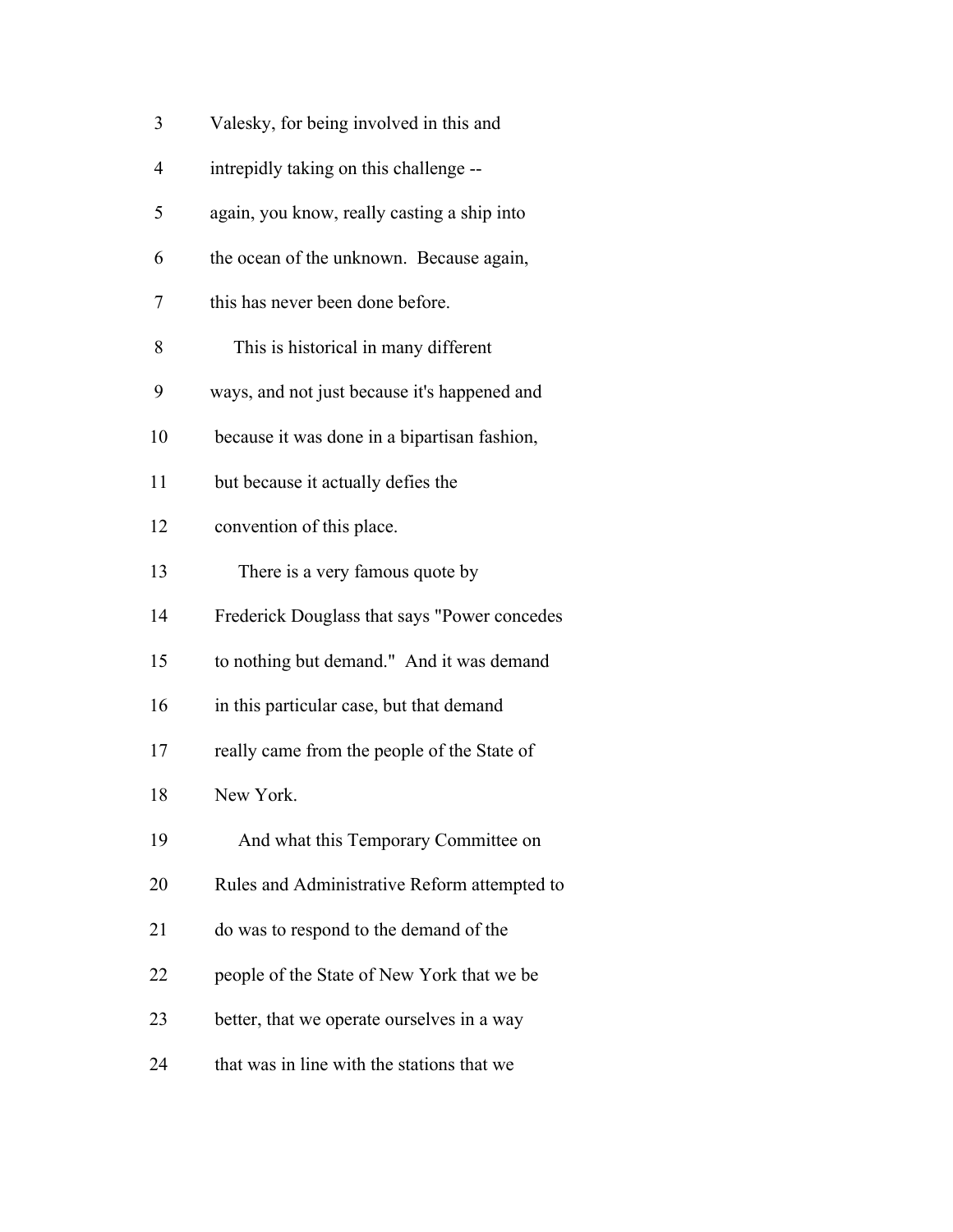| 1              | hold in life, because we have been given a   |
|----------------|----------------------------------------------|
| $\overline{2}$ | public trust in all out of our elections to  |
| 3              | represent them here in this place.           |
| 4              | And so for 43 years Democrats in Albany      |
| 5              | in the Senate suffered under the tyranny of  |
| 6              | the majority, with not being able to get a   |
| 7              | piece of paper without the majority leader   |
| 8              | saying so, let alone a bill to the floor or  |
| 9              | the ability to cosponsor a bill that you     |
| 10             | thought was important that might have been   |
| 11             | held by one of your Republican colleagues.   |
| 12             | We have, in a matter of 90 days, done        |
| 13             | what the Republican majority could not do in |
| 14             | 43 years, which is do things like allow      |
| 15             | cosponsorships of bills by Democrats and     |
| 16             | Republicans. It sounds like a simple thing,  |
| 17             | but this has not happened prior to that.     |
| 18             | We, without even this committee,             |
| 19             | changed the allocation -- and you heard      |
| 20             | Senator Valesky talk about that -- allowing  |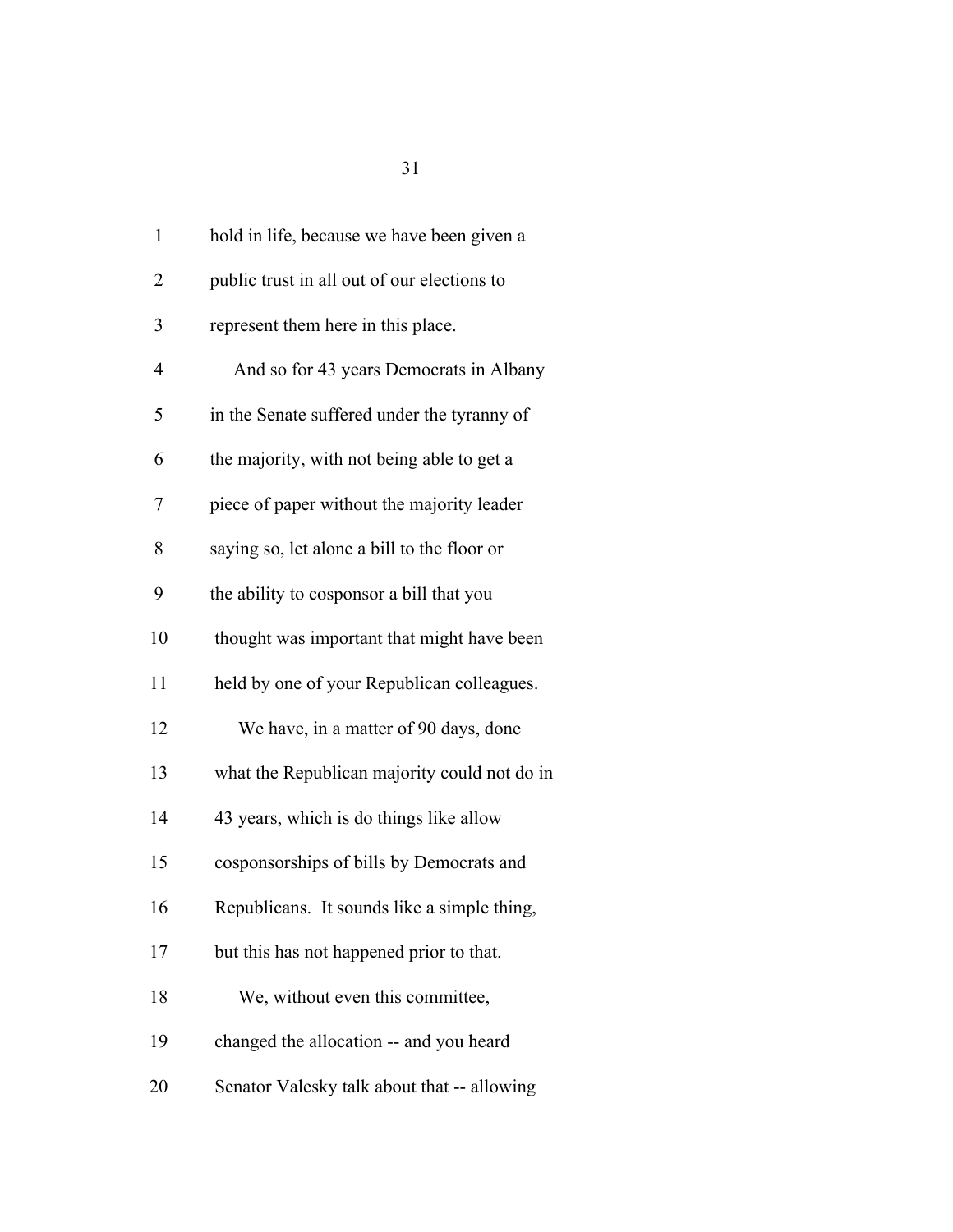- 21 \$350,000 to be the benchmark on which every
- single Senator was given an allocation for
- their office, 75 percent more than a junior
- member of the minority ever had. That's

| $\mathbf{1}$   | more money than I think I saw in all, you    |
|----------------|----------------------------------------------|
| $\overline{2}$ | know, five or six years that I had in the    |
| 3              | minority.                                    |
| $\overline{4}$ | And so I want to respectfully disagree       |
| 5              | with my colleagues when they say that these  |
| 6              | are turtle steps or small steps or haven't   |
| 7              | gone as far as we could have gone. The       |
| 8              | reality is we have done historical work      |
| 9              | here, that we have in fact taken great       |
| 10             | strides to the beginning of what we admit is |
| 11             | a process.                                   |
| 12             | And that's what we should all                |
| 13             | understand government and politics to be.    |
| 14             | You know, utopia isn't a place, utopia is a  |
| 15             | journey. It is a process of becoming. And    |
| 16             | we're all, and particularly this body, is a  |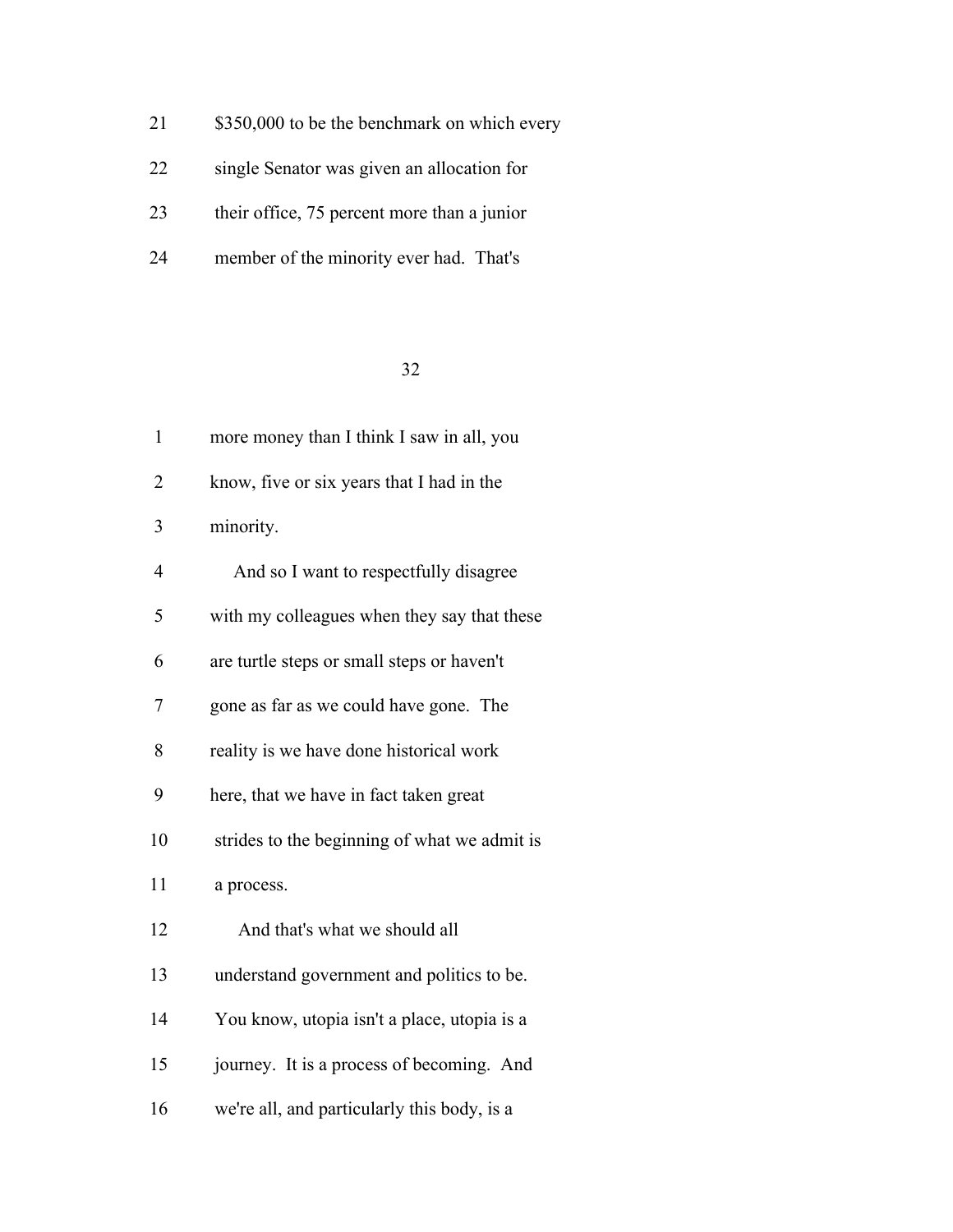# process of becoming.

| 18 | So, I mean, we can talk about the past      |
|----|---------------------------------------------|
| 19 | so we can understand our mistakes so we can |
| 20 | go forward and talk about things like in    |
| 21 | 2001 when the Republican Senate majority    |
| 22 | changed the rules without prior notice or   |
| 23 | any notification. And we can talk about     |
| 24 | numbers of times when that happened.        |

| 1  | And so in the context of this, we            |
|----|----------------------------------------------|
| 2  | understand that there were things done in    |
| 3  | the past that we now need to change if we're |
| 4  | going to go forward in a different way. And  |
| 5  | although these recommendations may not be.   |
| 6  | everything that everybody wants, they take   |
| 7  | giant steps, in fact, towards getting us to  |
| 8  | where we all want to be at in a very near    |
| 9  | future.                                      |
| 10 | The issue was raised about why vote on       |
| 11 | a draft today. A couple of things. One, we   |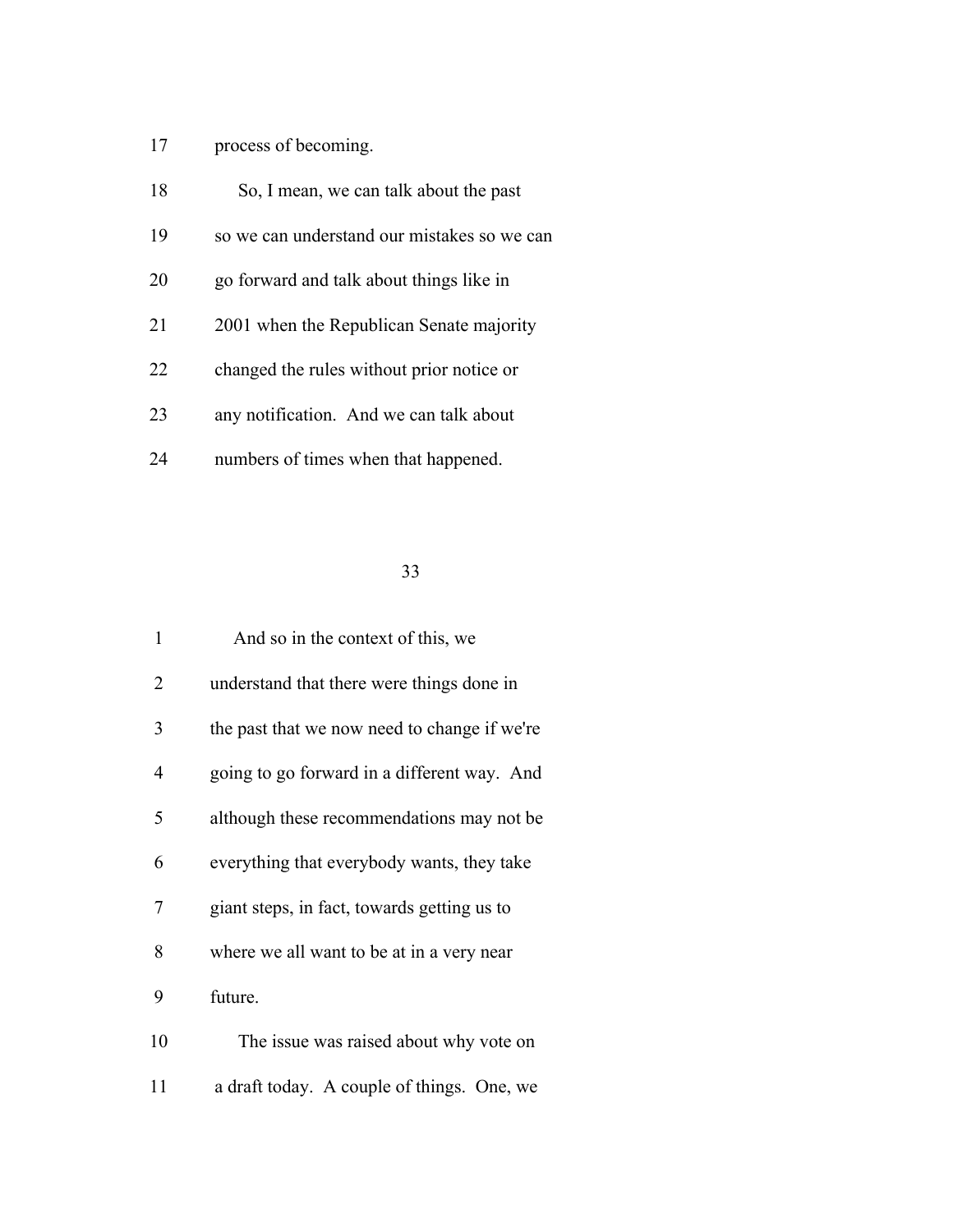| 12 | all received the report at the same time.   |
|----|---------------------------------------------|
| 13 | So I didn't receive the report any time     |
| 14 | sooner than anyone else here did.           |
| 15 | But for anyone to pretend that what         |
| 16 | they see as the primary contents of this    |
| 17 | draft report today is new to them in some   |
| 18 | kind of way means they were not paying      |
| 19 | attention either to the meetings that we've |
| 20 | had in very public settings or they weren't |
| 21 | paying attention to their own counsel.      |
| 22 | Mr. Chapman in fact received an email       |
| 23 | on March 23rd that outlined the agreements, |
| 24 | including, you know, committee              |

|                          | presentations, number of terms of -- term  |
|--------------------------|--------------------------------------------|
| $\mathcal{L}$            | limits of committees, attendance at        |
| 3                        | committee meetings, removal of proxy       |
| 4                        | committee voting, development of amendment |
| $\overline{\mathcal{L}}$ | process in committees, regional budget     |
| 6                        | hearings, oversight, petition of hearings, |
|                          | committee transparency, chamber            |
|                          |                                            |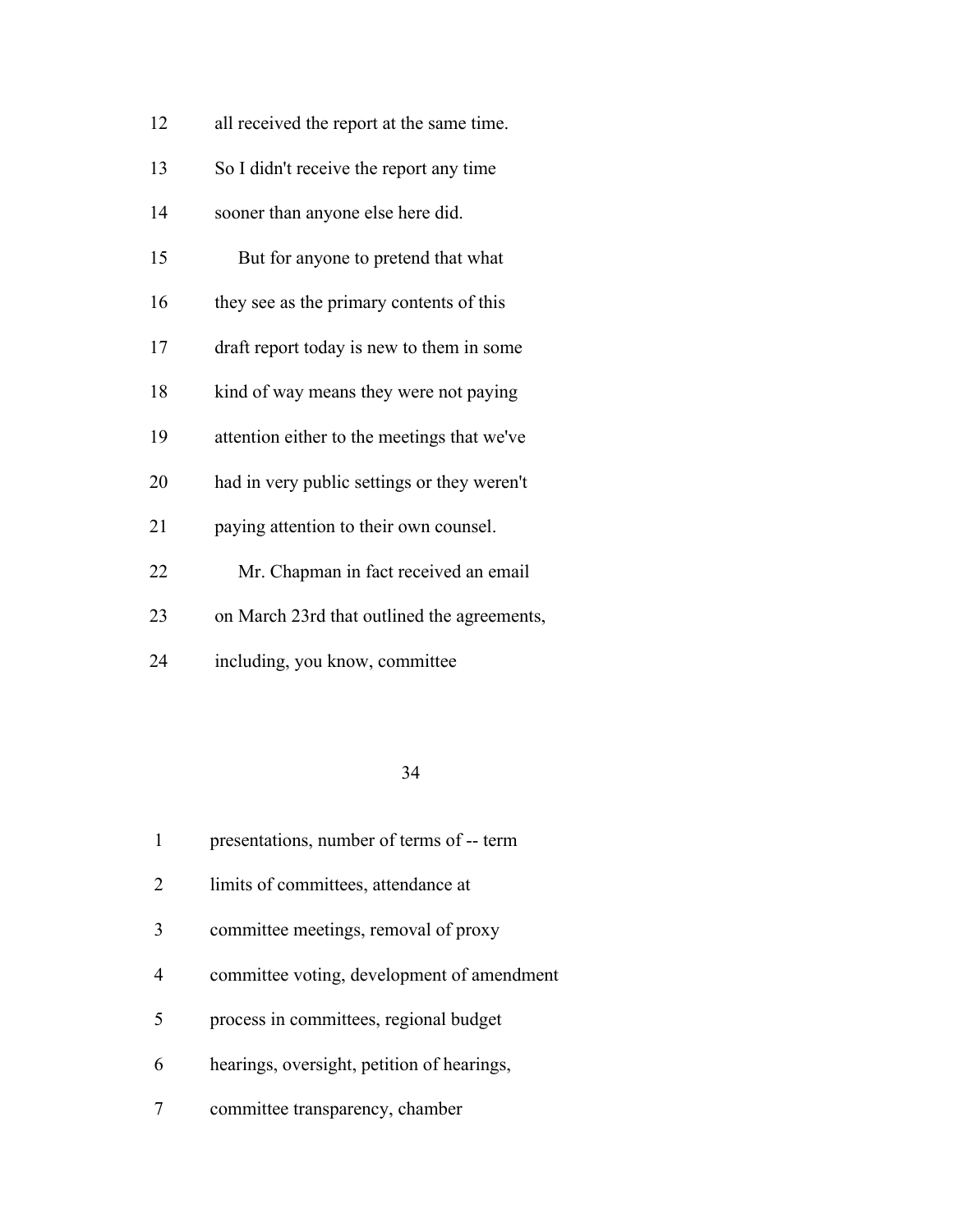| 8 | transparency, NYSPAN. |  |
|---|-----------------------|--|
|   |                       |  |

| 9  | All of the things that we are talking        |
|----|----------------------------------------------|
| 10 | about in this report on March 23rd was       |
| 11 | something that your counsel received an      |
| 12 | email about. And these were things that      |
| 13 | were talked about at length at meetings that |
| 14 | I attended and many of you attended.         |
| 15 | So I think that it's a gross distortion      |
| 16 | to describe the process by which this        |
| 17 | committee has operated as one that goes      |
| 18 | against the very principles that we're       |
| 19 | trying to uphold here. You know, it sounds   |
| 20 | like as if when you received the report is   |
| 21 | the first time we've ever heard of this      |
| 22 | stuff.                                       |
| 23 | The reality is we've been talking about      |
| 24 | a number of these issues at length over the  |

|  |  |  | past 30 days. And even the way we laid them |  |
|--|--|--|---------------------------------------------|--|
|  |  |  |                                             |  |

out is not a different set of values or a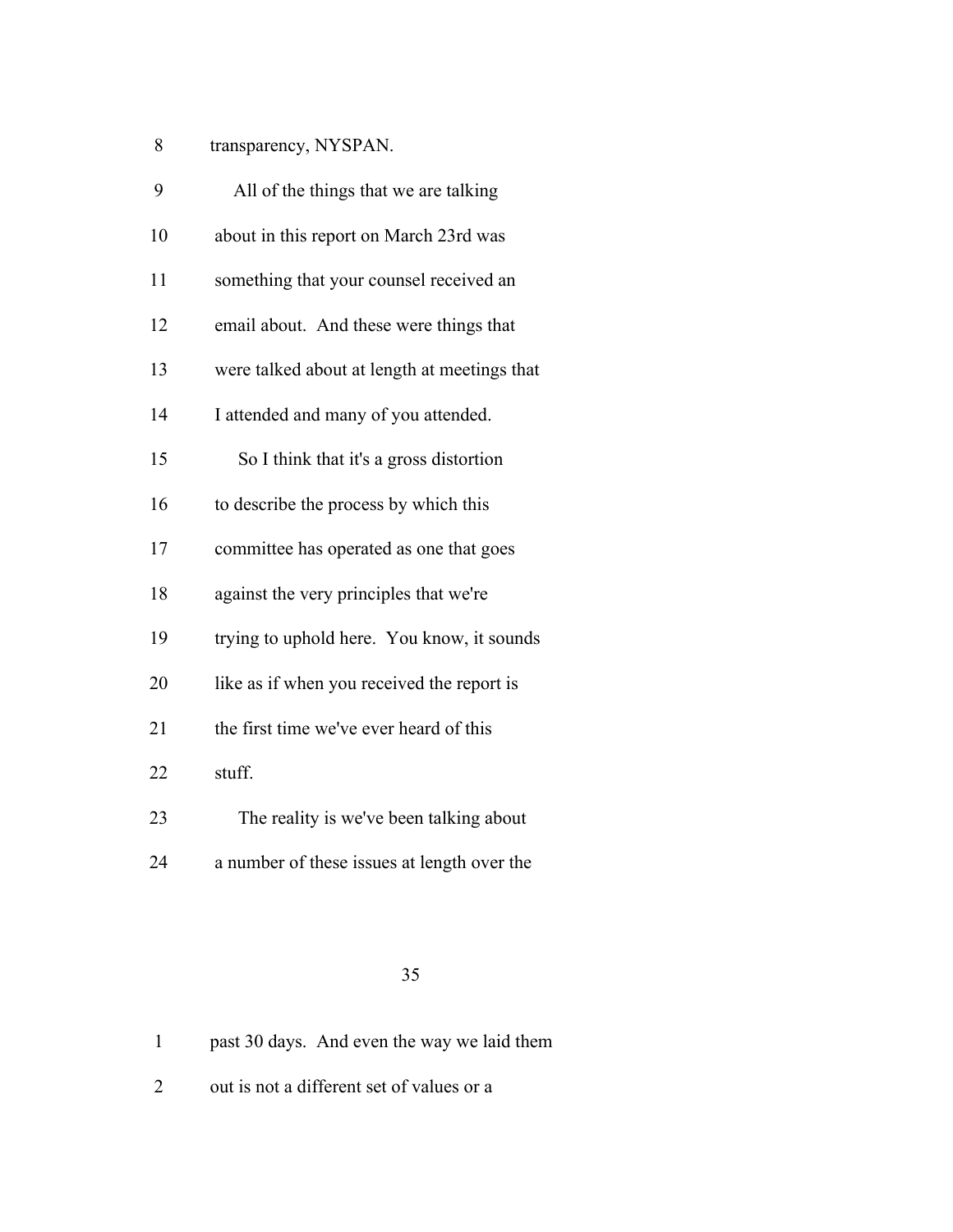been going forward with.

| 5  | But there are many things that we are        |
|----|----------------------------------------------|
| 6  | doing this year that, again, frankly just    |
| 7  | literally had not been done. It sounds like  |
| 8  | it's revolutionary -- and it is -- for us to |
| 9  | literally take a meeting and take the        |
| 10 | reports of the meeting and put those on a    |
| 11 | website for any constituent, anybody         |
| 12 | practically in the world to be able to see   |
| 13 | what is happening in our committee meetings. |
| 14 | That kind of transparency and accountability |
| 15 | is unheard of here in Albany.                |
| 16 | And so for us to take those first steps      |
| 17 | is monumental. And I want to congratulate    |
| 18 | all of us for being involved in that         |
| 19 | process. I think that when we look at        |
| 20 | strengthening committees that those things   |
| 21 | are going to be very, very important for all |
| 22 | of us in terms of our legislative agendas    |
| 23 | and having the ability to do that.           |
| 24 | And I do get the concern that many           |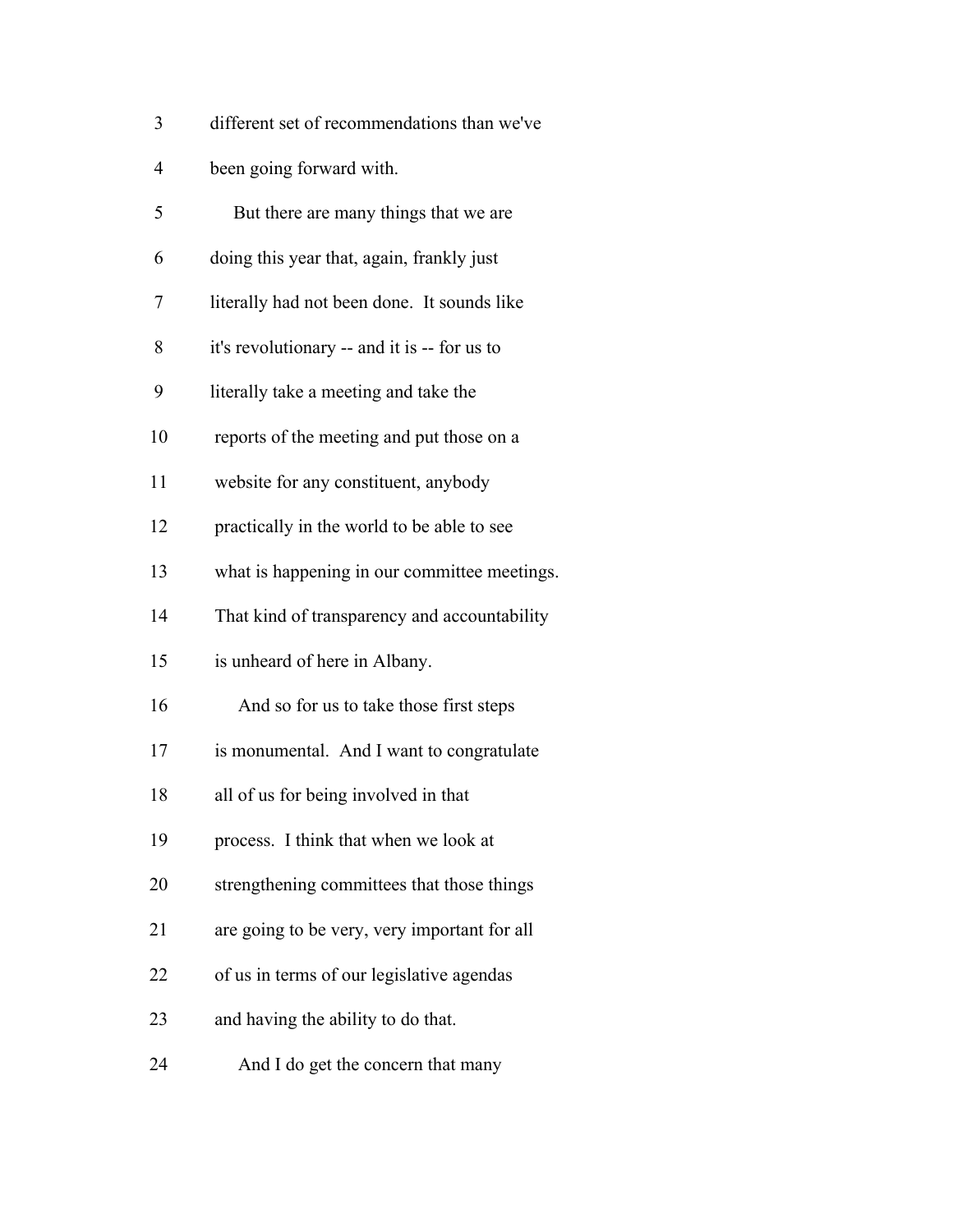| $\mathbf{1}$   | people have regarding discretionary funds.   |
|----------------|----------------------------------------------|
| 2              | But let's be extremely clear. The charge     |
| 3              | and mission of the Temporary Committee on    |
| $\overline{4}$ | Rules and Administrative Reform was never    |
| 5              | about resource allocation. It's not even     |
| 6              | really a rules issue. And Chairman Valesky   |
| 7              | indicated that. Senator Smith indicated      |
| 8              | that. That was never the charge of this      |
| 9              | committee.                                   |
| 10             | So it was inappropriate for us to deal       |
| 11             | with it both within the context of these     |
| 12             | committee meetings or in the context of the  |
| 13             | draft report, because it's not a charge of   |
| 14             | this body.                                   |
| 15             | However, both chairmen have indicated        |
| 16             | that there is in fact a significant need to  |
| 17             | continue the work, and that's why the first  |
| 18             | recommendation is to continue this committee |
| 19             | in more than a temporary way, but at least   |
| 20             | in a temporary way throughout the end of the |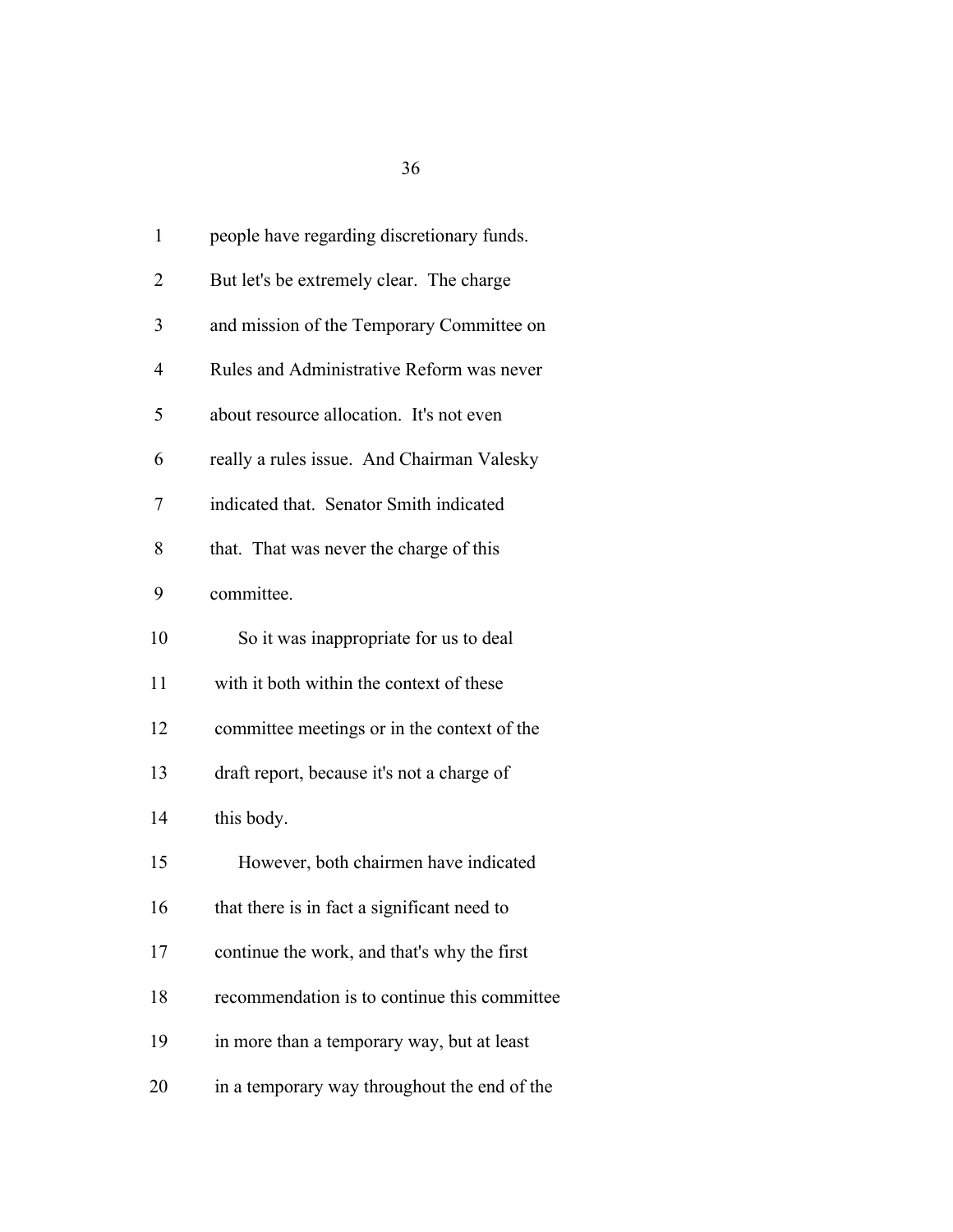| 21 | year, if not in a permanent way, so we can   |
|----|----------------------------------------------|
| 22 | in fact mark our course and make sure that   |
| 23 | the things that we do here are in fact going |
| 24 | forward in the way that we in fact designed  |

| $\mathbf{1}$             | them.                                        |
|--------------------------|----------------------------------------------|
| 2                        | But for us to come here and pretend          |
| 3                        | that resource allocation was the primary     |
| $\overline{\mathcal{L}}$ | charge of this committee goes against        |
| 5                        | everything that we have continually said as  |
| 6                        | we've gone forward in this process of        |
| 7                        | looking at rules and administrative reform.  |
| 8                        | And so, you know, I guess that the           |
| 9                        | minority does have a right to put out a      |
| 10                       | minority report. That makes me question      |
| 11                       | whether there was a good-faith effort to in  |
| 12                       | fact agree upon anything that we're going to |
| 13                       | do here anyway. But that's fine. I think     |
| 14                       | that, you know, we will continue the         |
| 15                       | process, and I look forward to seeing your   |
| 16                       | report and us continuing to move forward on  |
|                          |                                              |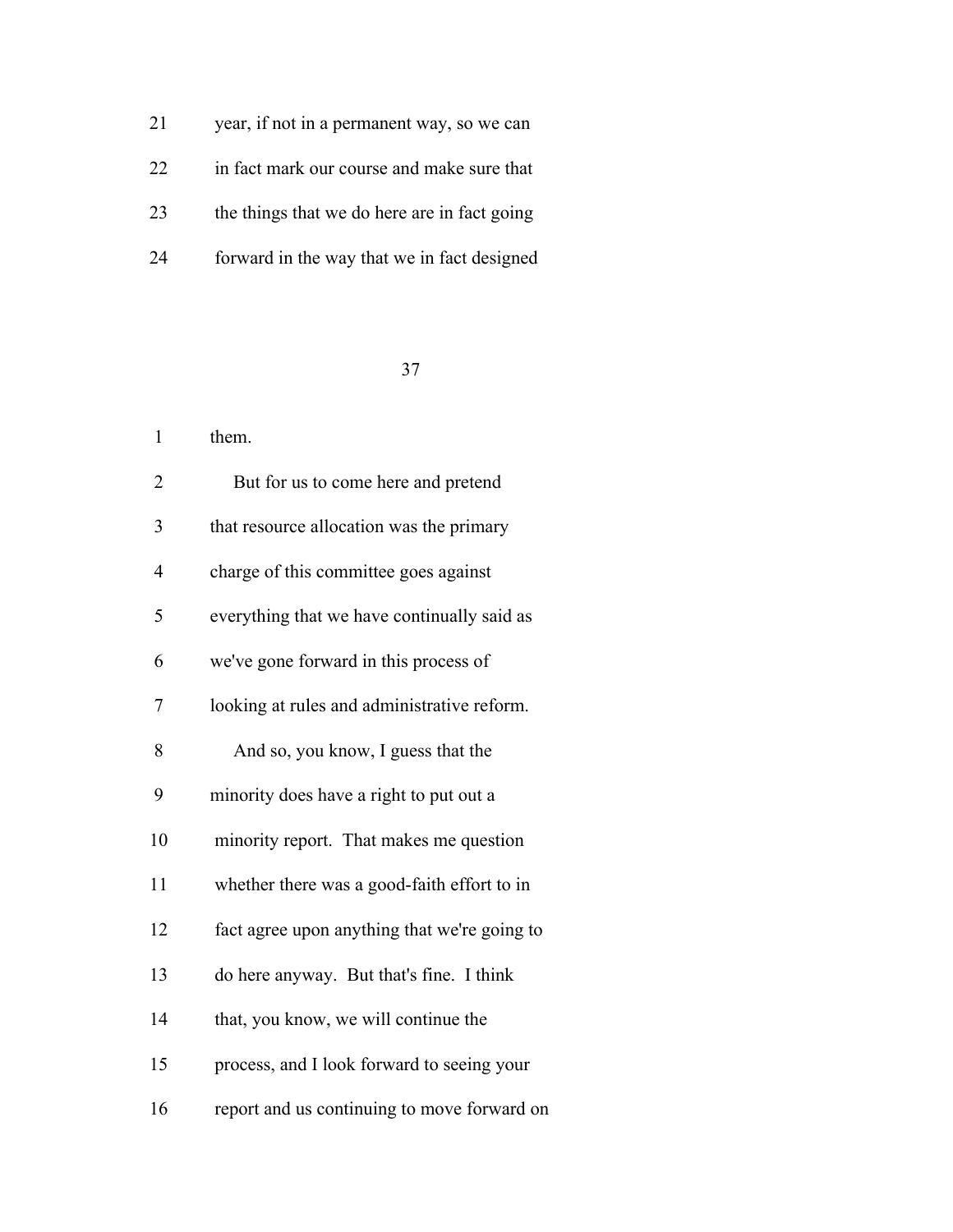17 the things that we agree upon.

| 18 | And at least make sure that the reforms      |
|----|----------------------------------------------|
| 19 | that we have put forward today in the draft  |
| 20 | report get implemented and we start to       |
| 21 | change the culture in a real significant way |
| 22 | and a way that we know will address the      |
| 23 | needs and empower all of the members of the  |
| 24 | New York State Senate.                       |

| 1              | SENATOR GRIFFO: I think, Senator             |
|----------------|----------------------------------------------|
| 2              | Parker, you've made some points. And I       |
| 3              | think just -- we've got people sitting here  |
| $\overline{4}$ | today, students too. And in order to -- I    |
| 5              | think maybe I'll put it in a summary. In     |
| 6              | order to understand and appreciate a motion  |
| 7              | picture, you've got to watch the whole film. |
| 8              | You don't just watch the trailers.           |
| 9              | And I think in this particular instance      |
| 10             | we had a unique opportunity. I don't think,  |
| 11             | despite the fact that we have discussed      |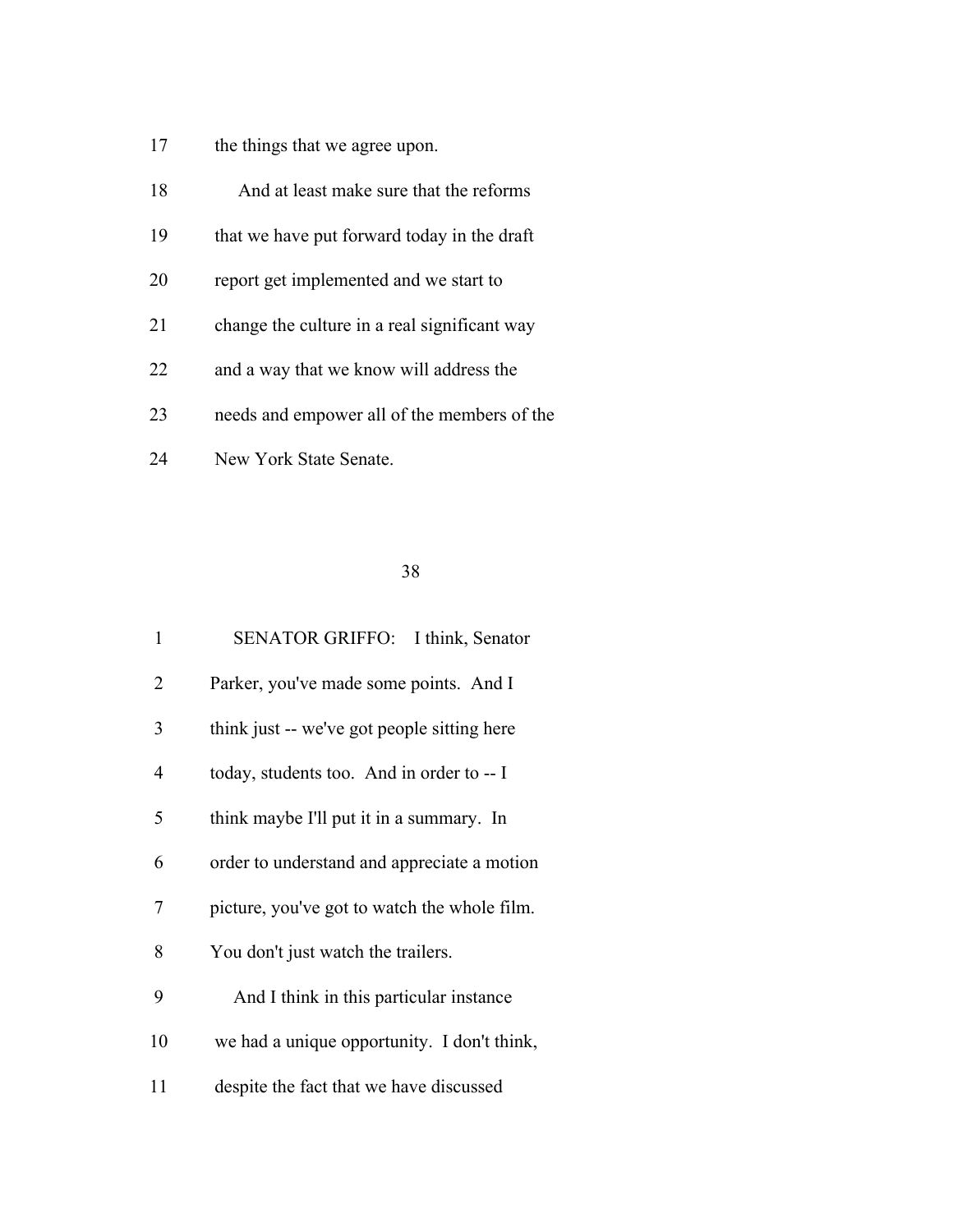| 12 | this -- and I think it was encouraging, the  |
|----|----------------------------------------------|
| 13 | manner in which we discussed and debated     |
| 14 | some of these ideas. In fact, it was quite   |
| 15 | encouraging on both sides of the aisle.      |
| 16 | People felt that it was wholesome and were   |
| 17 | encouraged by the activity and dialogue that |
| 18 | took place.                                  |
| 19 | But I don't think it's unreasonable,         |
| 20 | even though we have been discussing this --  |
| 21 | and I don't know that you feel comfortable   |
| 22 | getting dumped on with reports and bills     |
| 23 | that say: Just do this right now. I think    |
| 24 | we've heard that criticism in Washington,    |

|   | we've heard that criticism lodged against    |
|---|----------------------------------------------|
| 2 | Albany.                                      |
| 3 | So despite the fact that these were          |
| 4 | topics that we were discussing -- you could  |
| 5 | talk about a good-faith effort here from the |
| 6 | very beginning. But I do think that in this  |
|   | particular instance, we asked for additional |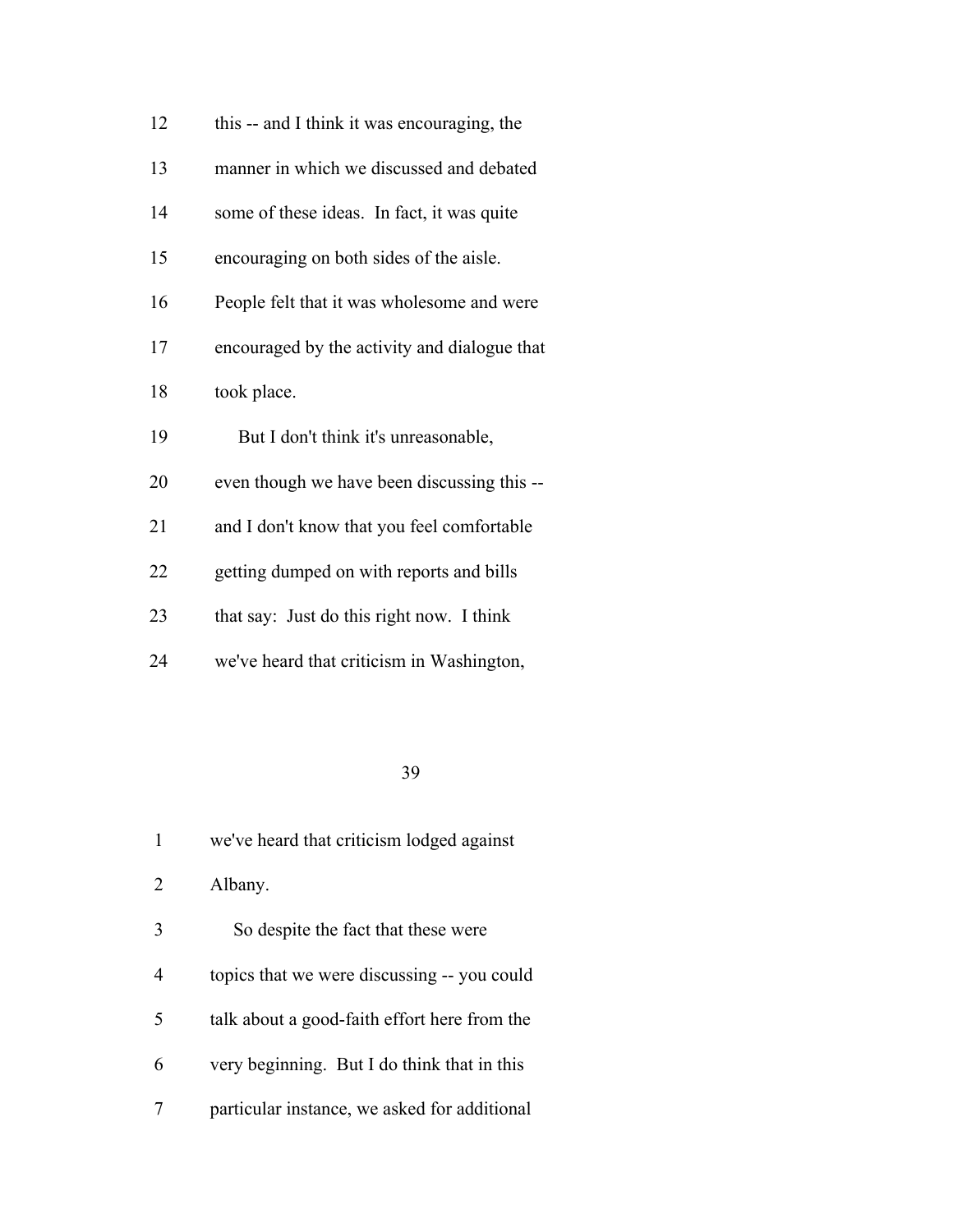| 8  | time to get this report done over the        |
|----|----------------------------------------------|
| 9  | holidays. What would it have taken for       |
| 10 | everybody -- and we talked about this. If    |
| 11 | you look back in the record, we talked about |
| 12 | the procedure then, how do we do this, if we |
| 13 | would have an opportunity to get this and    |
| 14 | study it and discuss it before we even took  |
| 15 | any formal votes. All of those procedural    |
| 16 | issues were on the table.                    |
| 17 | And I don't think it's unreasonable          |
| 18 | here today to say why can't we continue to   |
| 19 | read these 23 pages and absorb them and      |
| 20 | further discuss them and see if there should |
| 21 | be any amendments. Unless you have a         |
| 22 | preconceived notion and that's been          |
| 23 | determined. Unless there truly isn't equal   |
| 24 | authority in the cochairs.                   |
|    |                                              |

|  | According to page 2 of this report that |  |  |  |  |
|--|-----------------------------------------|--|--|--|--|
|--|-----------------------------------------|--|--|--|--|

I've looked at cursorily this morning, it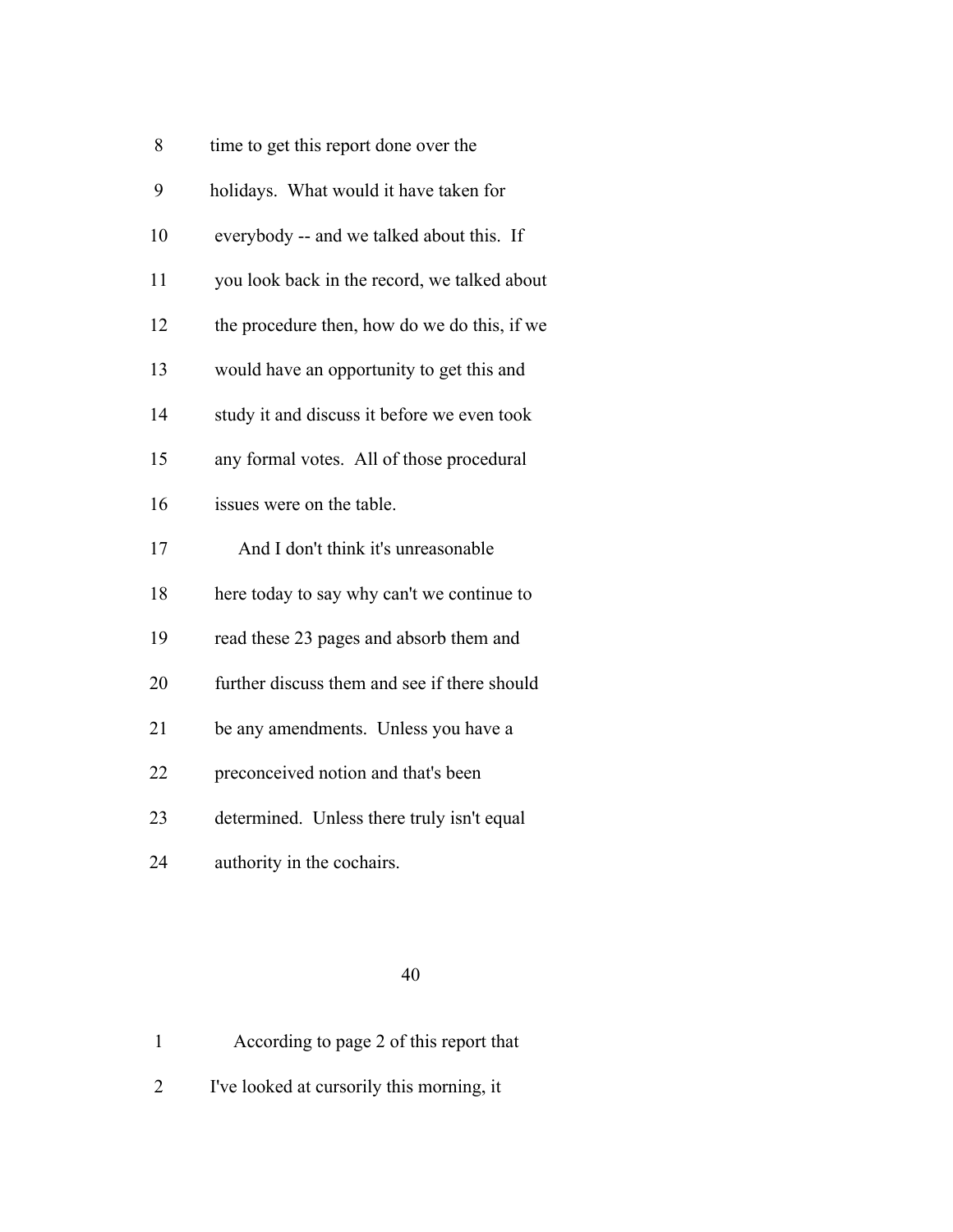| 3  | indicates an equal share. Now, if Senator    |
|----|----------------------------------------------|
| 4  | Bonacic didn't have any decision-making role |
| 5  | in determining what the procedure should be, |
| 6  | then how could that be equal? And that's     |
| 7  | what I'm saying. That's kind of -- we're     |
| 8  | sending a bad message here.                  |
| 9  | And did you really -- you heard what         |
| 10 | was said in these hearings, but did anybody  |
| 11 | truly listen? Sure, maybe the existence of   |
| 12 | a committee is to be valued. But to have     |
| 13 | true value is to achieve real reform. And    |
| 14 | this was a unique opportunity. And I think   |
| 15 | just this very meeting here today sends the  |
| 16 | wrong message.                               |
| 17 | It would have been so easy, if you were      |
| 18 | truly genuine, in saying, Let's get this     |
| 19 | done, let's take a couple of hours and go    |
| 20 | look at this and come back tomorrow morning. |
| 21 | What's the problem? You've already asked     |
| 22 | for a delay to the majority leader and the   |
| 23 | minority leader in distributing the report.  |
| 24 | So what's the issue?                         |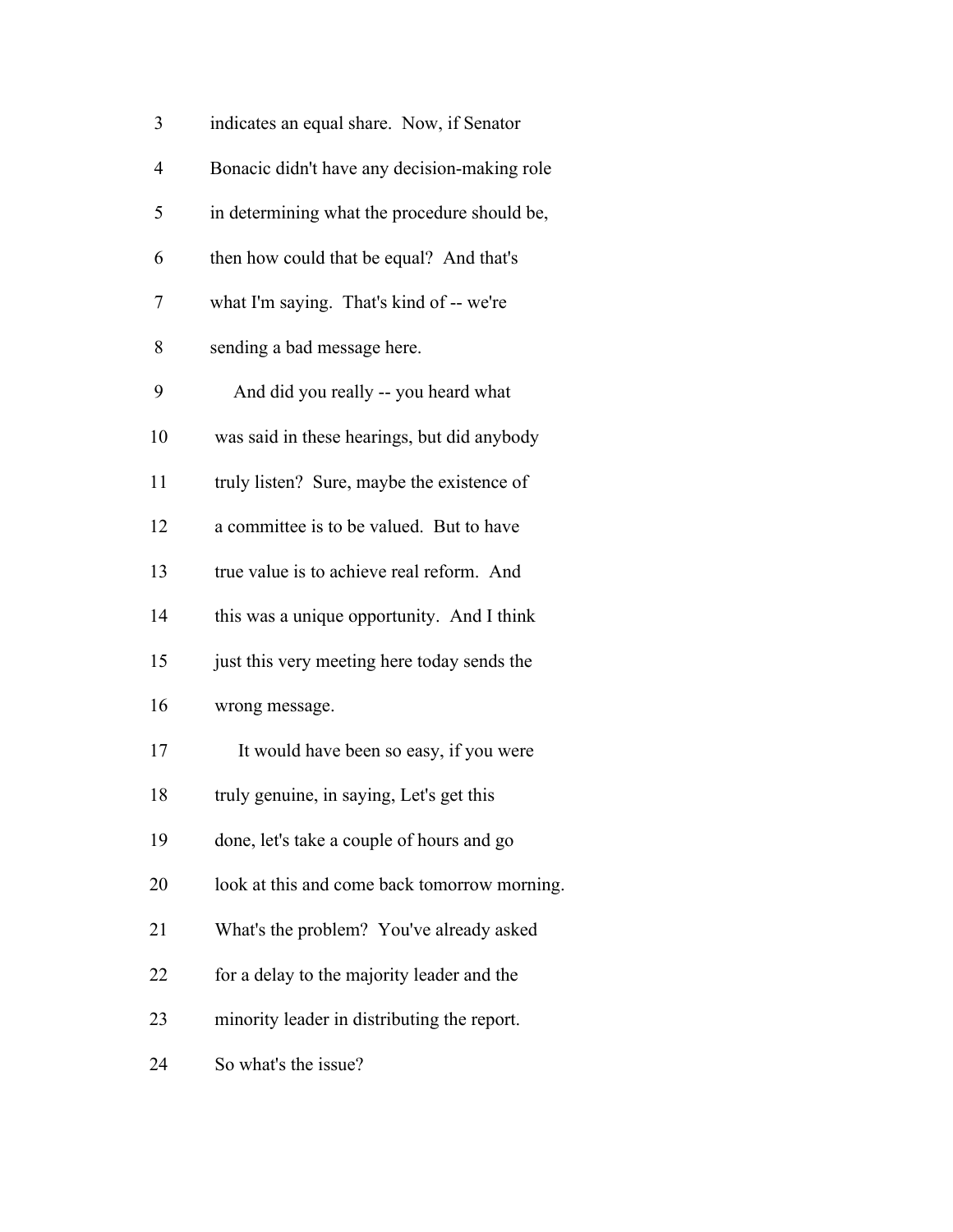| $\mathbf{1}$   | How can you be that uncomfortable and        |
|----------------|----------------------------------------------|
| $\overline{2}$ | unwilling to do that if we're truly          |
| 3              | concerned and believe that we want to make   |
| 4              | things different here?                       |
| 5              | And no, we're not going to agree on          |
| 6              | each and every aspect of this report.        |
| 7              | That's fine. But we can at least further     |
| 8              | discuss it and make those points now that we |
| 9              | have a final draft. And it is a draft.       |
| 10             | I'll emphasize the word "draft." I don't     |
| 11             | know why you vote on a draft anyway, because |
| 12             | that's something that you review before you  |
| 13             | submit a rules committee report to the       |
| 14             | leaders, apparently. And I may need some     |
| 15             | education in that procedurally, again.       |
| 16             | But I think that's my problem here. I        |
| 17             | wanted to really move in a bold and dramatic |
| 18             | fashion. But if you want to take small       |
| 19             | steps -- because that's what I heard people  |
| 20             | say, that Albany's culture needs to change.  |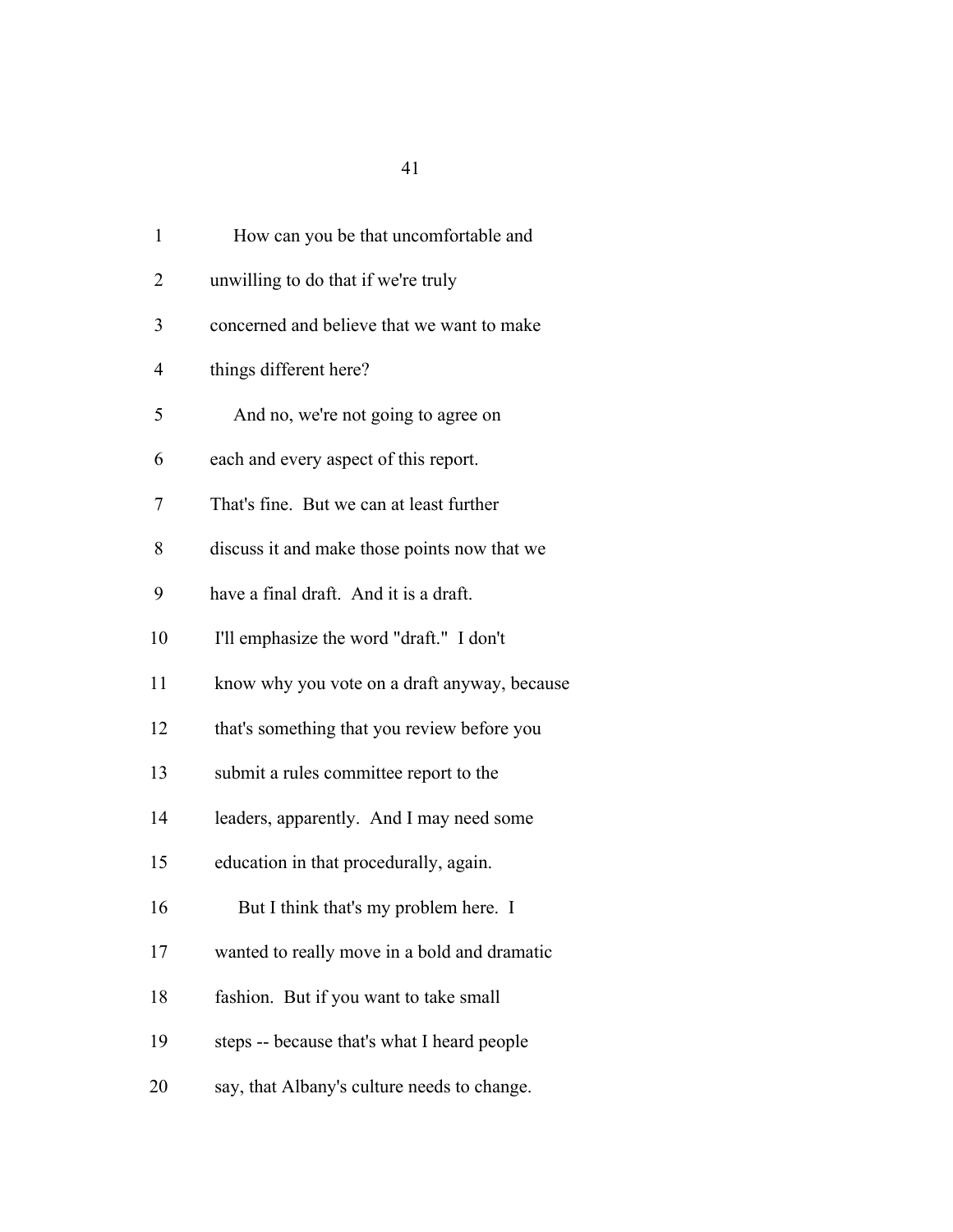- 21 The people that are here said, Change
- Albany. And this was an opportunity that
- began with the leader's decision. And now
- we need it to go further.

| $\mathbf{1}$   | In my opinion, you know, is it real          |
|----------------|----------------------------------------------|
| $\overline{2}$ | change, or do we make it look or appear like |
| 3              | change? I want real change. And small        |
| $\overline{4}$ | steps may be the beginning, but a lot of     |
| 5              | steps have to be taken. And I think this is  |
| 6              | unfortunate today that we can't even agree   |
| 7              | whether or not we could just have some time  |
| 8              | to thoroughly review the 23 pages that was   |
| 9              | prepared by the staff, come back and discuss |
| 10             | it and make a recommendation. I don't know   |
| 11             | what's wrong or unreasonable in asking for   |
| 12             | that if we were truly committed to making    |
| 13             | things different here in Albany.             |
| 14             | Is anybody going to answer that or just      |
| 15             | let it go?                                   |
| 16             | COCHAIR VALESKY: Oh, no. First of            |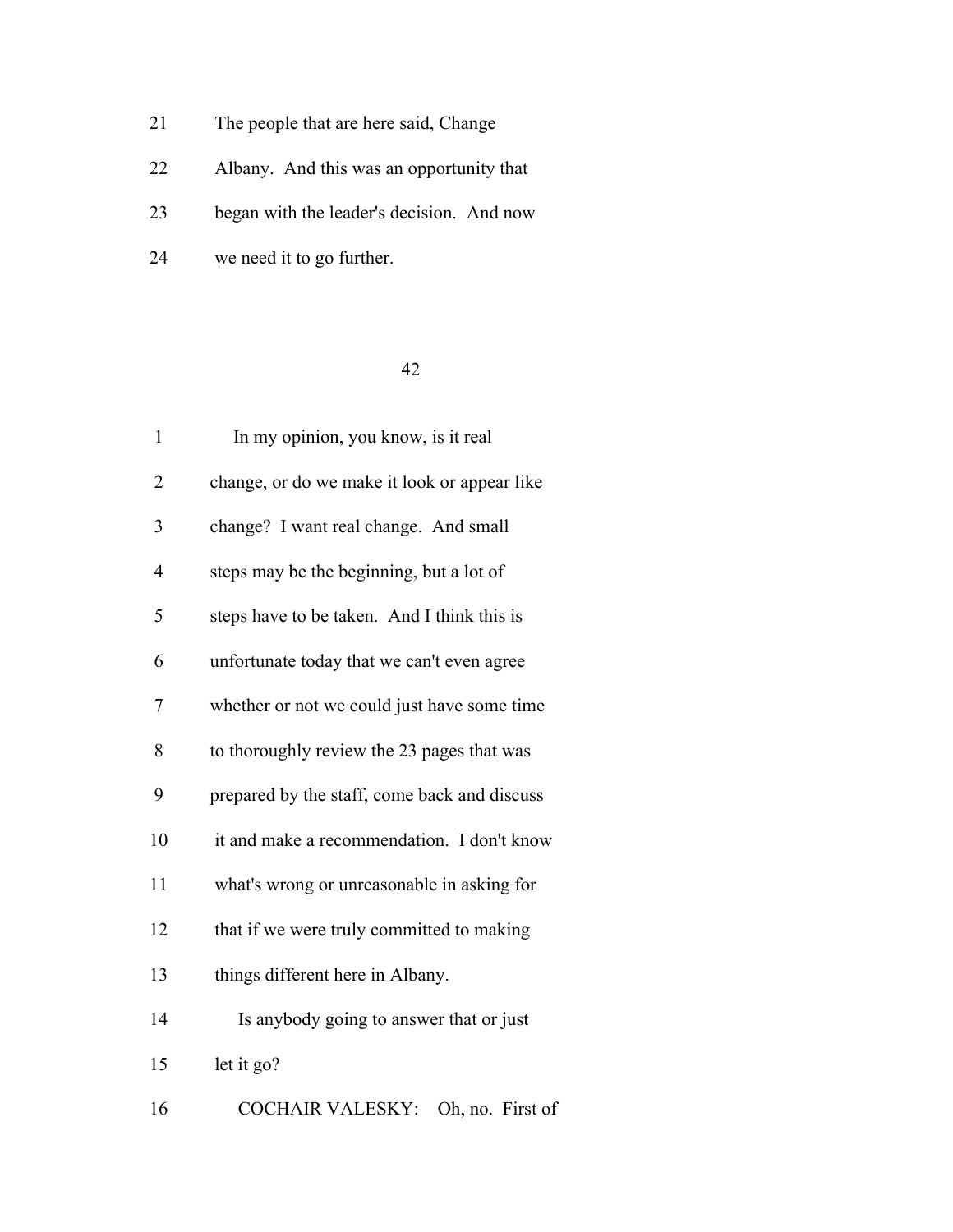- all, it is real change. And I'm not going
- to repeat everything that Senator Parker
- already said. But, I mean, you know, it is
- significant reform of the legislative
- process unlike anything that this house has
- seen in anyone's memory. I mean, I just
- 23 think that's a fact. Number two --
- SENATOR GRIFFO: But speak to the

- process, though, Senator, today. What's so
- unreasonable --
- COCHAIR VALESKY: But there's nothing
- in here --
- SENATOR GRIFFO: We haven't --
- COCHAIR VALESKY: -- that we haven't
- already addressed in our previous meetings,
- number one.
- And number two, we are already -- yes,
- Senator Bonacic and I, by virtue of a letter
- to Senators Smith and Skelos, we are already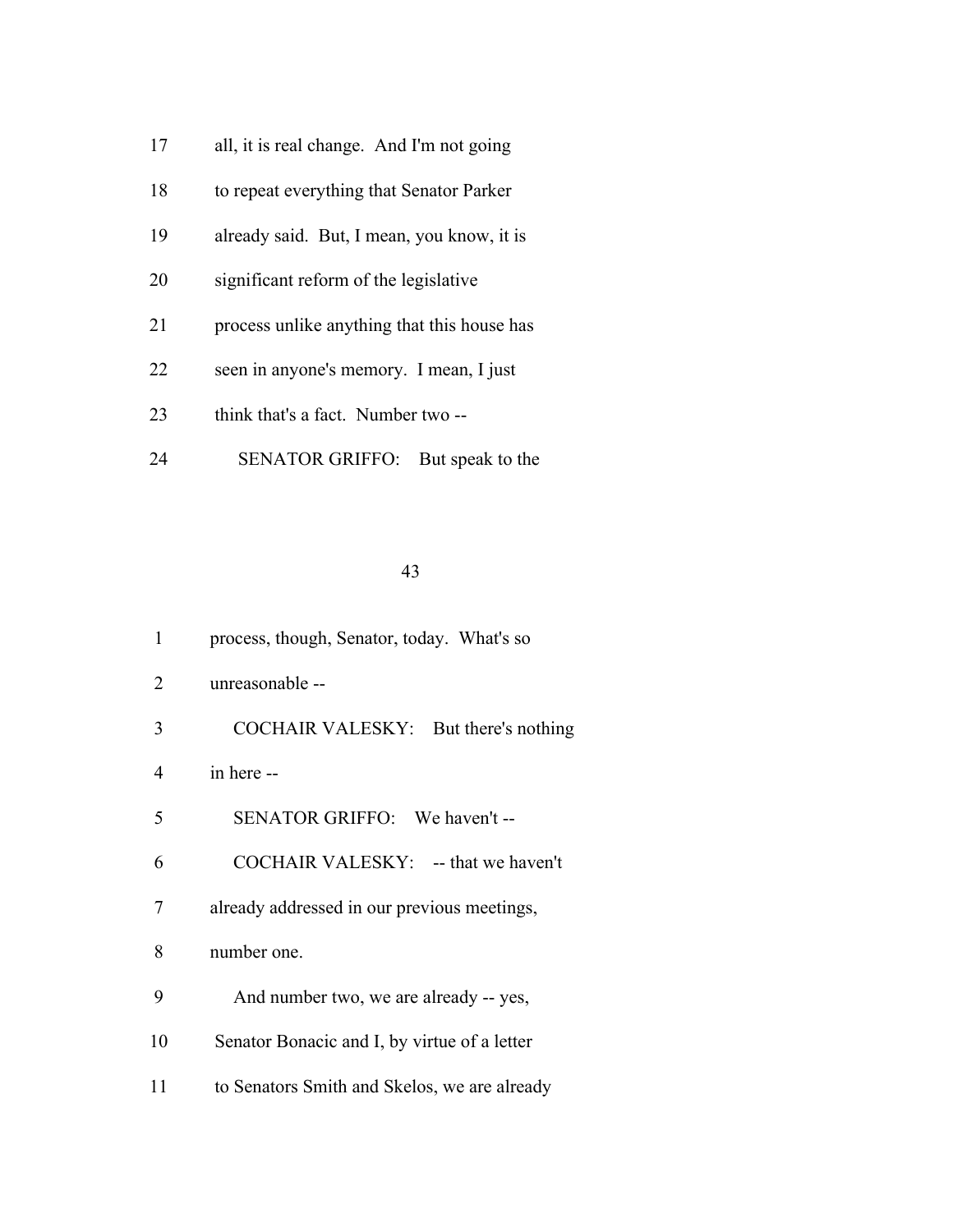- past the point that was set in the
- resolution that established this committee.
- This report was due over a week ago.
- Now, fortunately, the two leaders agreed to
- accept Senator Bonacic and my letter. But
- by virtue of the actions of the full Senate,
- 18 this is already overdue.
- So I think -- and to conclude that
- point, these are a series of 15 or so reform
- proposals that would reform the Senate
- unlike anything that's been done before. If
- you agree with them, you'll support them.
- If you don't agree with them, I guess you'll

| 1 | vote no. I mean, that's a decision that we  |
|---|---------------------------------------------|
| 2 | all have to make.                           |
| 3 | The fact of the matter is we can't          |
| 4 | continue the work of this committee unless  |
| 5 | the Senate authorizes us to do so. We are   |
| 6 | already beyond the deadline that was set in |
|   | resolution.                                 |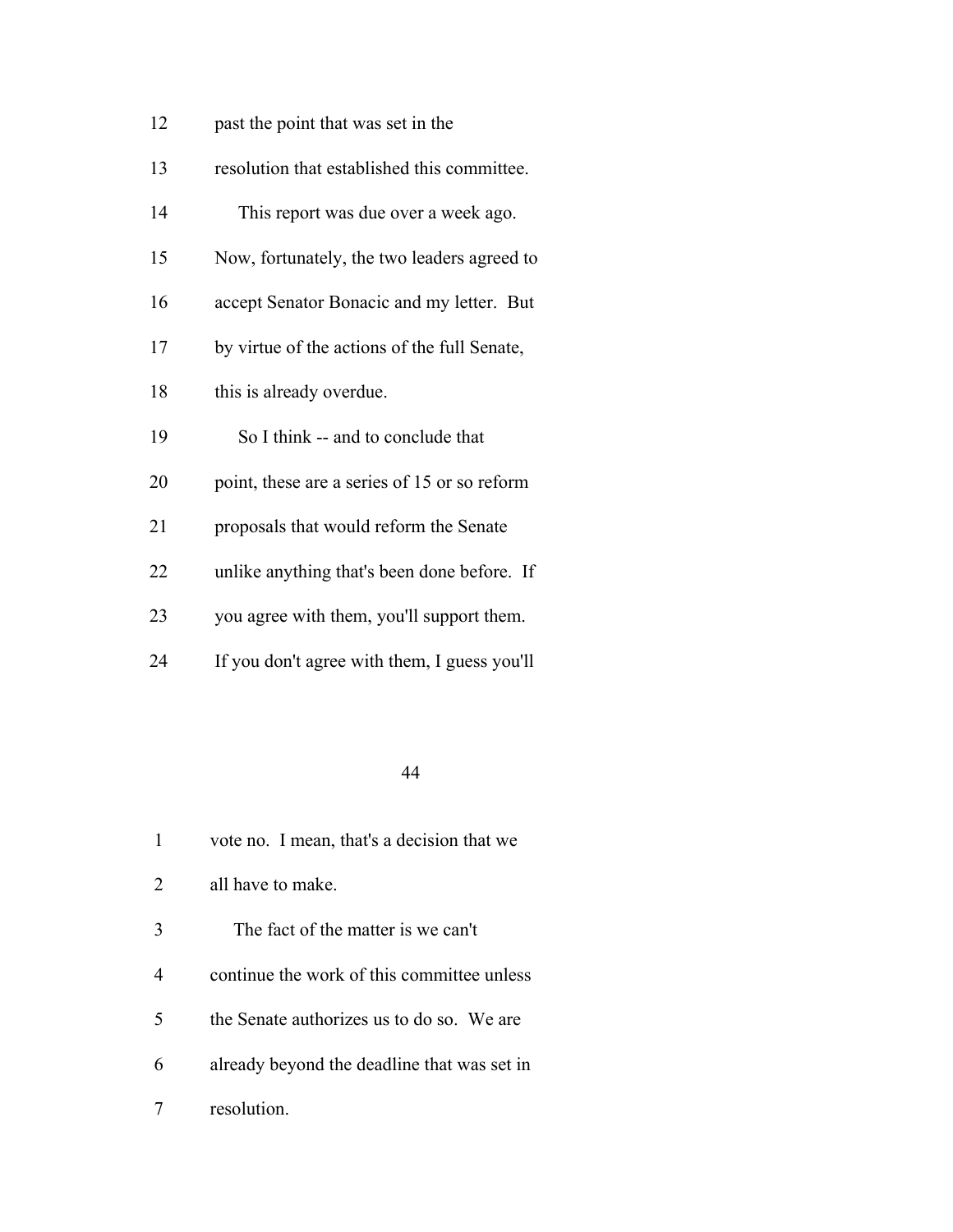| <b>SENATOR GRIFFO:</b><br>8 | How did you achieve |
|-----------------------------|---------------------|
|-----------------------------|---------------------|

- that, to go beyond that deadline?
- COCHAIR VALESKY: Senator Bonacic and
- 11 I wrote a letter that was accepted by both
- Senator Smith and Senator Skelos.
- SENATOR GRIFFO: You think it's
- unreasonable to ask for another 24 hours in
- order for people to actually have an
- opportunity to thoroughly read a report that
- was issued? Despite the fact that we
- discussed concepts. This now is a draft
- report --
- SENATOR SERRANO: If I could
- interject, Senator Griffo. We've had long
- deliberation and testimony. And I think the
- hearings and the meetings that we had
- throughout the state were extremely

- significant.
- These first steps that we see in this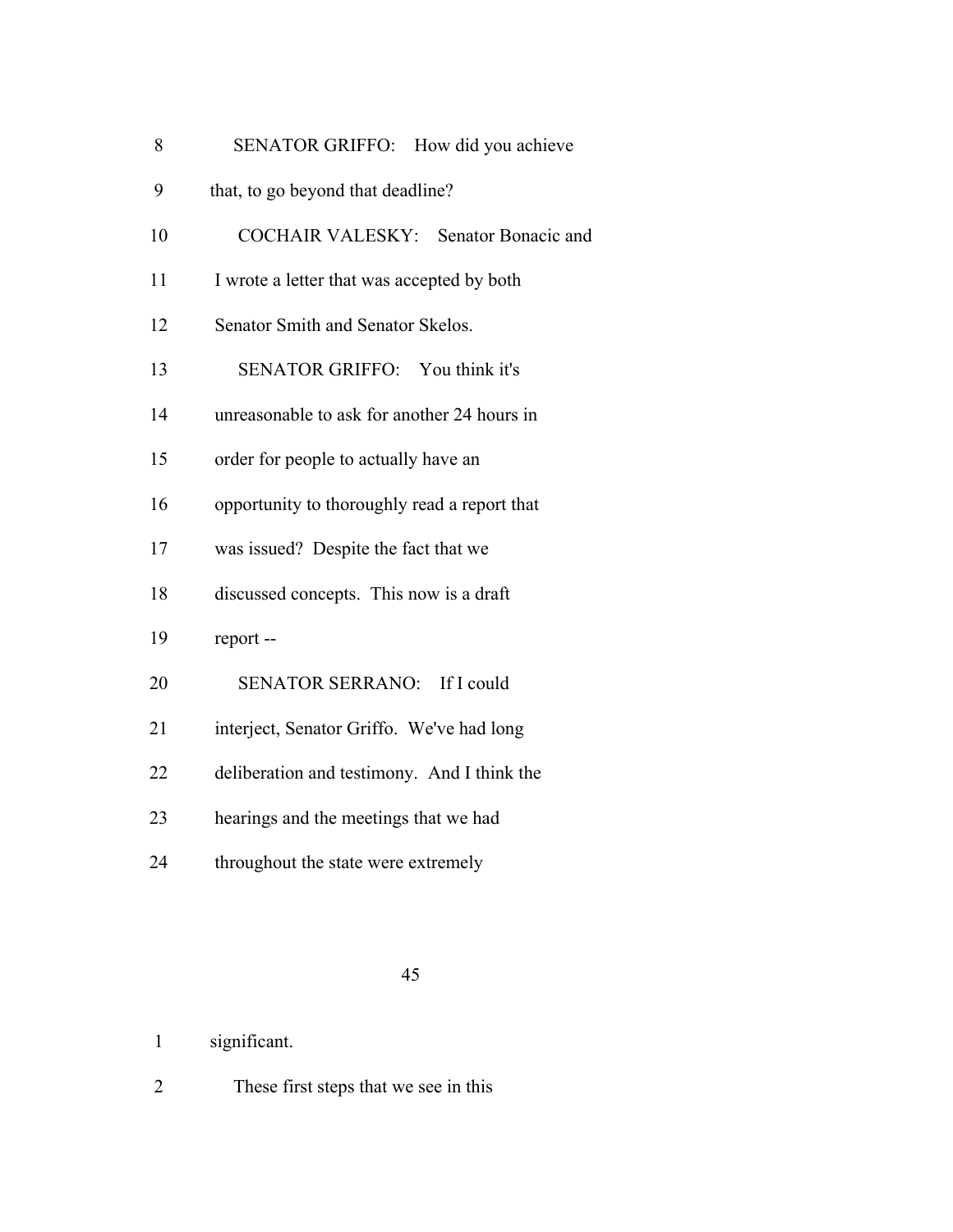| 3              | report are no-brainers. And this is, I       |
|----------------|----------------------------------------------|
| $\overline{4}$ | think, important that we make this message,  |
| 5              | that we are looking -- we acknowledge that   |
| 6              | there's a lot more work that needs to be     |
| 7              | done. And that's why the first               |
| 8              | recommendation is to continue the work of    |
| 9              | this committee. This is in no way an end to  |
| 10             | what we have done.                           |
| 11             | But I think what's historic here -- and      |
| 12             | I believe Senator Valesky alluded to this -- |
| 13             | is that it was 43 years for these meetings   |
| 14             | to happen. We had plenty of time. There      |
| 15             | was no interest on behalf of the Republican  |
| 16             | majority to have this sort of committee in   |
| 17             | this sort of setting to discuss these        |
| 18             | issues.                                      |
| 19             | Right out of the gate with the new           |
| 20             | Democratic majority, the first thing we did  |
| 21             | was to put this committee together to begin  |
| 22             | the process. We had nothing really to look   |
| 23             | at in the past, because this was never done  |
| 24             | before. So in many ways we're learning as    |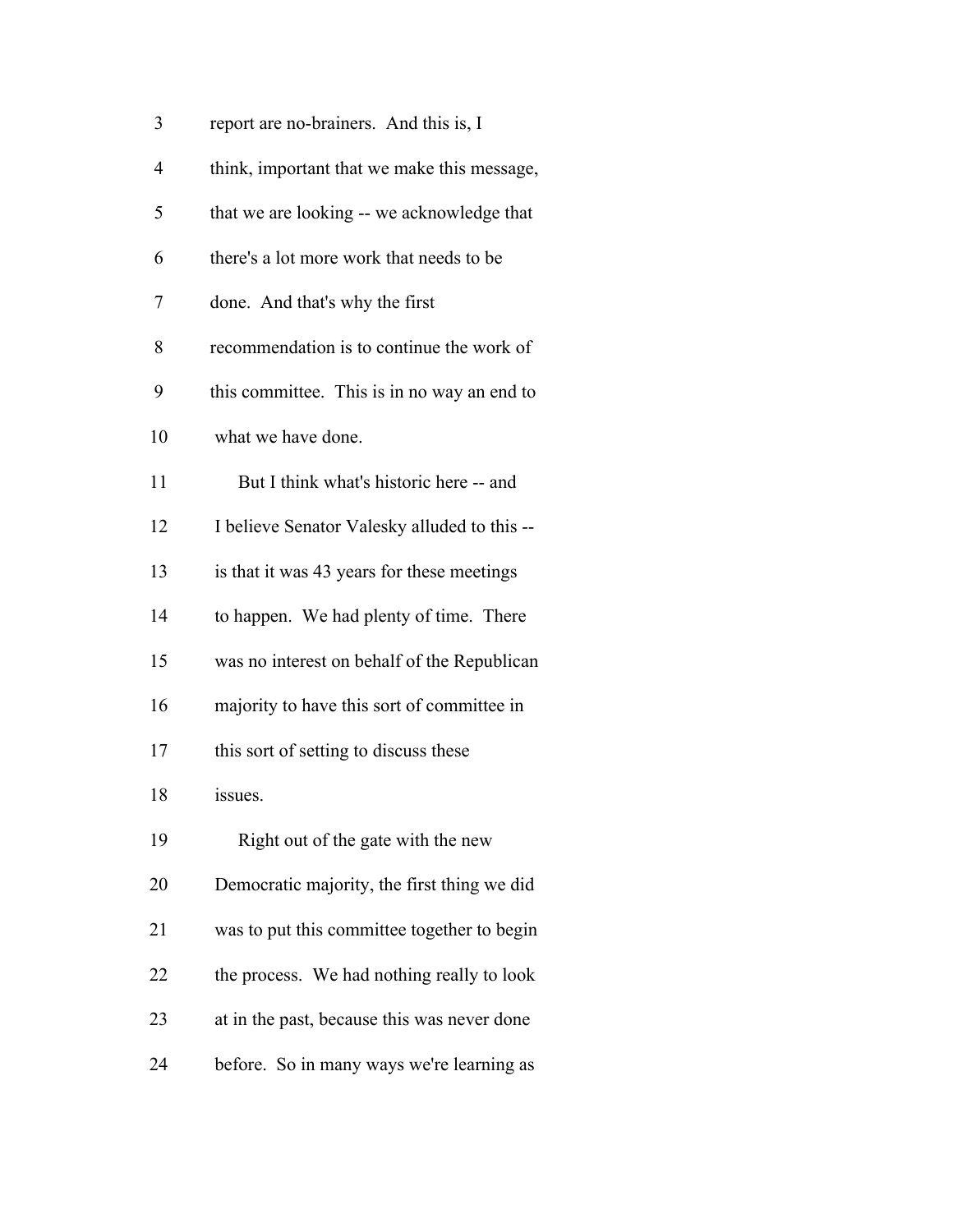| $\mathbf{1}$ | we go. And I for one believe that we have a  |
|--------------|----------------------------------------------|
| 2            | ways to go.                                  |
| 3            | But I think you can't question the           |
| 4            | genuineness of the process or the            |
| 5            | recommendations put forth by Senator         |
| 6            | Valesky. And I think you lack a certain      |
| 7            | level of credibility when you consider that  |
| 8            | there was opportunities in the years past to |
| 9            | begin this process and that was never done.  |
| 10           | Indeed, many within the Republican majority  |
| 11           | scoffed at the notion of reform when it was  |
| 12           | brought up.                                  |
| 13           | So I think it's important that we keep       |
| 14           | that in context. And you're right, it's      |
| 15           | important that we not dwell too much on the  |
| 16           | past, because it's pointless. And I have a   |
| 17           | wonderful relationship with you, Senator     |
| 18           | Griffo, and I look forward to working with   |
| 19           | you on this committee and our other          |

committees.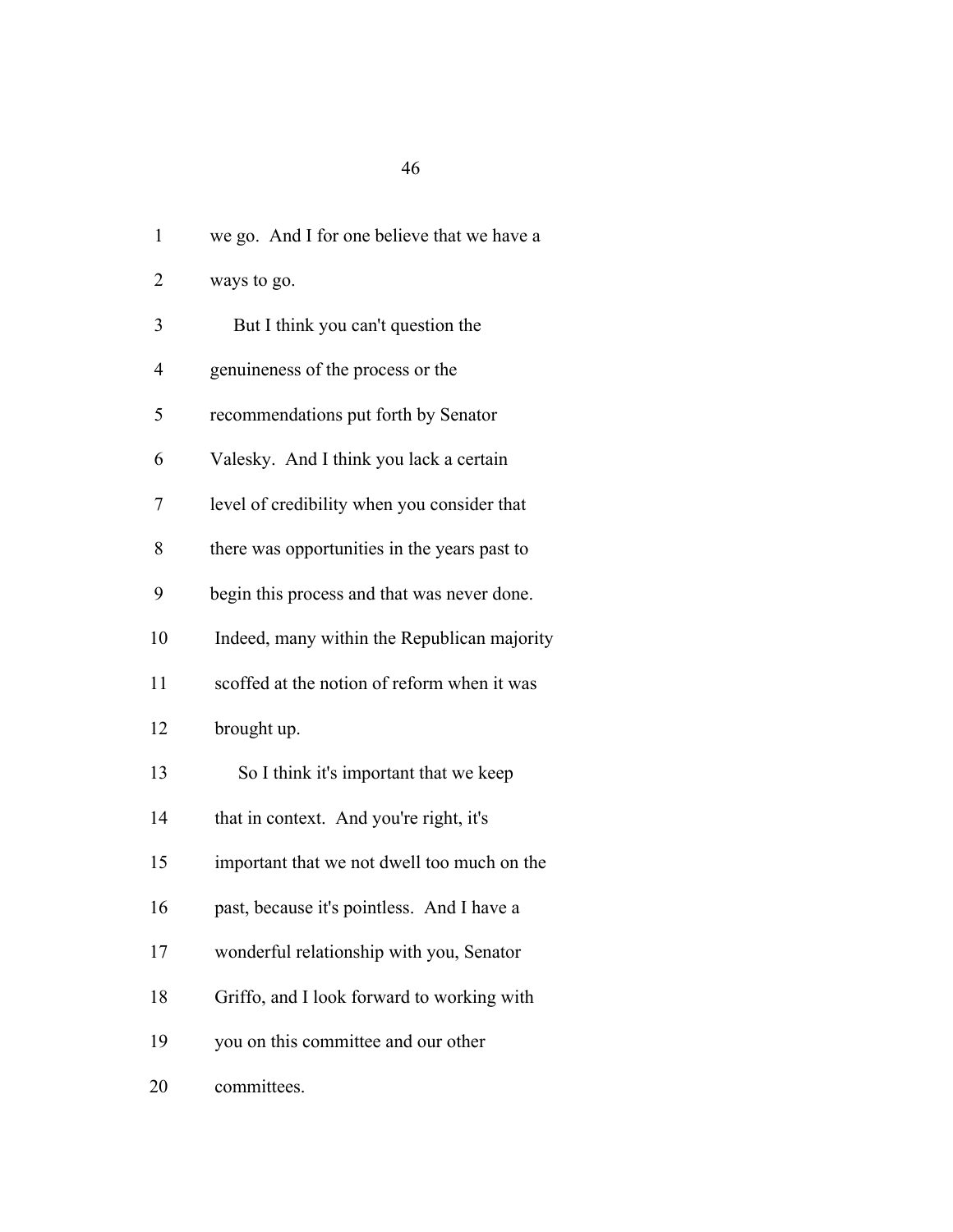- 21 But I think that the recommendations
- 22 that are put forth here are very basic, that
- we can all agree upon. As a starting point,
- we continue the work of the committee and we

| $\mathbf{1}$   | continue to move forward from that point.    |  |  |  |  |
|----------------|----------------------------------------------|--|--|--|--|
| $\overline{2}$ | That's my belief.                            |  |  |  |  |
| 3              | SENATOR GRIFFO: And I appreciate             |  |  |  |  |
| 4              | that, Senator Serrano. Because as a newer    |  |  |  |  |
| 5              | member of the Legislature, like Senator      |  |  |  |  |
| 6              | Stewart-Cousins, I learned things by         |  |  |  |  |
| 7              | listening to her that I found appalling.     |  |  |  |  |
| 8              | And I did join -- and Senator Valesky        |  |  |  |  |
| 9              | knows that -- in my first two years in       |  |  |  |  |
| 10             | advocating for change and joined Senator     |  |  |  |  |
| 11             | Bonacic in trying to promote reform and      |  |  |  |  |
| 12             | change through legislative resolutions. So   |  |  |  |  |
| 13             | we understood -- many of us who are newer    |  |  |  |  |
| 14             | understand that things need to be different. |  |  |  |  |
| 15             | I just said that this was a unique           |  |  |  |  |
| 16             | opportunity. And we have till April 24th;    |  |  |  |  |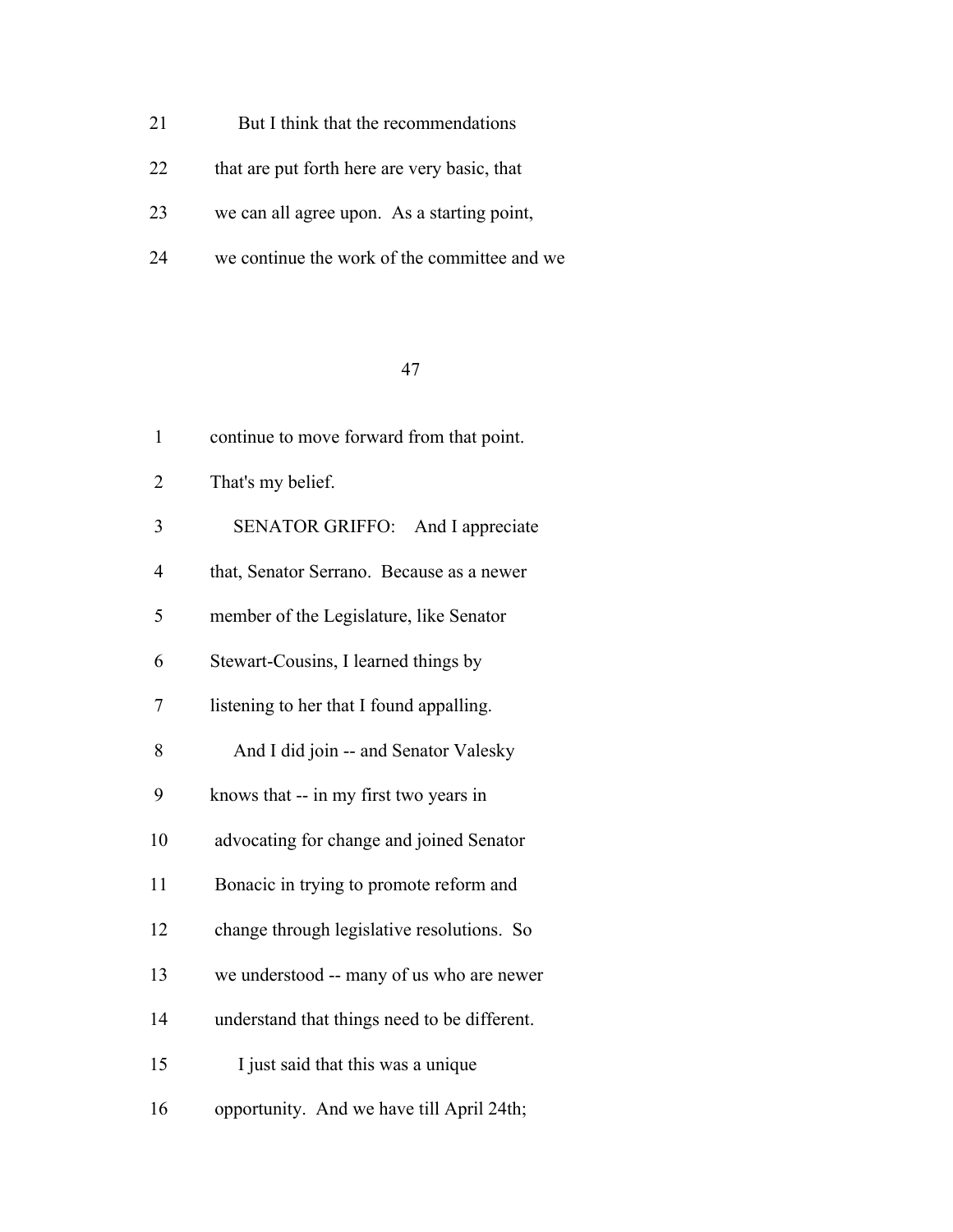- 17 that's what the letter asked for. And I
- 18 think this is just an illustration of having the opportunity so that we don't commit the mistakes of the past.
- And you would have provided everybody
- with an opportunity to just thoroughly read
- 23 pages and come back and then offer any
- ideas. If there was any issues that we may

| $\mathbf{1}$ | have seen, whether they're grammatical or   |  |  |  |  |
|--------------|---------------------------------------------|--|--|--|--|
| 2            | policy-wise, that we could have brought up. |  |  |  |  |
| 3            | I just don't think that's unrealistic.      |  |  |  |  |
| 4            | And I know, Senator Valesky, in the         |  |  |  |  |
| 5            | past you have felt that way. And I'm        |  |  |  |  |
| 6            | troubled today, because the report doesn't  |  |  |  |  |
| 7            | say you have to vote up or down. Because I  |  |  |  |  |
| 8            | believe in reform, and I want to see things |  |  |  |  |
| 9            | changed.                                    |  |  |  |  |
| 10           | And I just think that some of these         |  |  |  |  |
| 11           | things that worry me -- if you look at --   |  |  |  |  |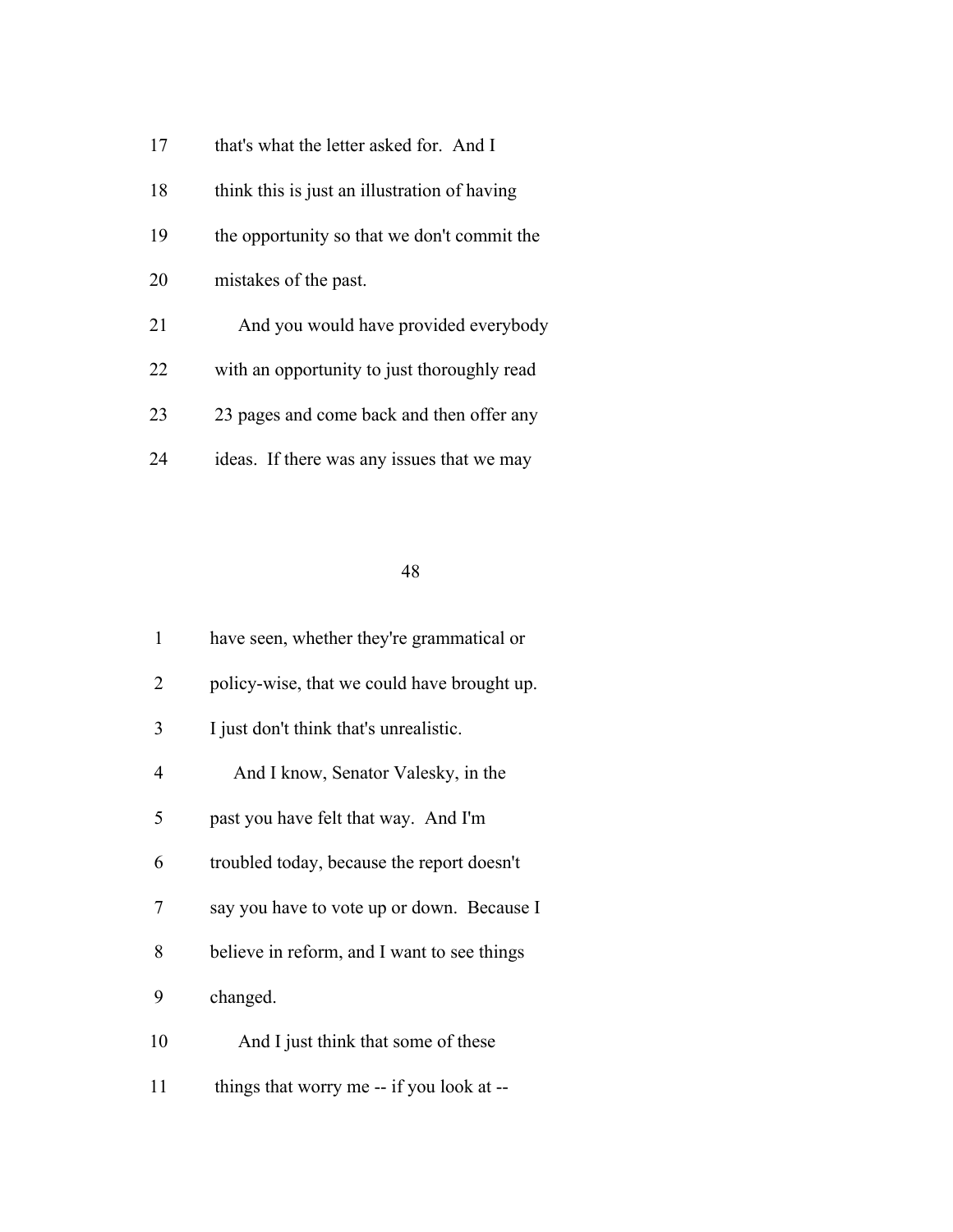- 12 like, for instance, you talk about how
- resources are being allocated. And it not
- may not be directly tied to this particular
- situation and charged to the committee. But
- if you look at the way resources are
- allocated, you might be able to say the
- manner has changed. But if you look at the
- total resources and how they've been
- redirected, it may be different and
- questionable.
- Those are the types of things we should
- truly question, ask and look at, in my
- opinion. Let's look at things for what they

- truly are. Let's avoid politics as usual.
- This was a unique opportunity. And that's
- why I'm disappointed.
- COCHAIR VALESKY: Which, assuming
- that the Senate continues the authority of
- this committee to do its work, we can have
- those continued discussions.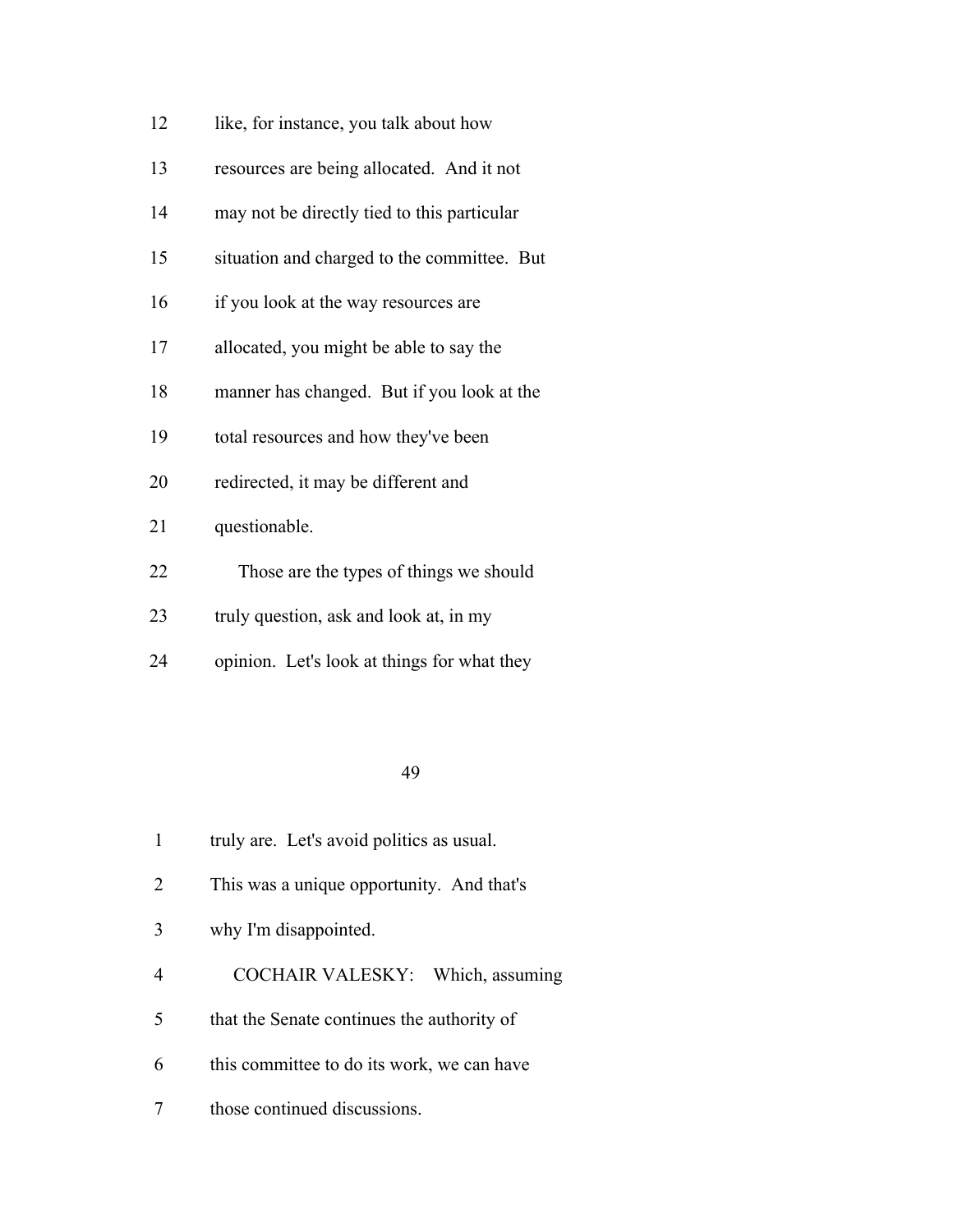| 8  | SENATOR WINNER: Senator, just in            |  |  |  |  |
|----|---------------------------------------------|--|--|--|--|
| 9  | response to that, which I think is seminal  |  |  |  |  |
| 10 | to this discussion, is that here we have a  |  |  |  |  |
| 11 | unique opportunity. And this unique         |  |  |  |  |
| 12 | opportunity is such that we have, you know, |  |  |  |  |
| 13 | the attention of everybody here as to what  |  |  |  |  |
| 14 | work we're doing.                           |  |  |  |  |
| 15 | And so I think that we're missing an        |  |  |  |  |
| 16 | opportunity to go as far as the rhetoric    |  |  |  |  |
| 17 | that was before the establishment of this   |  |  |  |  |
| 18 | committee, whereby we could have done so    |  |  |  |  |
| 19 | much more. And we missed the many, many     |  |  |  |  |
| 20 | opportunities we had.                       |  |  |  |  |
| 21 | And, you know, in all due respect to        |  |  |  |  |
| 22 | Senator Parker, you know -- and in respect  |  |  |  |  |
| 23 | to my colleague Senator Griffo -- I believe |  |  |  |  |
| 24 | that the issue of resources is specifically |  |  |  |  |

| addressed in the resolution adopting this |  |
|-------------------------------------------|--|
|-------------------------------------------|--|

committee. Because it talks about that it's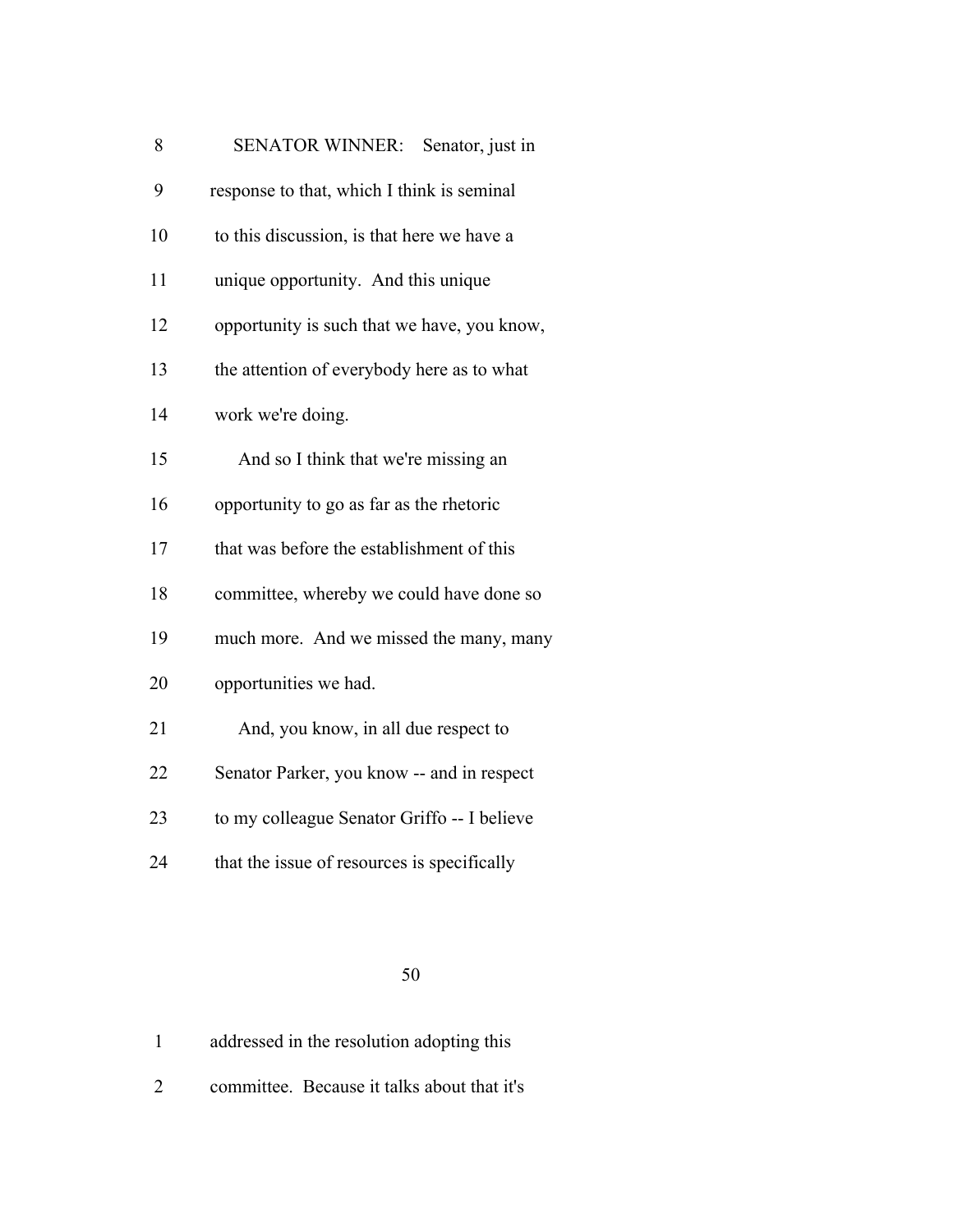| 3              | in need of a review of the administration in |
|----------------|----------------------------------------------|
| $\overline{4}$ | the Senate. What could be more direct        |
| 5              | toward resources?                            |
| 6              | It talks about ensuring the effective        |
| 7              | and responsive Senate. What could be more    |
| 8              | central to being effective than having       |
| 9              | resources? And what could be more effective  |
| 10             | to the goal of ensuring that each member of  |
| 11             | the house has the opportunity to influence   |
| 12             | the legislative process than to have the     |
| 13             | resources available and necessary in order   |
| 14             | to assure those types of opportunities to    |
| 15             | influence the process?                       |
| 16             | And the hearings did produce repeated        |
| 17             | calls by the witnesses from good government  |
| 18             | groups and others to deal with the issue of  |
| 19             | resources.                                   |
| 20             | So to that extent, I just would              |
| 21             | reiterate my disappointment that that has    |
| 22             | not been addressed and that we are going by  |
| 23             | a significant period of time whereby there   |
| 24             | will be a continuation of, in my judgment,   |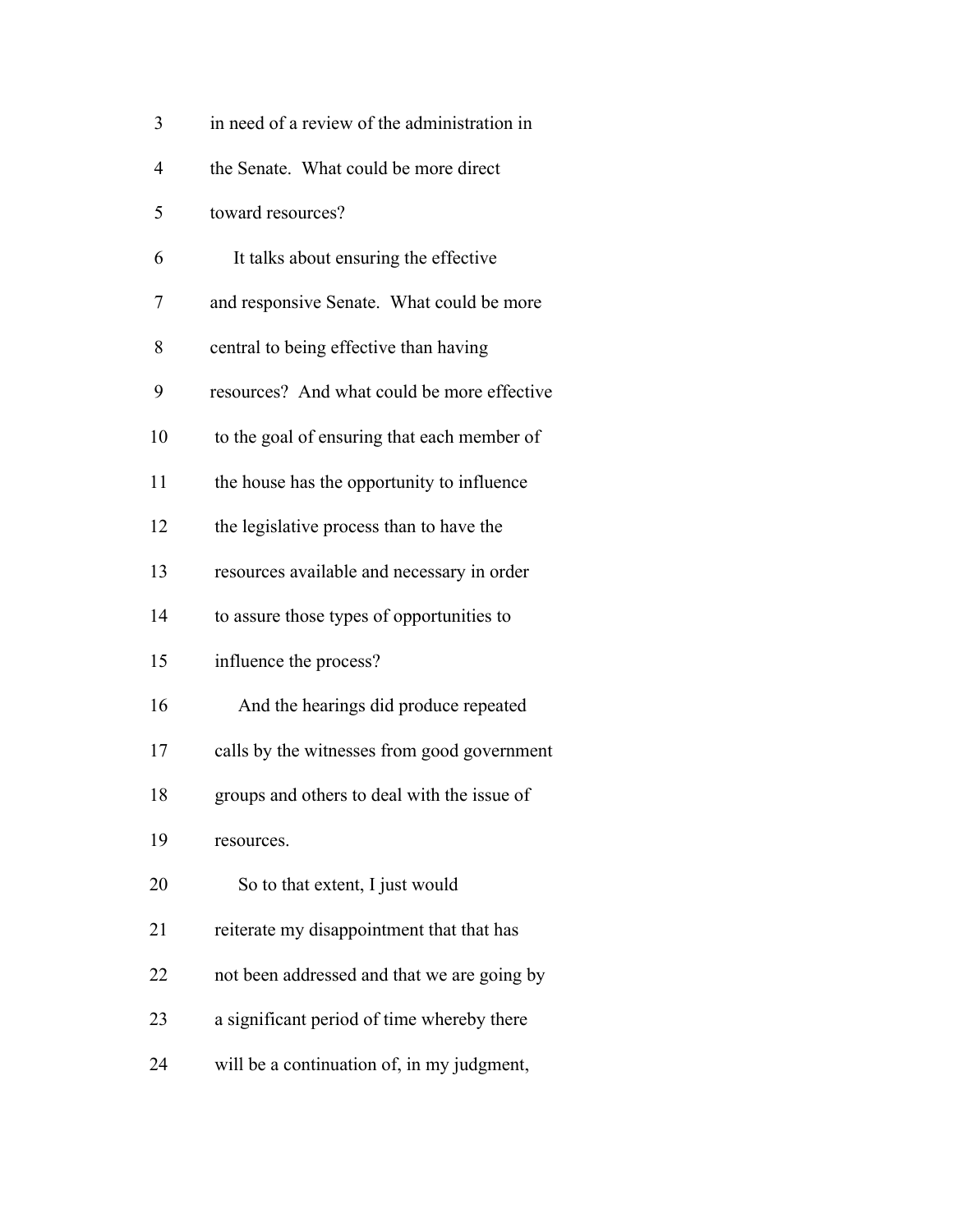| $\mathbf{1}$ | the inequality and inequity of the           |
|--------------|----------------------------------------------|
| 2            | allocation of resources.                     |
| 3            | And, you know, this may be reflective        |
| 4            | of the -- you know, we hear a lot about what |
| 5            | went on in the past, the last 43 years, and  |
| 6            | we hear -- and I tell you I spent 26 years   |
| 7            | in the minority in the Assembly, and I know  |
| 8            | what went on over there and I know what      |
| 9            | continues to go on over there.               |
| 10           | And as such, you know, this should not       |
| 11           | be about what went on in the past, as        |
| 12           | Senator Serrano indicated. But it starts to  |
| 13           | take on the aura that this is not only about |
| 14           | what went on in the past, but this is about  |
| 15           | getting even. And I just think that that is  |
| 16           | an unfortunate type of a message to send.    |
| 17           | COCHAIR VALESKY: Let me just -- just         |
| 18           | very briefly, and then I do want to          |
| 19           | recognize Senator Squadron, who hasn't had a |
|              |                                              |

chance to speak.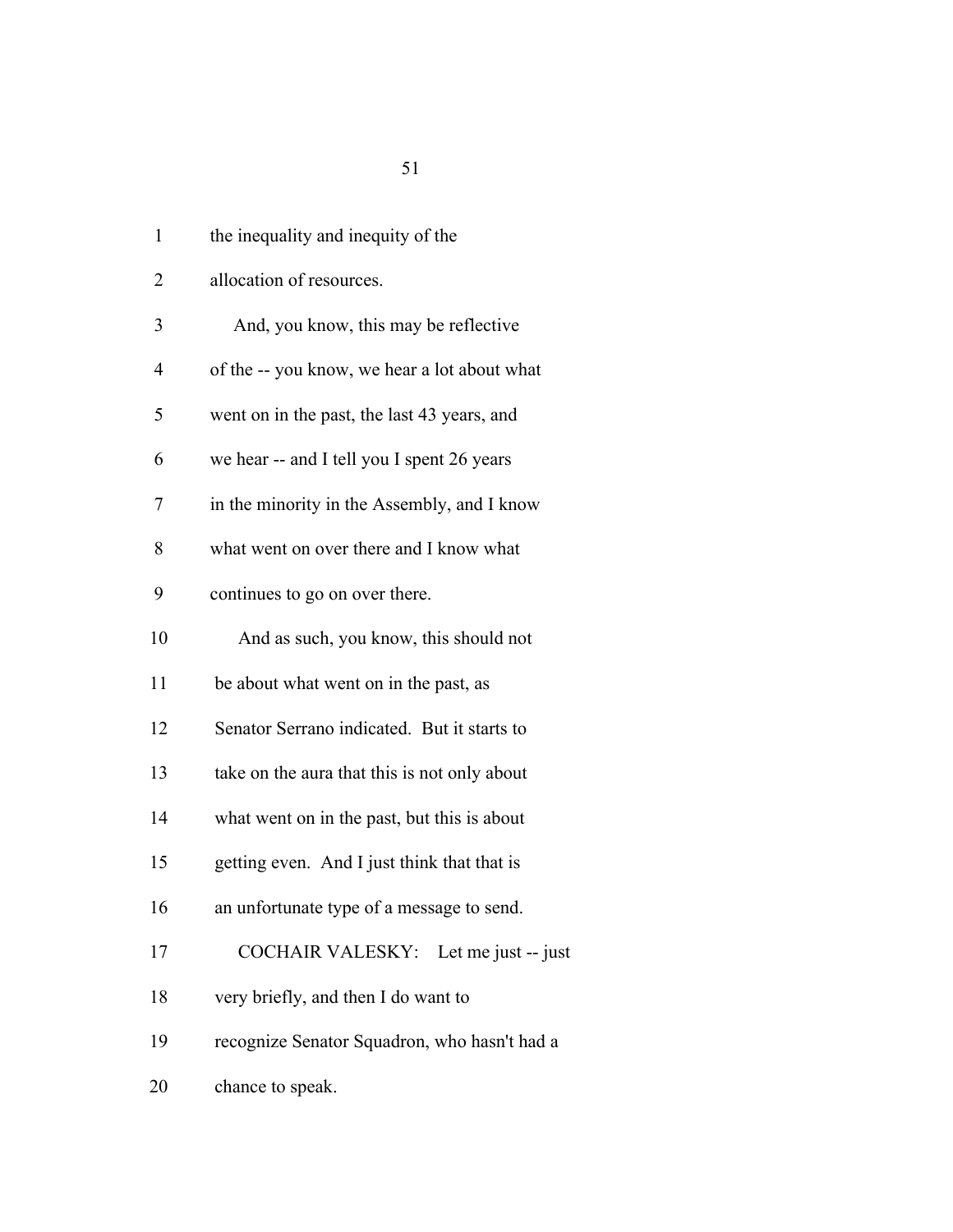- The second recommendation of this
- report -- and I'll read it -- is to "Task
- the Temporary Committee to study, and before
- the next legislative year, recommend

| $\mathbf{1}$   | proposals to reform the system of member   |  |  |  |  |
|----------------|--------------------------------------------|--|--|--|--|
| $\overline{2}$ | item distribution, including a formal      |  |  |  |  |
| 3              | request for proposal process and a more    |  |  |  |  |
| $\overline{4}$ | equitable distribution of funds."          |  |  |  |  |
| 5              | Let me ask Senator -- we have the          |  |  |  |  |
| 6              | Transportation Committee that is scheduled |  |  |  |  |
| 7              | for a 12:30 meeting. I want to give an     |  |  |  |  |
| 8              | opportunity for anyone who has not yet     |  |  |  |  |
| 9              | spoken to speak, and then we'll ask for a  |  |  |  |  |
| 10             | vote of the committee.                     |  |  |  |  |
| 11             | Senator Squadron.                          |  |  |  |  |
| 12             | <b>SENATOR SQUADRON:</b><br>Thank you very |  |  |  |  |
| 13             | much.                                      |  |  |  |  |
| 14             | This is a day in Albany that I think       |  |  |  |  |
| 15             | shows a lot of what there is up here.      |  |  |  |  |
| 16             | There's a lot of cynicism in Albany, there |  |  |  |  |
|                |                                            |  |  |  |  |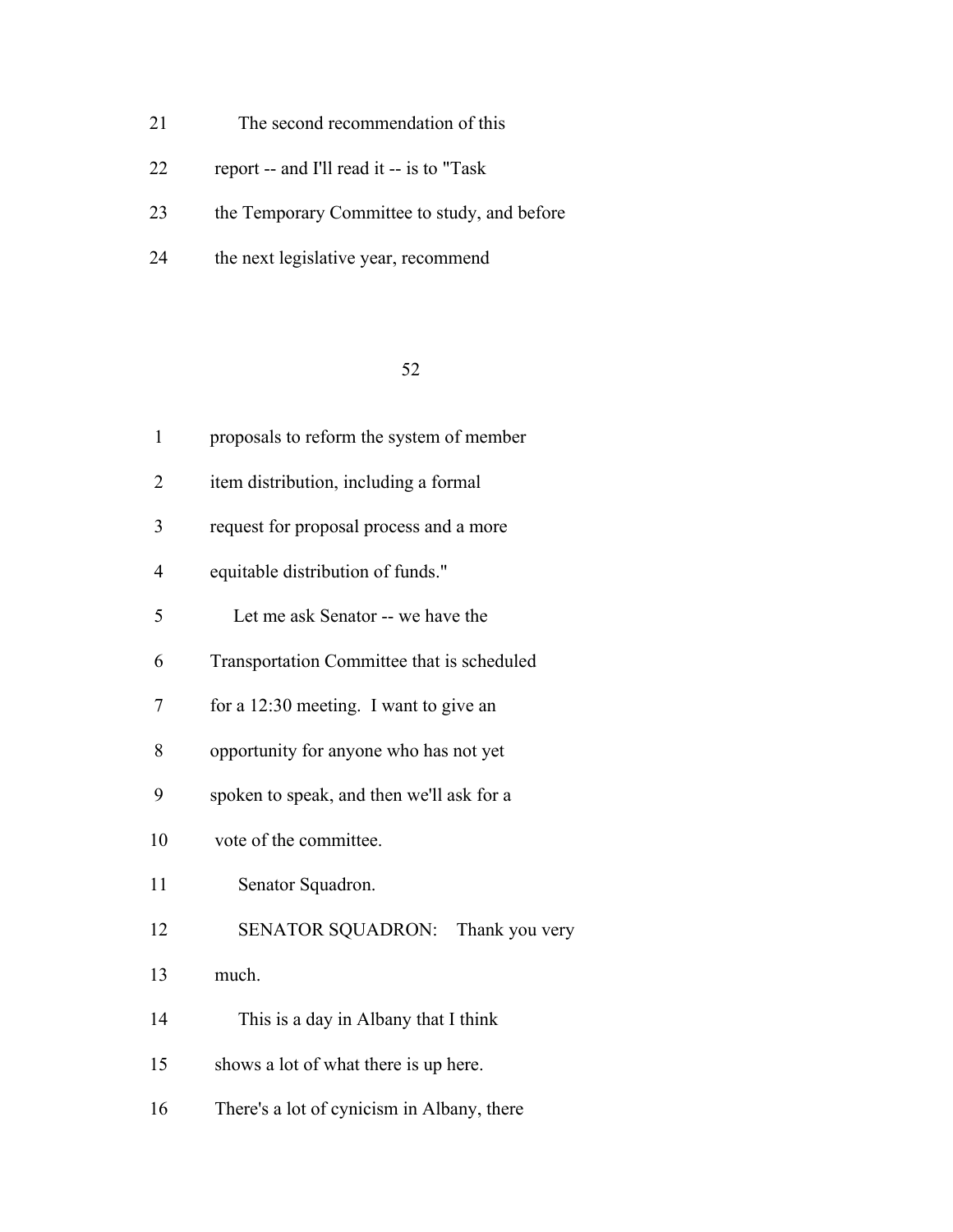- are a lot of wild rules and perverse
- assumptions. And I'm new here; I've seen
- them throughout.
- And I do think that we should step back
- a little bit and say what are the broader
- goals of why we did this and where are we
- 23 trying to go.
- We absolutely do want to empower

| $\mathbf{1}$   | rank-and-file members, create a deliberative |  |  |
|----------------|----------------------------------------------|--|--|
| 2              | body where every member is accountable for   |  |  |
| 3              | the votes that they take.                    |  |  |
| $\overline{4}$ | We want to have functional committees        |  |  |
| 5              | that genuinely debate, revise legislation,   |  |  |
| 6              | have transparency and accountability in      |  |  |
| 7              | their actions.                               |  |  |
| 8              | And we need transparency more broadly        |  |  |
| 9              | in our structures. That's transparency of    |  |  |
| 10             | our documents, transparency of our bills,    |  |  |
| 11             | transparency of our budgets -- our committee |  |  |
|                |                                              |  |  |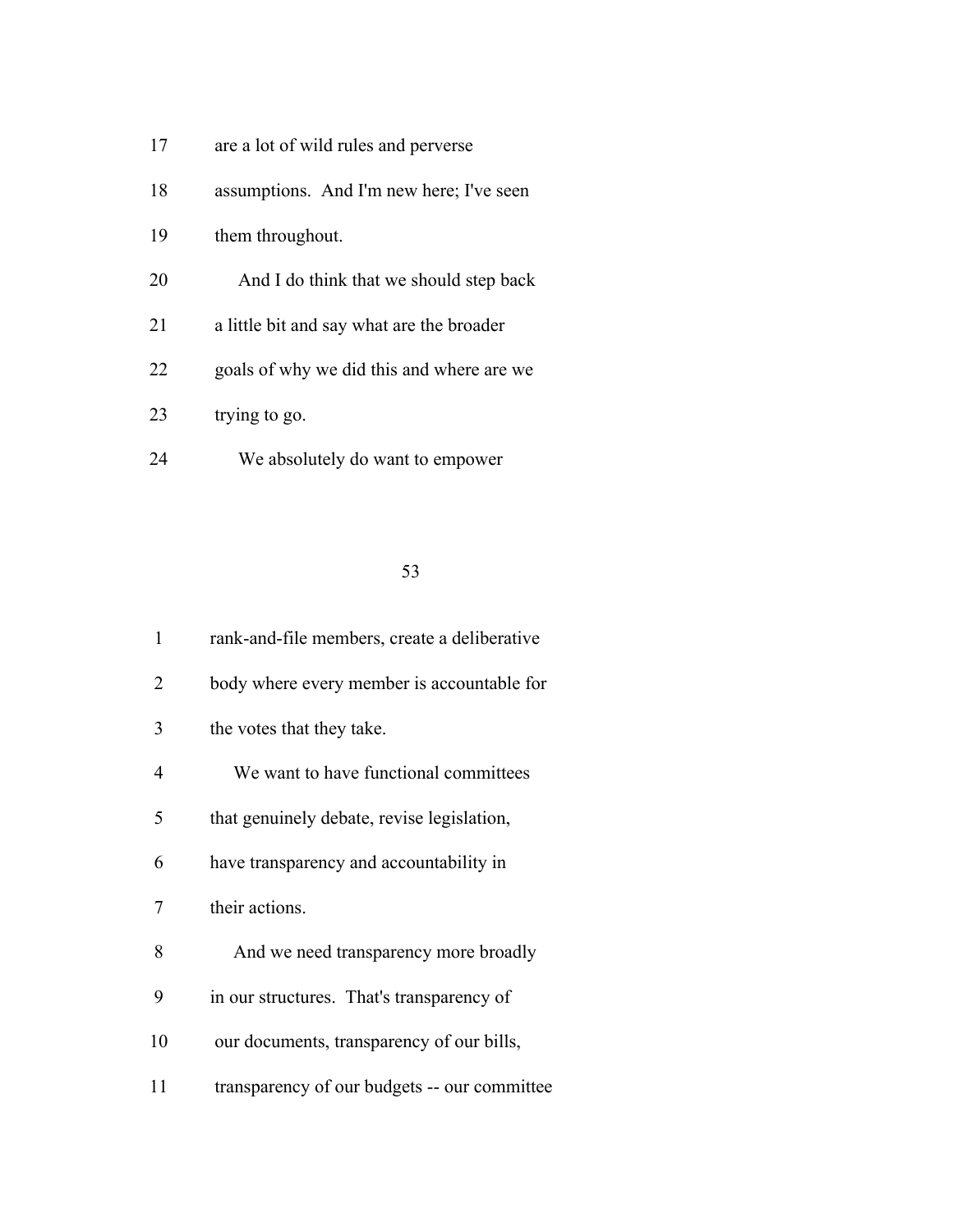| 12 |  | budgets, our member budgets, and our body's |  |  |  |
|----|--|---------------------------------------------|--|--|--|
|----|--|---------------------------------------------|--|--|--|

budget.

| 14 | And we need more fairness. We need          |  |  |  |  |  |
|----|---------------------------------------------|--|--|--|--|--|
| 15 | fairness in the distribution of our         |  |  |  |  |  |
| 16 | resources, both internally and externally.  |  |  |  |  |  |
| 17 | Those four priorities drive me on this      |  |  |  |  |  |
| 18 | committee and are driving me in my first    |  |  |  |  |  |
| 19 | year in Albany. The fact is that this       |  |  |  |  |  |
| 20 | report does not do everything that I would  |  |  |  |  |  |
| 21 | want it to do or that any of us, I think,   |  |  |  |  |  |
| 22 | would want it to do. But on every one of    |  |  |  |  |  |
| 23 | those four measures, it moves the ball down |  |  |  |  |  |
| 24 | the field. And on every one of those four   |  |  |  |  |  |

|   | measures, it keeps the issue open so that we |  |  |  |  |
|---|----------------------------------------------|--|--|--|--|
| 2 | can move the ball farther moving forward.    |  |  |  |  |
| 3 | When I came here, my first vote was for      |  |  |  |  |
| 4 | the Democratic majority after 70 years that  |  |  |  |  |
| 5 | created the most dysfunctional legislature   |  |  |  |  |
| 6 | in America. Seventy years of the tyranny of  |  |  |  |  |
|   | the majority that created a system that was  |  |  |  |  |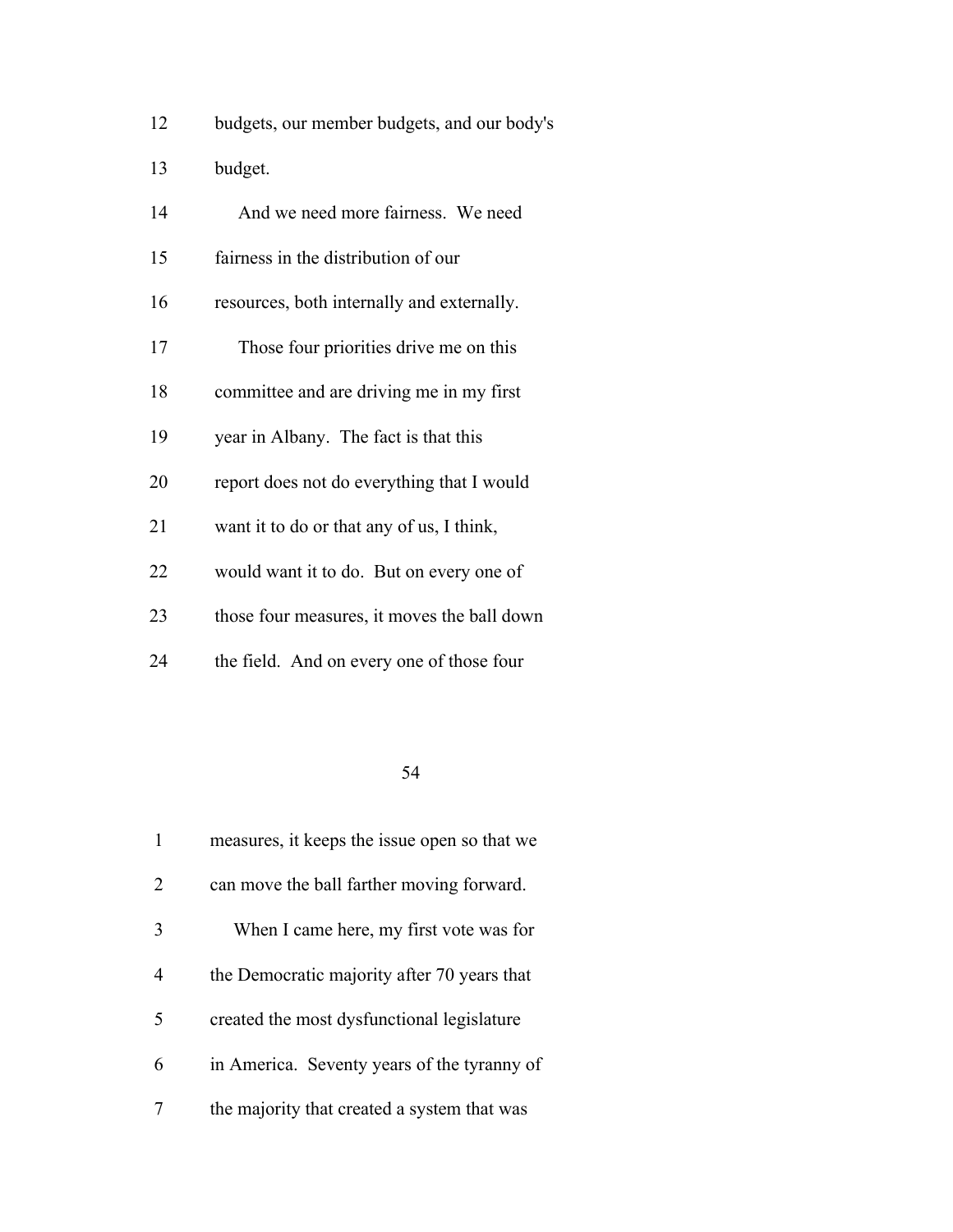- absolutely shameful.
- My first vote was to change the majority leadership, and my second vote was for new rules. And there's one feature of those new rules -- there were some improvements in them. There's one feature 14 that we can't forget today. They will expire this year. The work of this committee in this report, the work of this committee moving towards the November 1st deadline, the work of this committee moving towards January 1, 2010, is on taking these recommendations, taking those four priorities that I laid out, and making them a reality in terms of how we organize ourselves as a body.
- 
- And to sit here today after having been

|  | part of a majority that created the most |  |
|--|------------------------------------------|--|
|--|------------------------------------------|--|

dysfunctional legislature in the country and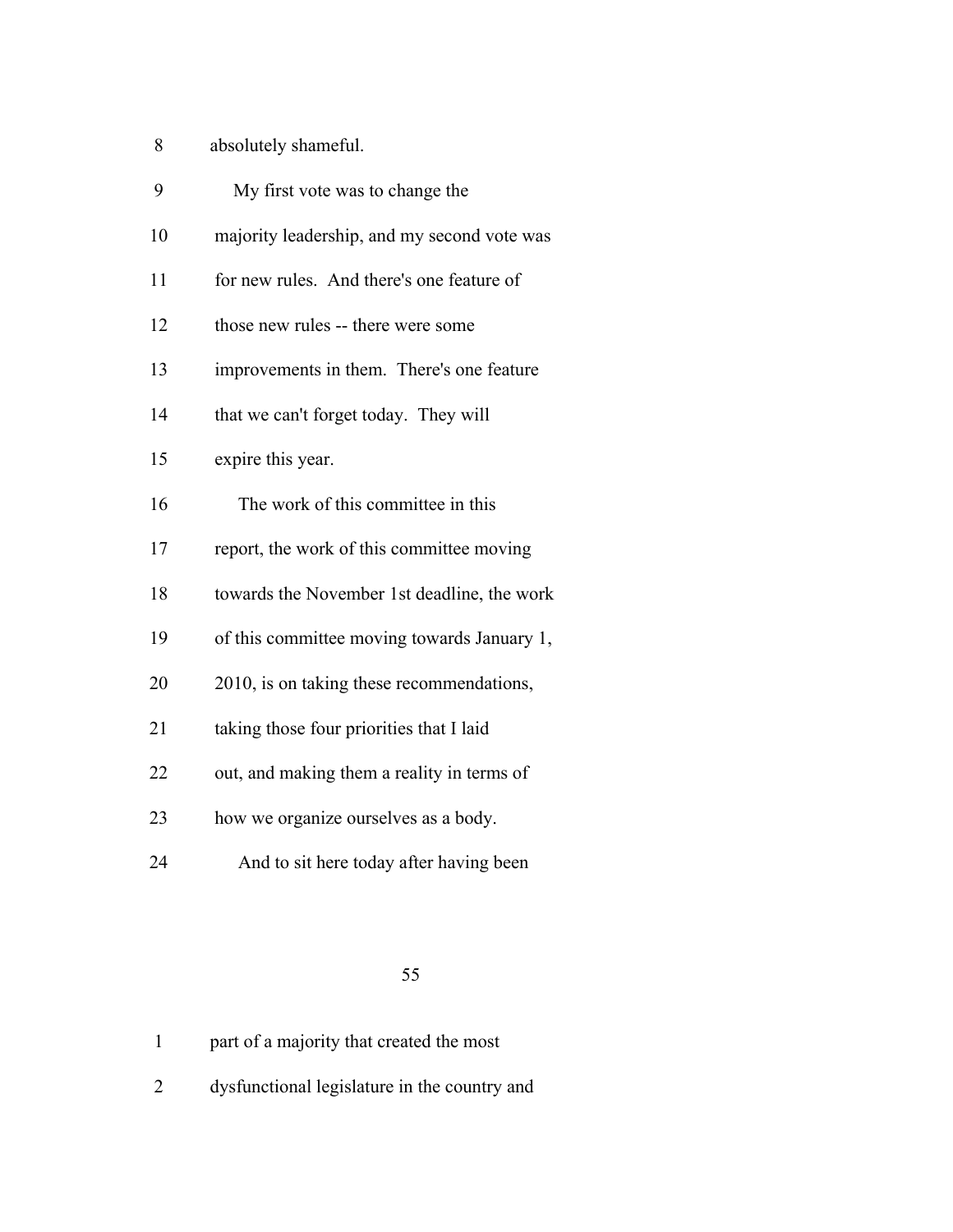| 3              | claim that we're not, with this great        |  |  |  |  |  |
|----------------|----------------------------------------------|--|--|--|--|--|
| $\overline{4}$ | opportunity that was created in a new        |  |  |  |  |  |
| 5              | majority, solving this today is cynical.     |  |  |  |  |  |
| 6              | To suggest that you really believed          |  |  |  |  |  |
| 7              | that this committee was going to change      |  |  |  |  |  |
| 8              | everything, was going to move the ball from  |  |  |  |  |  |
| 9              | the 1-yard line on one side to the 1-yard    |  |  |  |  |  |
| 10             | line on the other side today is perverse.    |  |  |  |  |  |
| 11             | What we are doing is we are moving the       |  |  |  |  |  |
| 12             | ball down the field in significant ways and  |  |  |  |  |  |
| 13             | leaving the door open to continue that       |  |  |  |  |  |
| 14             | progress. That means a lot. That has         |  |  |  |  |  |
| 15             | never, to my knowledge, happened here        |  |  |  |  |  |
| 16             | before. A lot of folks here who have been    |  |  |  |  |  |
| 17             | here longer than I, have seen a lot of the   |  |  |  |  |  |
| 18             | craziness longer than I, can correct me if   |  |  |  |  |  |
| 19             | I'm wrong.                                   |  |  |  |  |  |
| 20             | So I do think that as we move forward        |  |  |  |  |  |
| 21             | today, as we move forward to the 24th, as we |  |  |  |  |  |
| 22             | move forward to November 1st -- that this    |  |  |  |  |  |
| 23             | committee hopefully continues -- the stakes  |  |  |  |  |  |
| 24             | keep getting higher and the expectations     |  |  |  |  |  |
|                |                                              |  |  |  |  |  |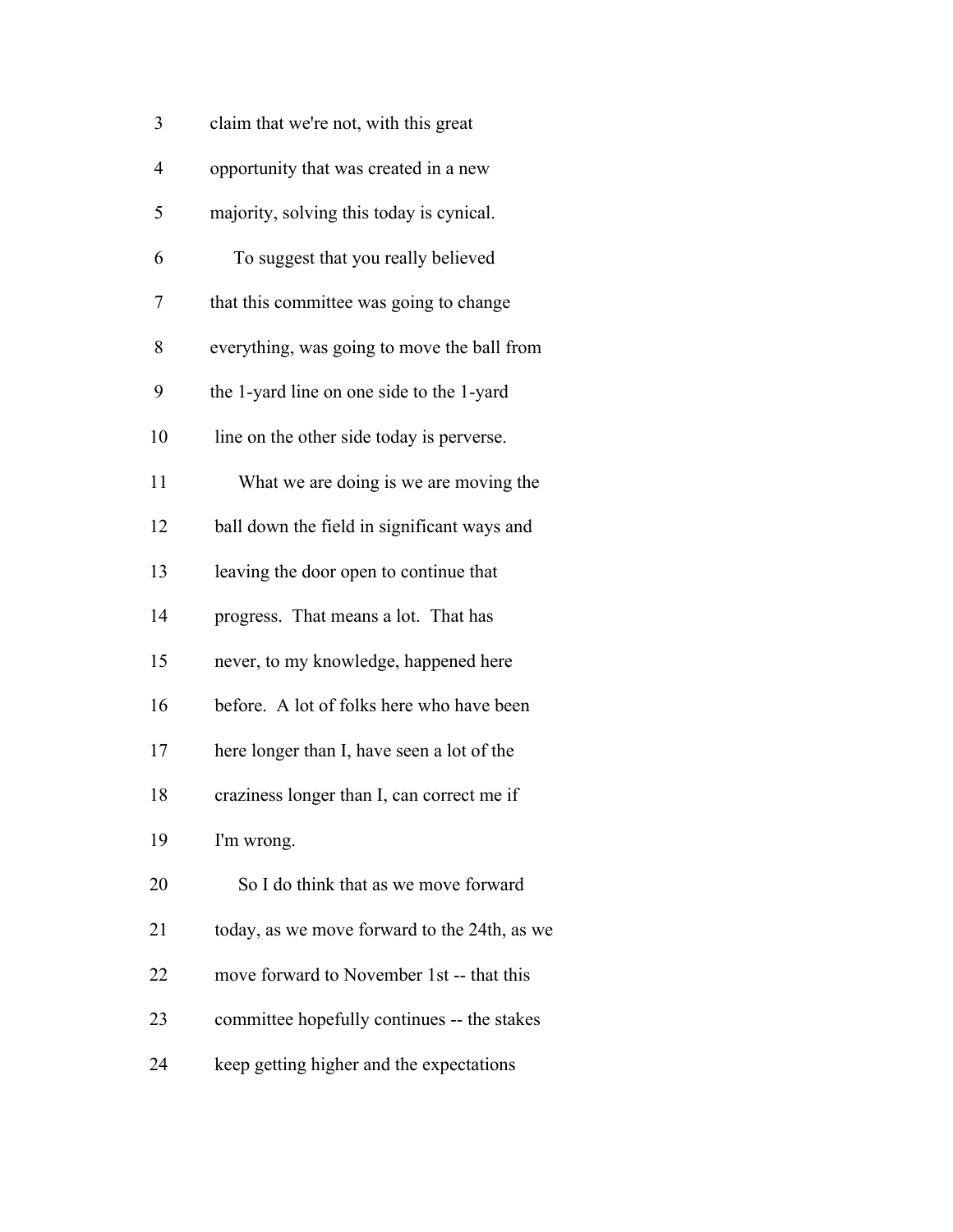| $\mathbf{1}$   | keep getting higher. That's absolutely       |  |  |  |  |  |  |
|----------------|----------------------------------------------|--|--|--|--|--|--|
| 2              | true. Those four priorities cannot be left   |  |  |  |  |  |  |
| 3              | in the dust.                                 |  |  |  |  |  |  |
| $\overline{4}$ | They are not being left in the dust          |  |  |  |  |  |  |
| 5              | today. We are starting from an awful, awful  |  |  |  |  |  |  |
| 6              | place, and we are marching towards a better  |  |  |  |  |  |  |
| 7              | one. And I think in the world of Albany      |  |  |  |  |  |  |
| 8              | we're marching pretty well today.            |  |  |  |  |  |  |
| 9              | And so that's why I'm going to support       |  |  |  |  |  |  |
| 10             | the report and look forward to continuing to |  |  |  |  |  |  |
| 11             | work on the committee to get to the place we |  |  |  |  |  |  |
| 12             | have to get to.                              |  |  |  |  |  |  |
| 13             | For the majority to claim that we get        |  |  |  |  |  |  |
| 14             | there today would be wrong. And for the      |  |  |  |  |  |  |
| 15             | minority to claim that we're not getting     |  |  |  |  |  |  |
| 16             | towards there is equally wrong.              |  |  |  |  |  |  |
| 17             | Thank you.                                   |  |  |  |  |  |  |
| 18             | COCHAIR VALESKY: Senator?                    |  |  |  |  |  |  |
| 19             | SENATOR STEWART-COUSINS: Thank you.          |  |  |  |  |  |  |

20 I just wanted to, you know, very briefly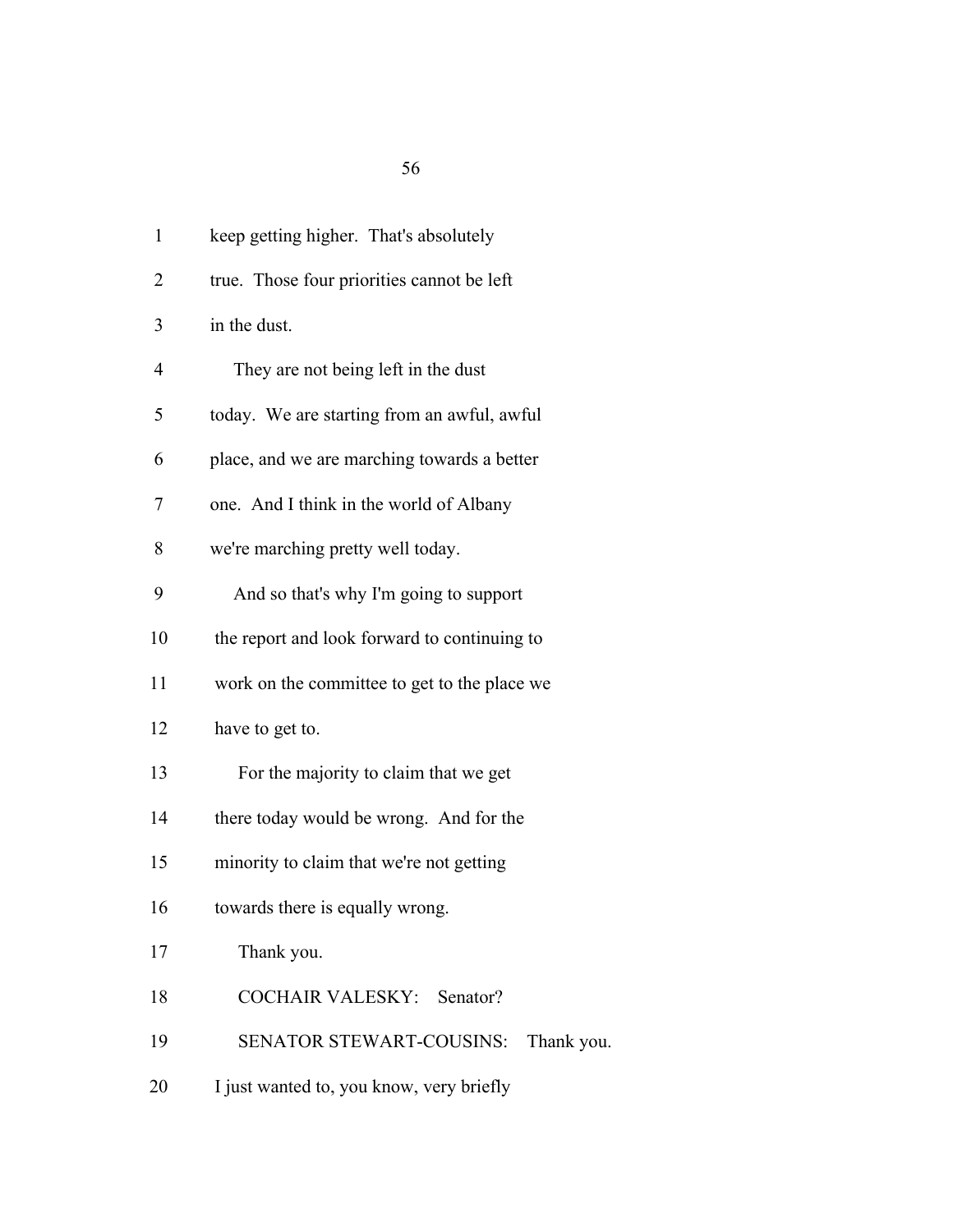# lend my voice to this.

| 22 | And certainly as someone who came, as       |
|----|---------------------------------------------|
| 23 | many of my colleagues did in these last few |
| 24 | years, with the understanding that we were, |

| $\mathbf{1}$   | in terms of our functionality as a           |  |  |  |  |  |
|----------------|----------------------------------------------|--|--|--|--|--|
| $\overline{2}$ | legislature, in a very bad place, I          |  |  |  |  |  |
| 3              | understood that when I came here I would     |  |  |  |  |  |
| $\overline{4}$ | have to be part of the solution. And I       |  |  |  |  |  |
| 5              | understood that there had to be changes in   |  |  |  |  |  |
| 6              | order to even begin to discuss how to be     |  |  |  |  |  |
| 7              | part of the solution.                        |  |  |  |  |  |
| 8              | And this is really where we are today.       |  |  |  |  |  |
| 9              | When we began this session, we talked about  |  |  |  |  |  |
| 10             | the League of Women Voters bringing students |  |  |  |  |  |
| 11             | here to listen to us discuss reform. That    |  |  |  |  |  |
| 12             | is historic in and of itself. I don't think  |  |  |  |  |  |
| 13             | in all of the years of advocacy of this and  |  |  |  |  |  |
| 14             | other groups would there have ever been an   |  |  |  |  |  |
| 15             | opportunity for young people to come in and  |  |  |  |  |  |
| 16             | actually listen to both sides of the aisle   |  |  |  |  |  |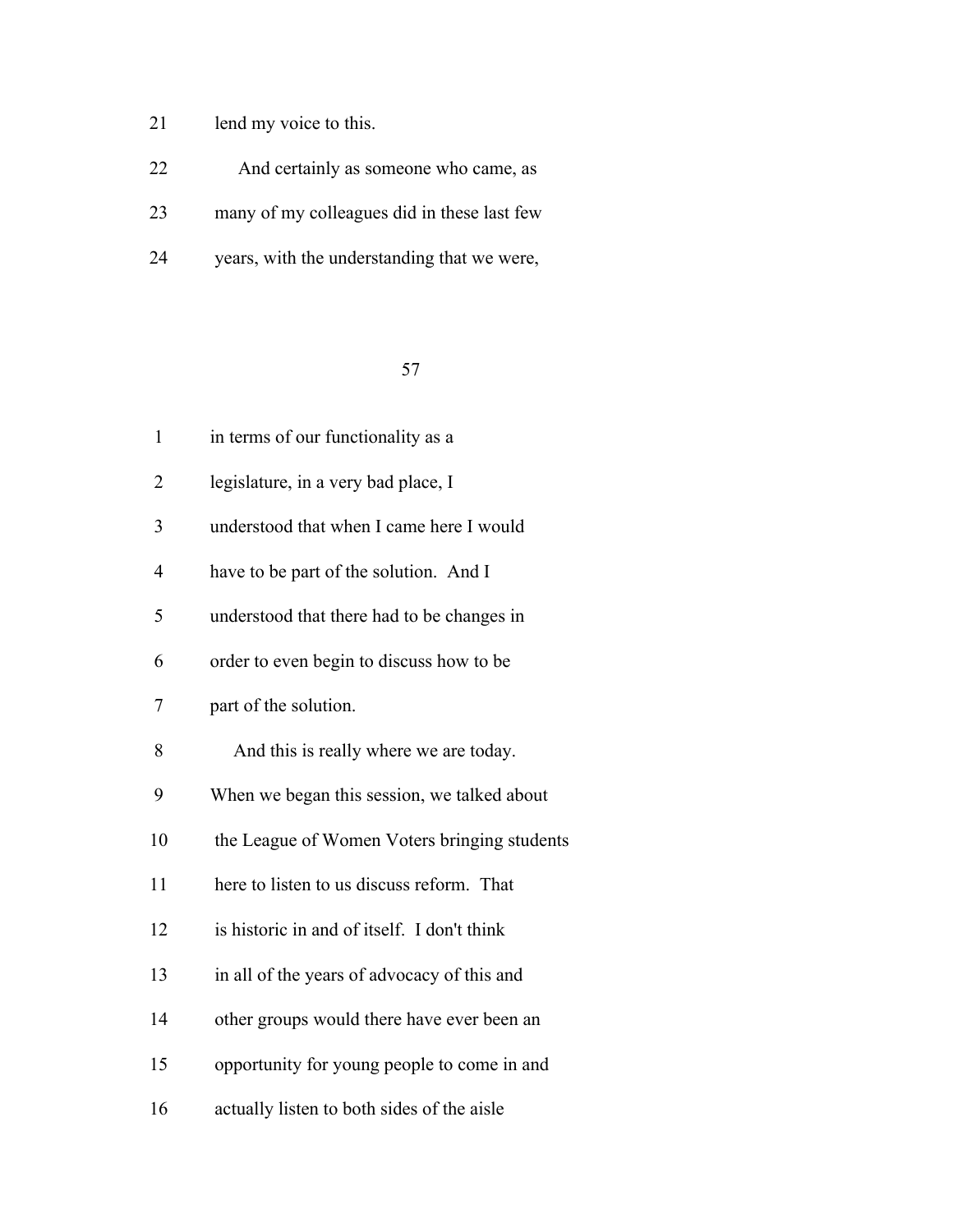- 17 talking about something that is this
- important and this relevant to every person
- in this state.
- This is an extraordinary time, an
- extraordinary day. And we can't pretend
- 22 that because it hasn't taken into
- consideration every single thing that we
- would have wanted to see done that it was

| $\mathbf{1}$ | not indeed a very, very important committee, |  |  |  |  |
|--------------|----------------------------------------------|--|--|--|--|
| 2            | a very important report, a very important    |  |  |  |  |
| 3            | structure, a very illuminating process and   |  |  |  |  |
| 4            | one I hope we will be able to continue.      |  |  |  |  |
| 5            | That's what we're asking in the very         |  |  |  |  |
| 6            | first rule change, is that we be able to     |  |  |  |  |
| 7            | continue to do the other things that need to |  |  |  |  |
| 8            | be done.                                     |  |  |  |  |
| 9            | When Senator Griffo referred to how I        |  |  |  |  |
| 10           | talked about some of the things that         |  |  |  |  |
| 11           | happened and how appalled you were, that's a |  |  |  |  |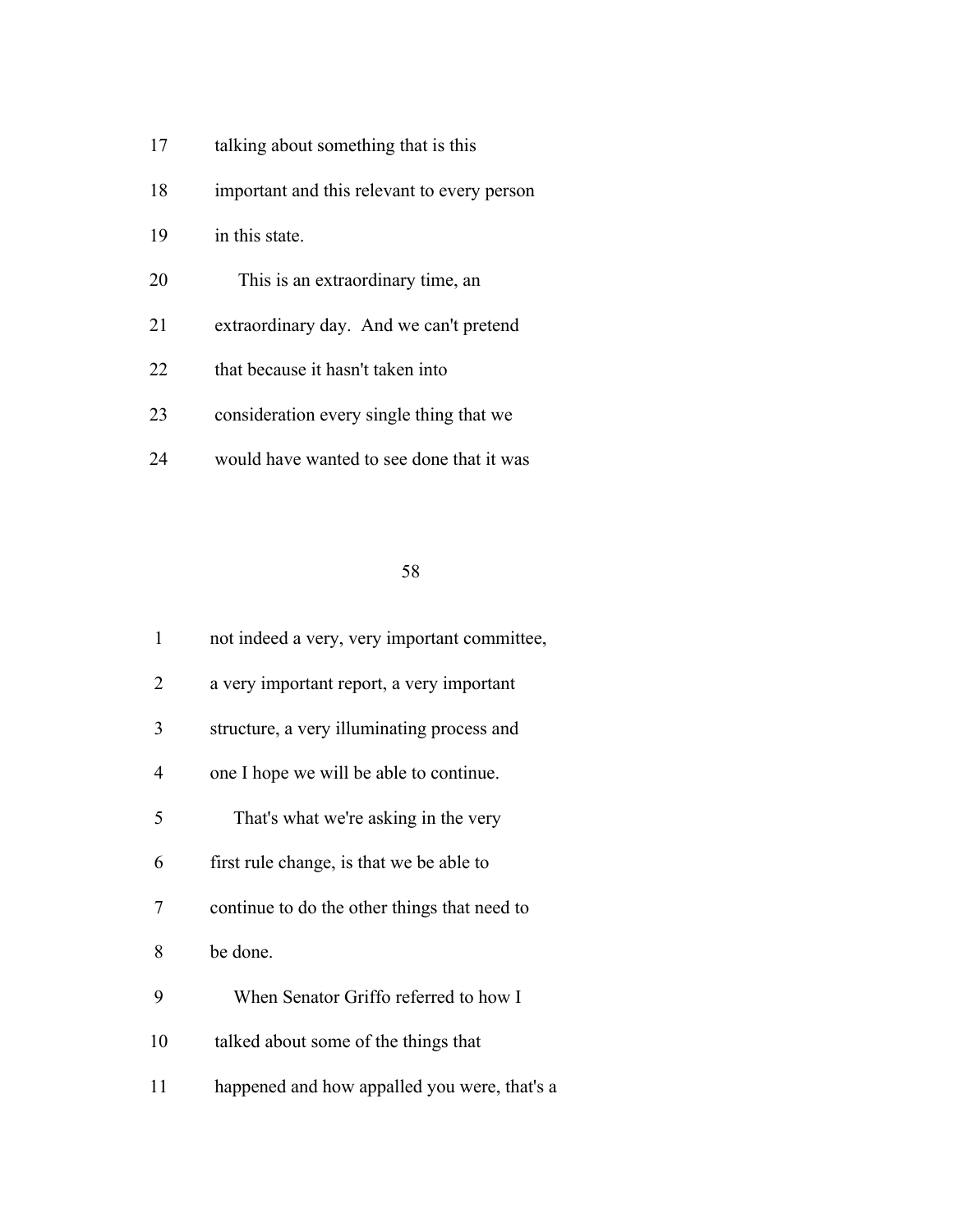| 12 | reality that I continue to bring up not      |  |  |  |  |  |
|----|----------------------------------------------|--|--|--|--|--|
| 13 | because I want to revisit the past but       |  |  |  |  |  |
| 14 | because it's very important for people to    |  |  |  |  |  |
| 15 | understand from whence we've come, how we    |  |  |  |  |  |
| 16 | got this place, and how far it is even in    |  |  |  |  |  |
| 17 | these small steps that we have been able to  |  |  |  |  |  |
| 18 | move this ball down the field.               |  |  |  |  |  |
| 19 | Clearly, it is not enough. But I don't       |  |  |  |  |  |
| 20 | hear anyone around the table saying that     |  |  |  |  |  |
| 21 | there is any opposition to any of these      |  |  |  |  |  |
| 22 | beginning steps. And I think when we talk    |  |  |  |  |  |
| 23 | about going forward -- and hopefully we will |  |  |  |  |  |
| 24 | go forward, and hopefully we will go forward |  |  |  |  |  |

|   | earnestly and collectively -- we will talk  |  |  |  |  |
|---|---------------------------------------------|--|--|--|--|
| 2 | about, you know, the process. Not only will |  |  |  |  |
| 3 | we talk about it, we'll recreate it.        |  |  |  |  |
| 4 | Because that's what this is about.          |  |  |  |  |
| 5 | It's an evolutionary process. It's a        |  |  |  |  |
| 6 | process that without our deciding to work   |  |  |  |  |
|   | shoulder to shoulder will not make the      |  |  |  |  |
|   |                                             |  |  |  |  |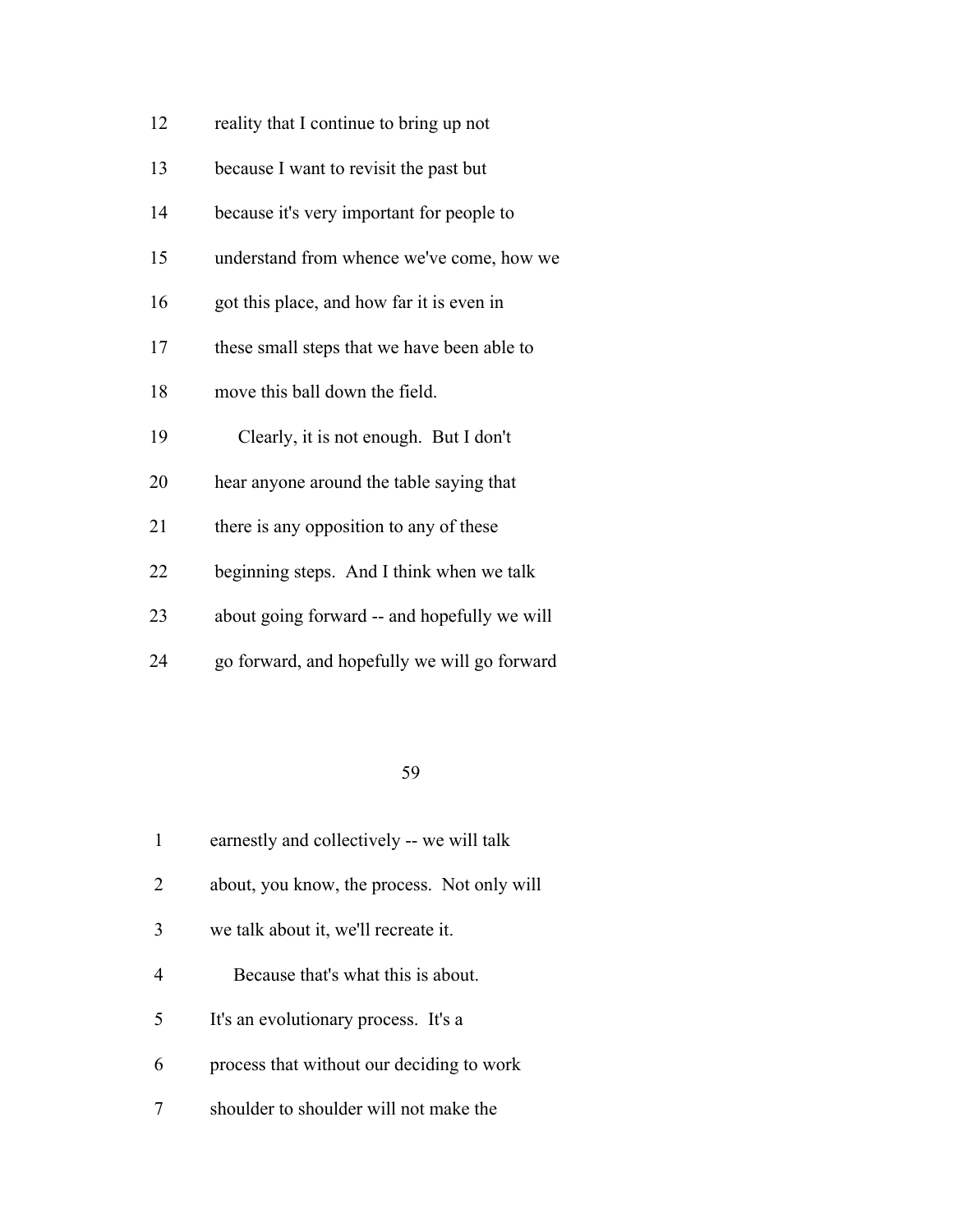strides we need to make.

| 9  | So I hope that we can agree at least to     |  |  |  |  |  |
|----|---------------------------------------------|--|--|--|--|--|
| 10 | the things that we agree on, which seem to  |  |  |  |  |  |
| 11 | be on this page. And certainly we would     |  |  |  |  |  |
| 12 | welcome additional reports and all that.    |  |  |  |  |  |
| 13 | But understanding that this is not the end, |  |  |  |  |  |
| 14 | but it's the beginning of very, very        |  |  |  |  |  |
| 15 | necessary change here in Albany.            |  |  |  |  |  |
| 16 | COCHAIR BONACIC: First of all, I            |  |  |  |  |  |
| 17 | want to thank the majority members. We've   |  |  |  |  |  |
| 18 | expressed disappointment. We've used the    |  |  |  |  |  |
| 19 | term "lost opportunity."                    |  |  |  |  |  |
| 20 | But if we're going to do any reform --      |  |  |  |  |  |
| 21 | and I for one, and I'm sure Senator Winner  |  |  |  |  |  |
| 22 | and Senator Griffo want to continue this    |  |  |  |  |  |
| 23 | committee -- we need you to be the          |  |  |  |  |  |
| 24 | champions. Because you're only six, and you |  |  |  |  |  |
|    |                                             |  |  |  |  |  |

### 

|  |  |  |  |  | have to go and work with your conference |
|--|--|--|--|--|------------------------------------------|
|--|--|--|--|--|------------------------------------------|

with a mindset "it's our turn now, we want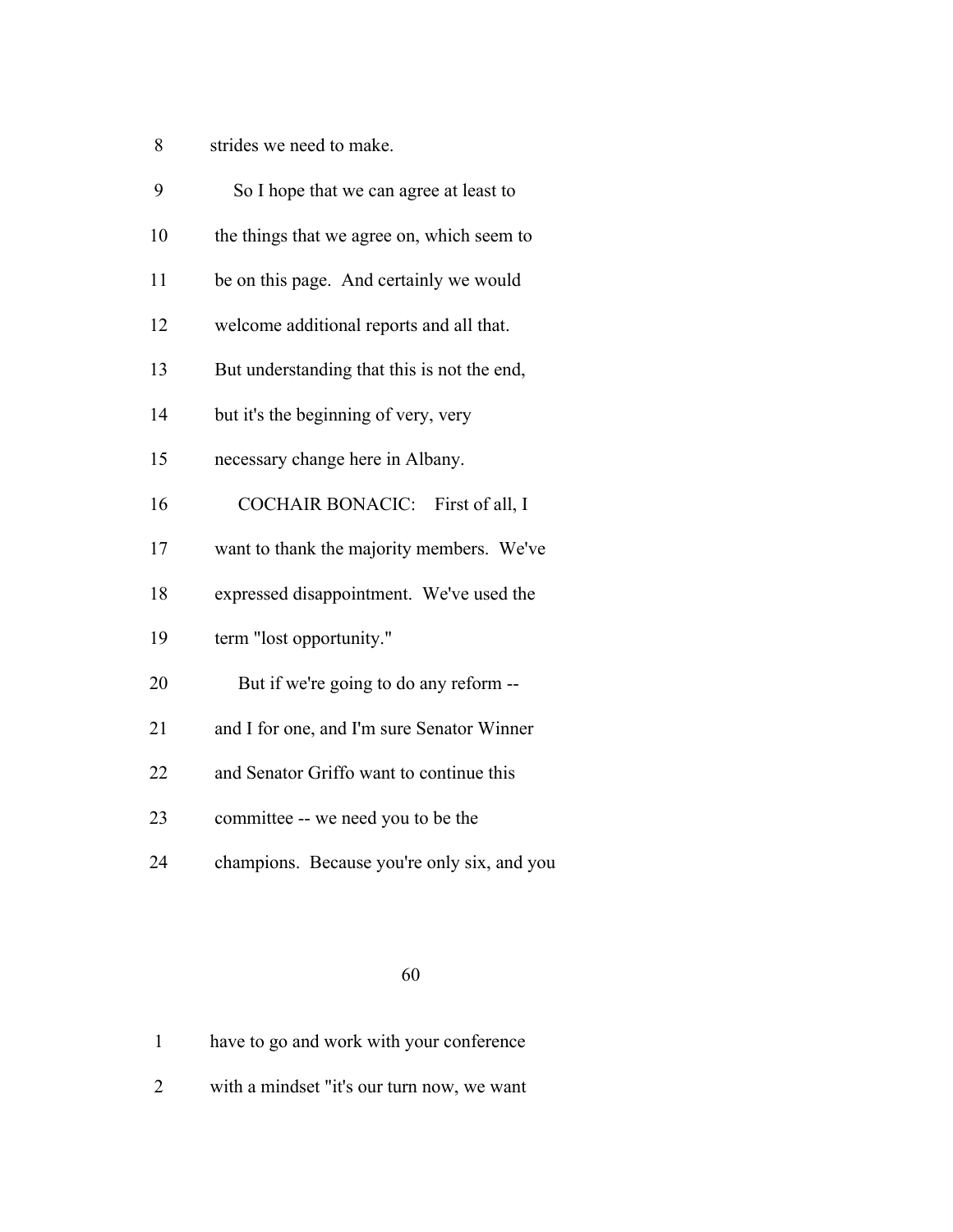| 3  | to get even," and to overcome that. And      |
|----|----------------------------------------------|
| 4  | that's a difficult challenge.                |
| 5  | So we're not here to be disrespectful        |
| 6  | when we disagree. But there's a couple of    |
| 7  | things that I'd like to share with you,      |
| 8  | where there was some talk about the reports  |
| 9  | were given and we had adequate time.         |
| 10 | For the first time this morning, there       |
| 11 | was a reference of the Bonacic bill of 2007, |
| 12 | of which we had 10 Democratic members. To    |
| 13 | refresh your recollection, this was          |
| 14 | legislation that we put forward in the       |
| 15 | majority, of which we had 10 democratic      |
| 16 | sponsors, including Senator Valesky and      |
| 17 | Senator Smith.                               |
| 18 | If the Bonacic bill was adopted in           |
| 19 | 2007 -- or even if it was adopted today, not |
| 20 | the language in this report -- this is what  |
| 21 | would have happened. And I'm only saying     |
| 22 | this for the record. The minority            |
| 23 | conference would have received \$20 million  |
| 24 | instead of the current \$13.5 million. If    |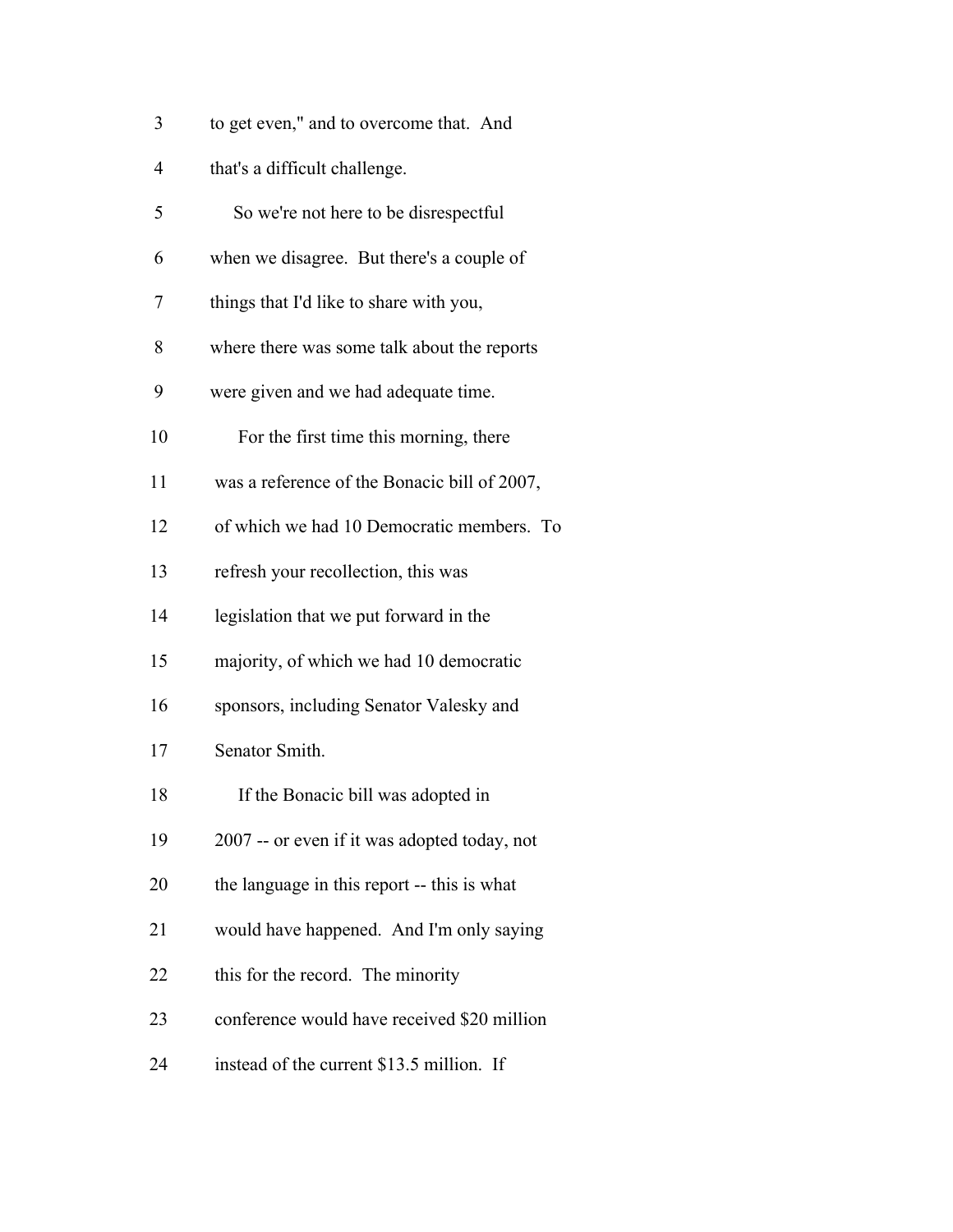| $\mathbf{1}$   | the Bonacic bill was adopted in this report, |
|----------------|----------------------------------------------|
| $\overline{2}$ | the minority would have gotten \$6.5 million |
| 3              | instead of the \$1.4 million that is         |
| $\overline{4}$ | suggested.                                   |
| 5              | Now, we've never had any discussions         |
| 6              | about the implementation of the Bonacic      |
| 7              | bill; it appeared for the first time this    |
| 8              | morning. That was one area where we could    |
| 9              | have done a little work and had discussion.  |
| 10             | In terms of resources, the enlightening      |
| 11             | education to me by the public hearings with  |
| 12             | the good government groups -- and especially |
| 13             | the Brennan Center, the League of Women      |
| 14             | Voters, NYPIRG, Common Cause -- they said    |
| 15             | strengthen the committees. Remember?         |
| 16             | Strengthen the committees. That's the area   |
| 17             | where there's honest debate. Where there's   |
| 18             | public hearings, you bring in outsiders,     |
| 19             | experts. And that's where the quality        |
| 20             | decisions are made on legislation.           |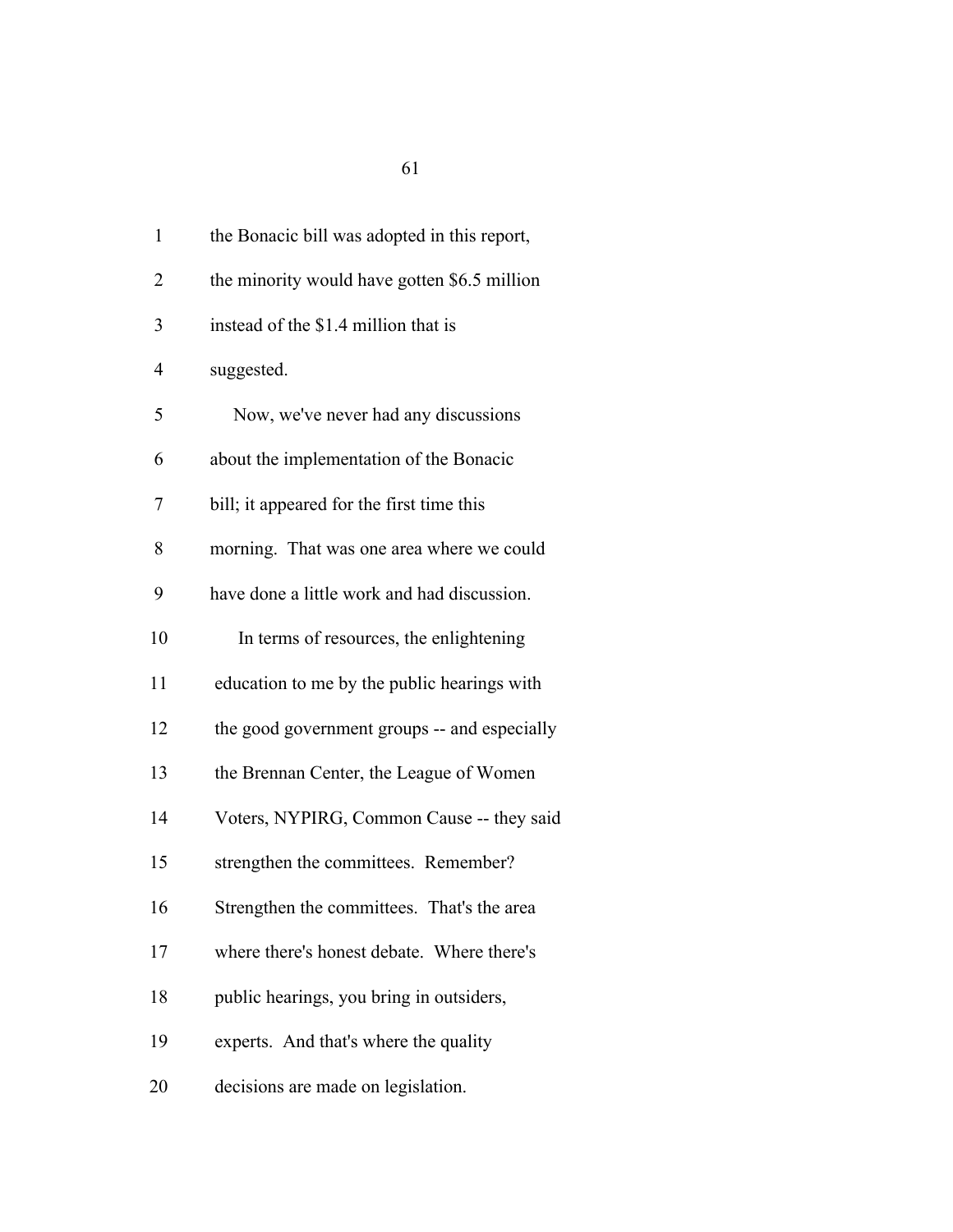|  | 21 |  | To me, that was like a bulb going off. |  |  |  |  |
|--|----|--|----------------------------------------|--|--|--|--|
|--|----|--|----------------------------------------|--|--|--|--|

I said wow, that's what we should do. And I

- 23 think we all felt that way. But when it
- came to strengthening the committees, we

| $\mathbf{1}$ | backed off for some reason.                  |
|--------------|----------------------------------------------|
| 2            | And I'm just going to quote my good          |
| 3            | friend Senator Klein, who's been quiet       |
| 4            | today. But he said in our committee          |
| 5            | meetings: "I would like to make a            |
| 6            | recommendation that allows the ranker on     |
| 7            | these committees to be able to hire their    |
| 8            | own committee or committee staff person,     |
| 9            | have a counsel as well as a director."       |
| 10           | That's nowhere in these                      |
| 11           | recommendations. And that was something we   |
| 12           | all agreed with. Then there was              |
| 13           | backpedaling.                                |
| 14           | But my point is if that's where we're        |
| 15           | going to strengthen the committee and dilute |
| 16           | central staff, that's the area we've got to  |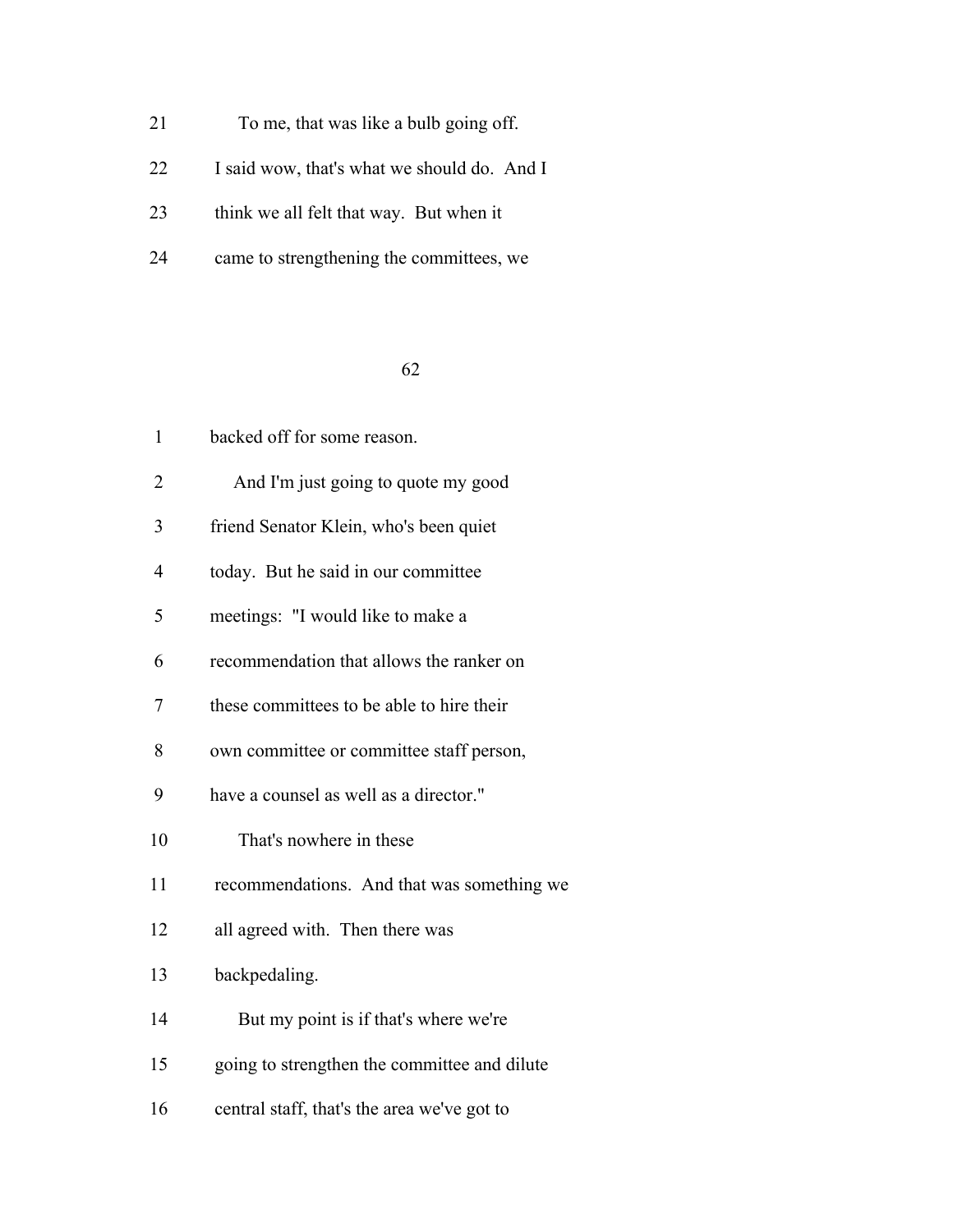| address here. And we didn't do it this | 17 |  |  |  |  |  |  |
|----------------------------------------|----|--|--|--|--|--|--|
|----------------------------------------|----|--|--|--|--|--|--|

time.

|  | 19 | It was reported in the newspapers, for |  |
|--|----|----------------------------------------|--|
|--|----|----------------------------------------|--|

- purposes of example -- not to embarrass
- anybody -- but Senator Thompson's staff is
- on track to consume \$380,000 in the fiscal
- year that starts Wednesday. It doesn't
- include the additional \$330,000 for his

| $\mathbf{1}$ | committee. Senator Stachowski, \$245,000 to |
|--------------|---------------------------------------------|
| 2            | staff his committee. We got zero.           |
| 3            | We got \$350,000 that you talk about in     |
| 4            | being generous to run our offices and to    |
| 5            | handle it with our constituents. But with   |
| 6            | committee staff, your actions on money for  |
| 7            | your committees and what you're giving to   |
| 8            | the minority, you've been disingenuous. You |
| 9            | have.                                       |
| 10           | Now, if you say you recognize it, it's      |
| 11           | an area of improvement, I accept it. I      |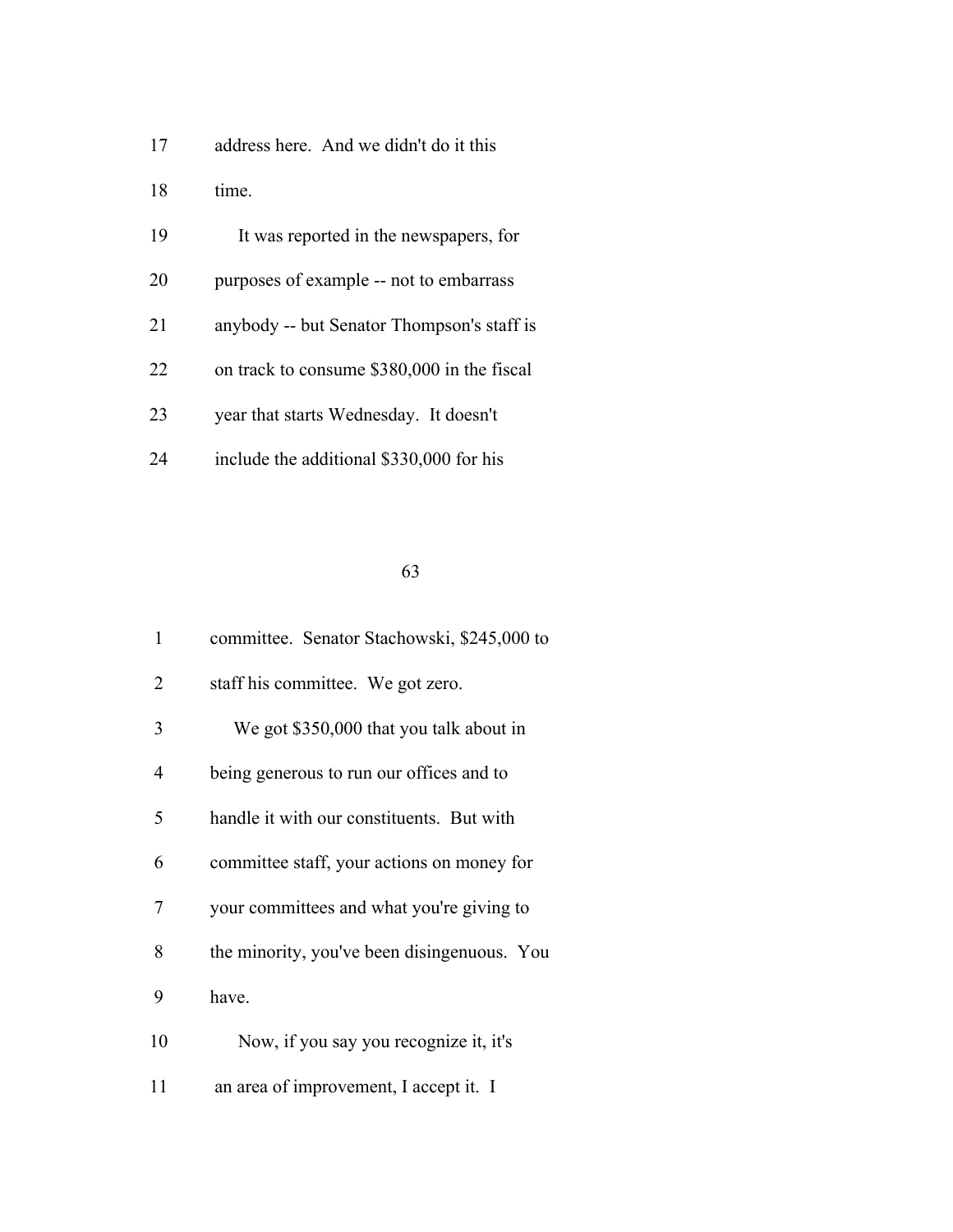| 12 | accept it. But you know, I still believe |  |
|----|------------------------------------------|--|
|----|------------------------------------------|--|

- that our rules affect our policy. I believe
- in that.
- SENATOR PARKER: Senator Bonacic, in
- 2007 when you had that Bonacic bill, you
- were in the majority; right?
- COCHAIR BONACIC: We were.
- SENATOR PARKER: What was the floor
- 20 vote on that bill?
- 21 COCHAIR BONACIC: It never came to
- 22 the floor.
- SENATOR PARKER: Oh, so you were
- never able to get it to the floor when you

- were in the majority?
- COCHAIR BONACIC: I couldn't dilute
- the power of Senator Bruno. He would not
- let it out. This is what I'm getting at --
- SENATOR PARKER: So this is
- historical, then. Because you weren't able
- to do it then, and now we've done more than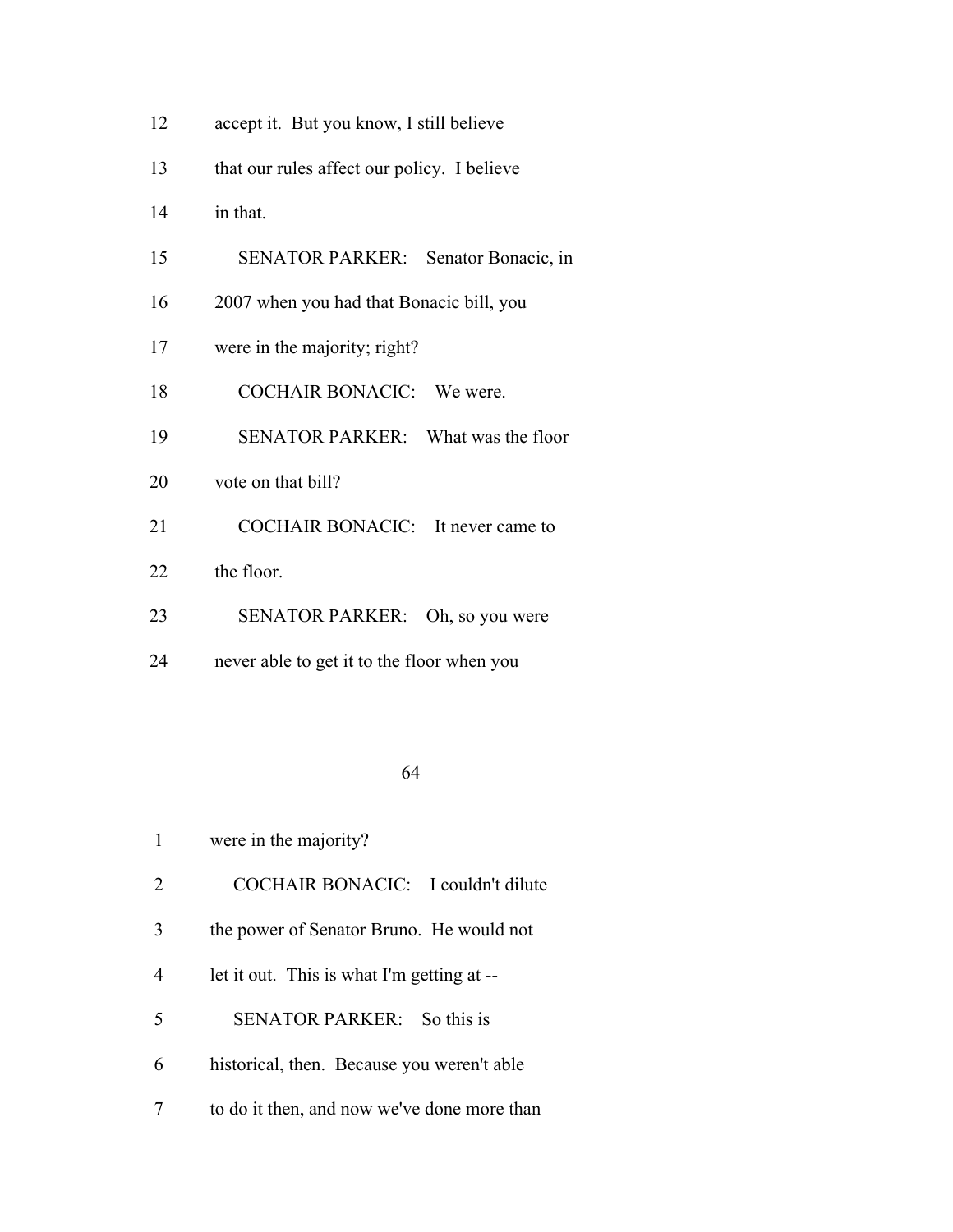| 8 | you were able to do -- |  |
|---|------------------------|--|
|---|------------------------|--|

| 9  | COCHAIR BONACIC: I'm not going to              |
|----|------------------------------------------------|
| 10 | ask you to define "historical."                |
| 11 | (Laughter.)                                    |
| 12 | COCHAIR BONACIC: But this is not a             |
| 13 | blame game. This is just talking about         |
| 14 | fairness and equity. You don't punish us       |
| 15 | when you do this in committee. You don't.      |
| 16 | It's the constituents that suffer.             |
| 17 | And the last point I want to make, the         |
| 18 | last point, we did -- you did, predominantly   |
| 19 | -- a \$132 billion budget. Right? On every     |
| 20 | area that affects New Yorkers and our          |
| 21 | constituents. But \$250 million is the most    |
| 22 | contentious, that creates the ugliness, the    |
| 23 | partisanship, the unfairness. Member items     |
| 24 | and staffing, \$250 million of a \$132 billion |
|    |                                                |

|  | budget where we want to work together and be |
|--|----------------------------------------------|
|  |                                              |

partners in the future, that's the area we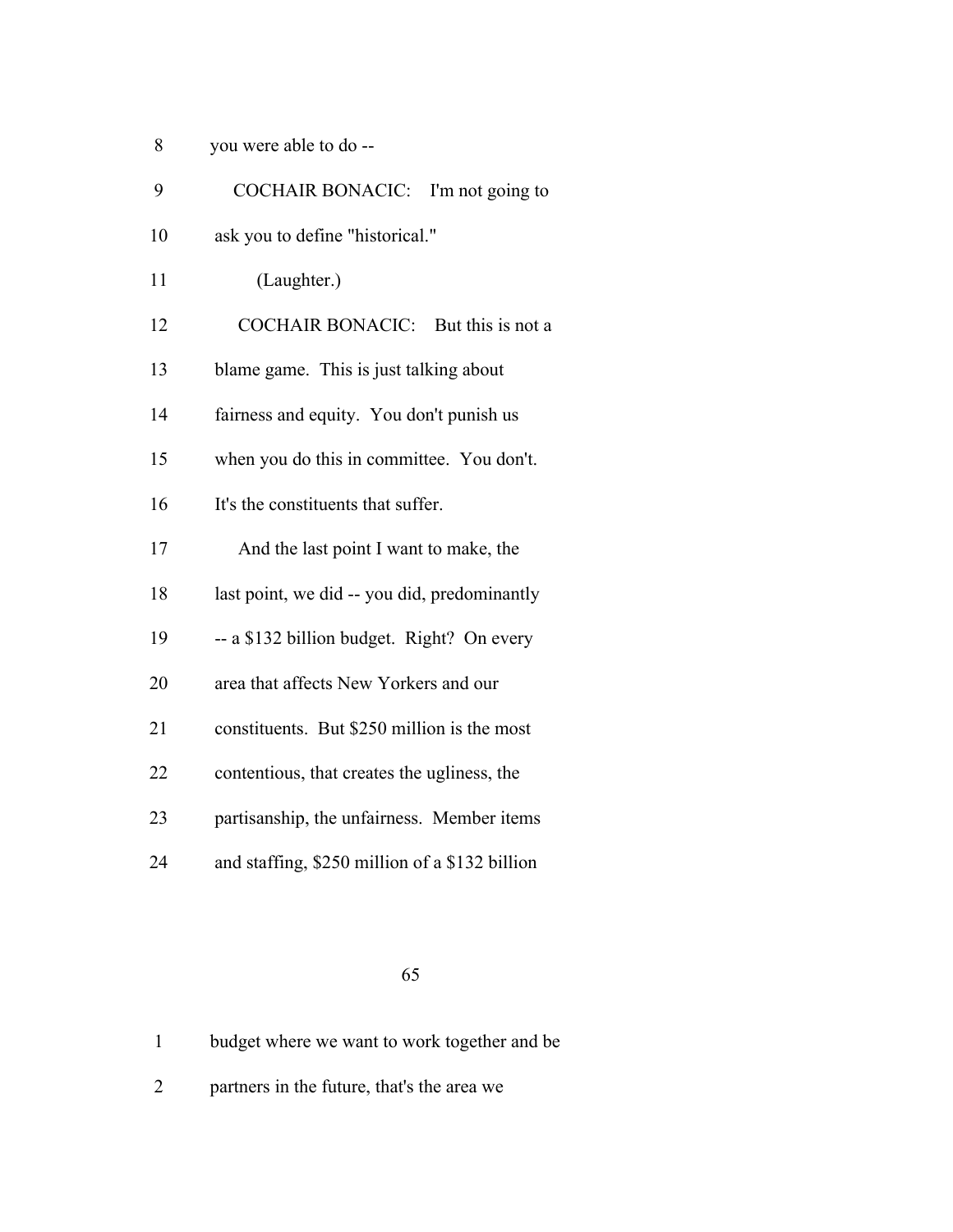break down on.

| $\overline{4}$ | And I'm asking for good men and women        |
|----------------|----------------------------------------------|
| 5              | to step up and get over this \$250 million.  |
| 6              | Because once we get through the ugliness and |
| 7              | the friction where every Senator can have    |
| 8              | the respect to serve their constituents --   |
| 9              | not to punish their constituents, like the   |
| 10             | minority was punished, which was bad public  |
| 11             | policy. Bad public policy. And we want       |
| 12             | more empowerment for each of us, and more    |
| 13             | civility, and to share the burden of running |
| 14             | a state government, which is not easy.       |
| 15             | So I thank you. I will be recommending       |
| 16             | to my colleagues that we continue this       |
| 17             | committee. Because every time we take a      |
| 18             | step, a turtle step, it's better than where  |
| 19             | we've been. And we want to make progress.    |
| 20             | There's much more work to be done.           |
| 21             | But on the other things, we'd rather         |
| 22             | abstain, do a report, tell you where we      |
| 23             | agree and tell you where we think you came   |
| 24             | up short and we would like to see you do     |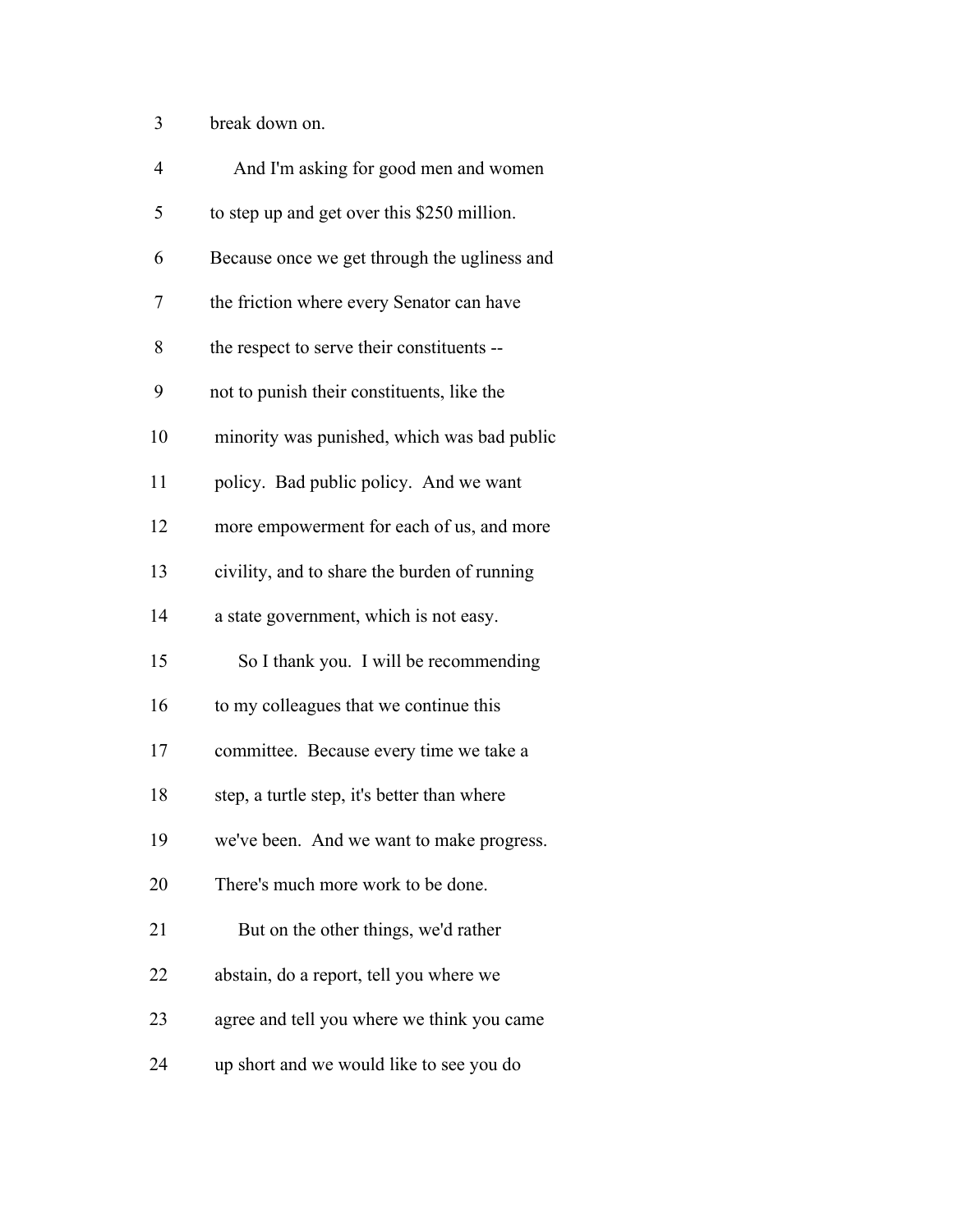| 1              | better. That would be my recommendation to   |
|----------------|----------------------------------------------|
| $\overline{2}$ | my colleagues.                               |
| 3              | I don't want to vote no on this.             |
| 4              | There's too much work that's been put in     |
| 5              | here. We've done turtle steps, and I want    |
| 6              | to keep them. And I want to continue to do   |
| 7              | better.                                      |
| 8              | I'm done talking. And thank the              |
| 9              | members, thank everyone.                     |
| 10             | COCHAIR VALESKY: We're actually up           |
| 11             | against some standing committee schedules    |
| 12             | that need this room.                         |
| 13             | So I think that we do need -- I am           |
| 14             | looking for an affirmative vote from this    |
| 15             | committee that says to Senator Smith and     |
| 16             | Senator Skelos that the recommendations that |
| 17             | are contained in this report are the basis   |
| 18             | of a direction that this Senate should be    |
| 19             | moving in.                                   |
|                |                                              |

So I'd like to ask that those members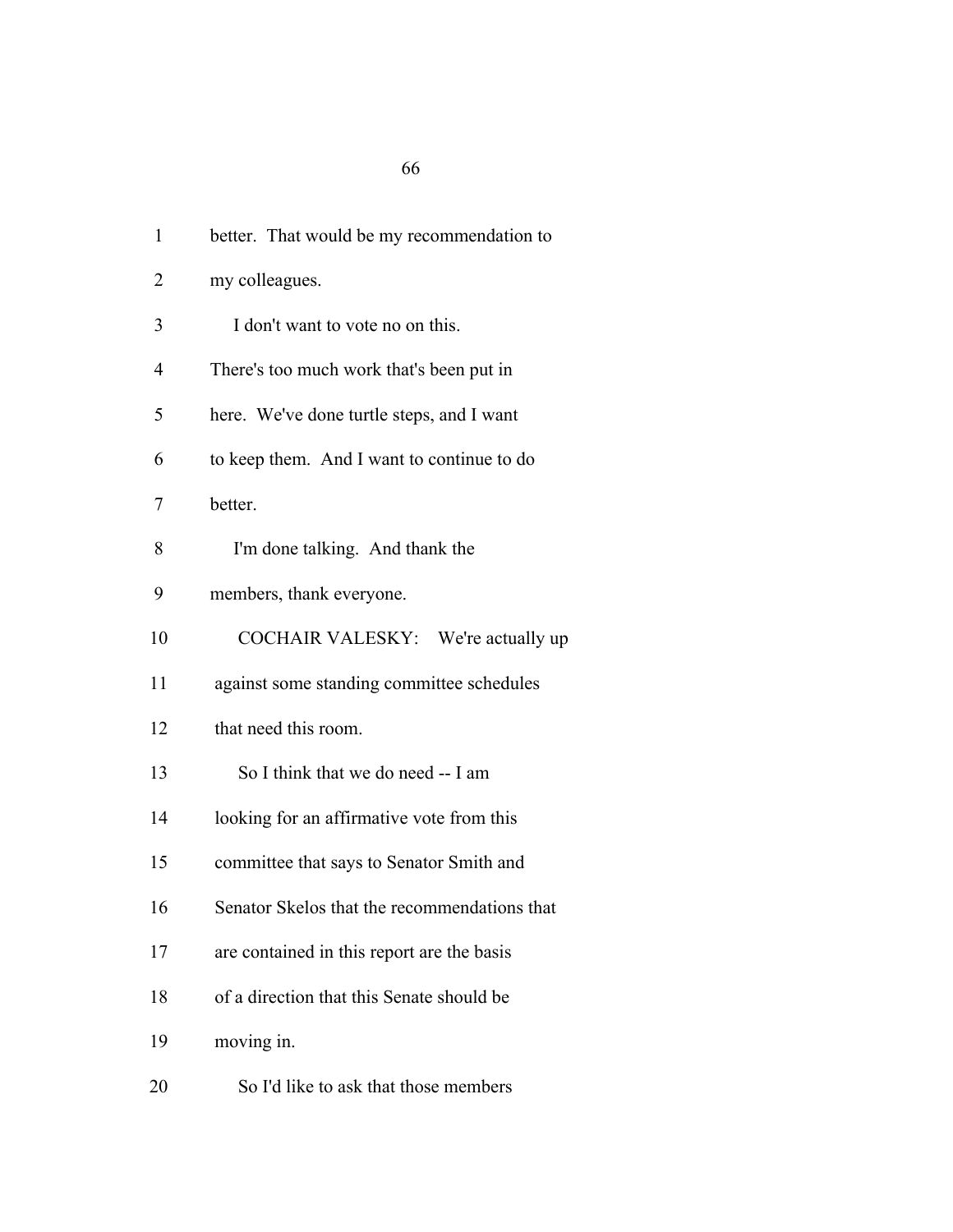- who support advancing this report to Senator
- Smith and Senator Skelos to indicate by
- saying aye.
- (Response of "Aye.")

| $\mathbf{1}$   | COCHAIR VALESKY: Those opposed,             |
|----------------|---------------------------------------------|
| $\overline{2}$ | indicate by saying no.                      |
| 3              | (No response.)                              |
| $\overline{4}$ | COCHAIR VALESKY: The report is              |
| 5              | adopted and will be delivered to the        |
| 6              | leaders.                                    |
| 7              | SENATOR WINNER: And the record, the         |
| 8              | record indicates that --                    |
| 9              | COCHAIR BONACIC: So it's clear, we          |
| 10             | vote yes on continuing the committee. We    |
| 11             | abstain on the other recommendations.       |
| 12             | We will give a report that votes yes or     |
| 13             | no on this series of recommendations in the |
| 14             | main report.                                |
| 15             | COCHAIR VALESKY: The record will so         |
| 16             | reflect. We look forward to your report.    |